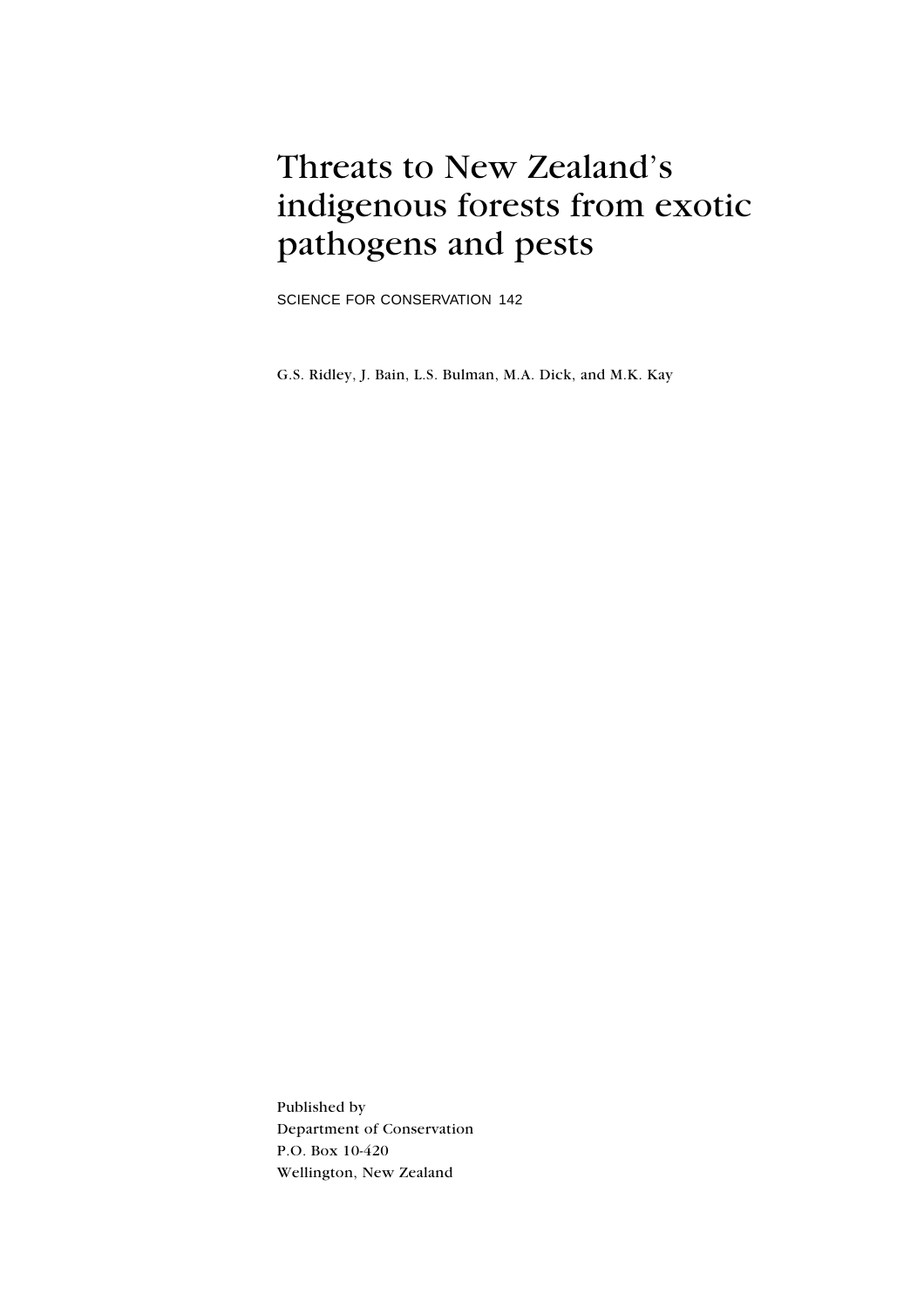Science for Conservation presents the results of investigations by DOC staff, and by contracted science providers outside the Department of Conservation. Publications in this series are internally and externally peer reviewed.

Publication was approved by the Manager, Science & Research Unit, Science Technology and Information Services, Department of Conservation, Wellington.

© February 2000, Department of Conservation

ISSN 1173-2946 ISBN 0-478-21943-1

Cataloguing-in-Publication data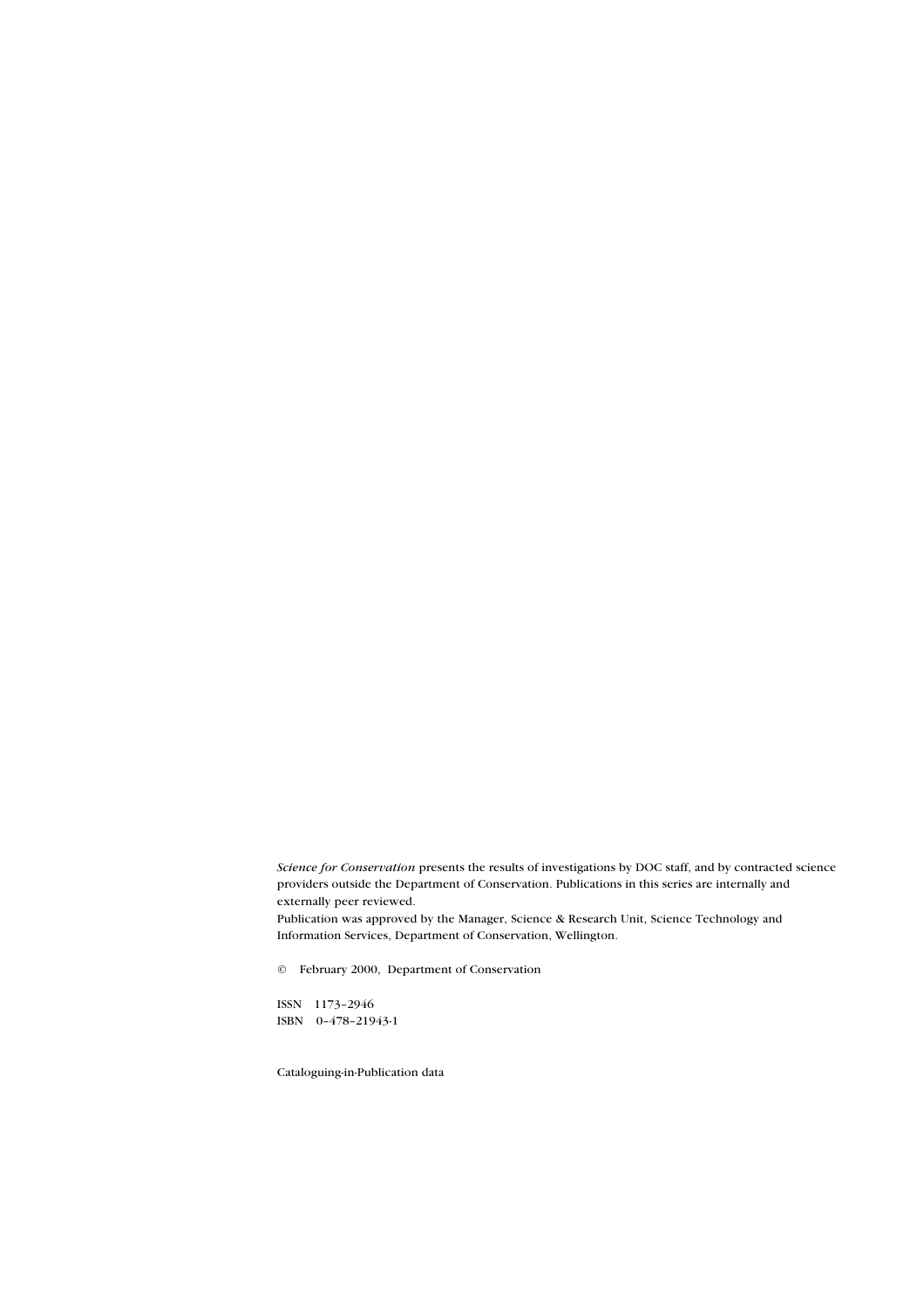# **CONTENTS**

| Abstract |                                                                |                                                                                                     | 5                                      |  |  |
|----------|----------------------------------------------------------------|-----------------------------------------------------------------------------------------------------|----------------------------------------|--|--|
| 1.       |                                                                | Introduction                                                                                        | 6                                      |  |  |
| 2.       |                                                                | Pathways by which pathogens and pests enter New Zealand                                             | 7                                      |  |  |
|          | 2.1                                                            | Pathways and nature of the threat                                                                   | 8                                      |  |  |
|          | 2.2                                                            | Interceptions by region of origin                                                                   | 8                                      |  |  |
|          | 2.3                                                            | Risk associated with packaging                                                                      | 9                                      |  |  |
|          | 2.4                                                            | Pathways associated with non wood and bark boring insects                                           | 10                                     |  |  |
|          | 2.5                                                            | Risk associated with passenger arrivals                                                             | 12                                     |  |  |
|          | 2.6                                                            | Imports to New Zealand from 1988 to 1998                                                            | 12                                     |  |  |
|          | 2.7                                                            | New records of pathogens and pests affecting trees and woody                                        |                                        |  |  |
|          | shrubs                                                         |                                                                                                     | 15                                     |  |  |
|          | 2.8                                                            | Discussion                                                                                          | 17                                     |  |  |
| 3.       |                                                                | Case studies of invasions by pathogens and pests                                                    | 19                                     |  |  |
|          | 3.1                                                            | Dutch elm disease caused by Ophiostoma ulmi and O. novo-ulmi                                        |                                        |  |  |
|          |                                                                | in Europe                                                                                           | 19                                     |  |  |
|          | 3.2                                                            | Chestnut canker in North America caused by Cryphonectria                                            |                                        |  |  |
|          |                                                                | parasitica                                                                                          | 22                                     |  |  |
|          | 3.3                                                            | European gypsy moth (Lymantria dispar) in North America                                             | 23                                     |  |  |
|          | Pine wilt disease caused by a nematode (Bursaphelenchus<br>3.4 |                                                                                                     |                                        |  |  |
|          |                                                                | xylophilus) in Japan                                                                                | 27                                     |  |  |
| 4.       |                                                                | Implications of pathogen and pest case studies for New Zealand                                      | 29                                     |  |  |
|          | 4.1                                                            | Pathogens implications                                                                              | 29                                     |  |  |
|          | 4.2                                                            | Pests implications                                                                                  | 30                                     |  |  |
| 5.       |                                                                | Potential threats from pathogens to New Zealand forests                                             | 32                                     |  |  |
|          | 5.1                                                            | Conifers (Araucariaceae and Podocarpaceae)                                                          | 33                                     |  |  |
|          |                                                                | 5.1.1<br>Pathogens of Araucariaceae                                                                 | 34                                     |  |  |
|          |                                                                | 5.1.2 Pathogens of Podocarpaceae                                                                    | 34                                     |  |  |
|          |                                                                | Pests associated with Araucariaceae and Podocarpaceae 34<br>5.1.3                                   |                                        |  |  |
|          | 5.2                                                            | Nothofagaceae                                                                                       | 35                                     |  |  |
|          |                                                                | Pathogens of Nothofagaceae<br>5.2.1                                                                 | 36                                     |  |  |
|          |                                                                |                                                                                                     |                                        |  |  |
|          |                                                                | Insects associated with Nothofagaceae<br>5.2.2                                                      |                                        |  |  |
|          | 5.3                                                            | Myrtaceae                                                                                           |                                        |  |  |
|          |                                                                | 5.3.1<br>Rusts of Myrtaceae                                                                         |                                        |  |  |
|          |                                                                | Foliage pathogen of Myrtaceae: Aulographina eucalypti38<br>5.3.2                                    |                                        |  |  |
|          |                                                                | Stem canker of Myrtaceae: Cryphonectria cubensis<br>5.3.3                                           |                                        |  |  |
|          |                                                                | 5.3.4<br>Pests associated with Myrtaceae                                                            |                                        |  |  |
| 6.       |                                                                | Impact scenarios of invasions of potential forest pathogens                                         |                                        |  |  |
|          | 6.1                                                            |                                                                                                     | 37<br>37<br>37<br>39<br>39<br>41<br>41 |  |  |
|          | 6.2                                                            | Myrtle wilt of Nothofagus caused by Chalara australis<br>Puccinia psidii or guava rust of Myrtaceae | 43                                     |  |  |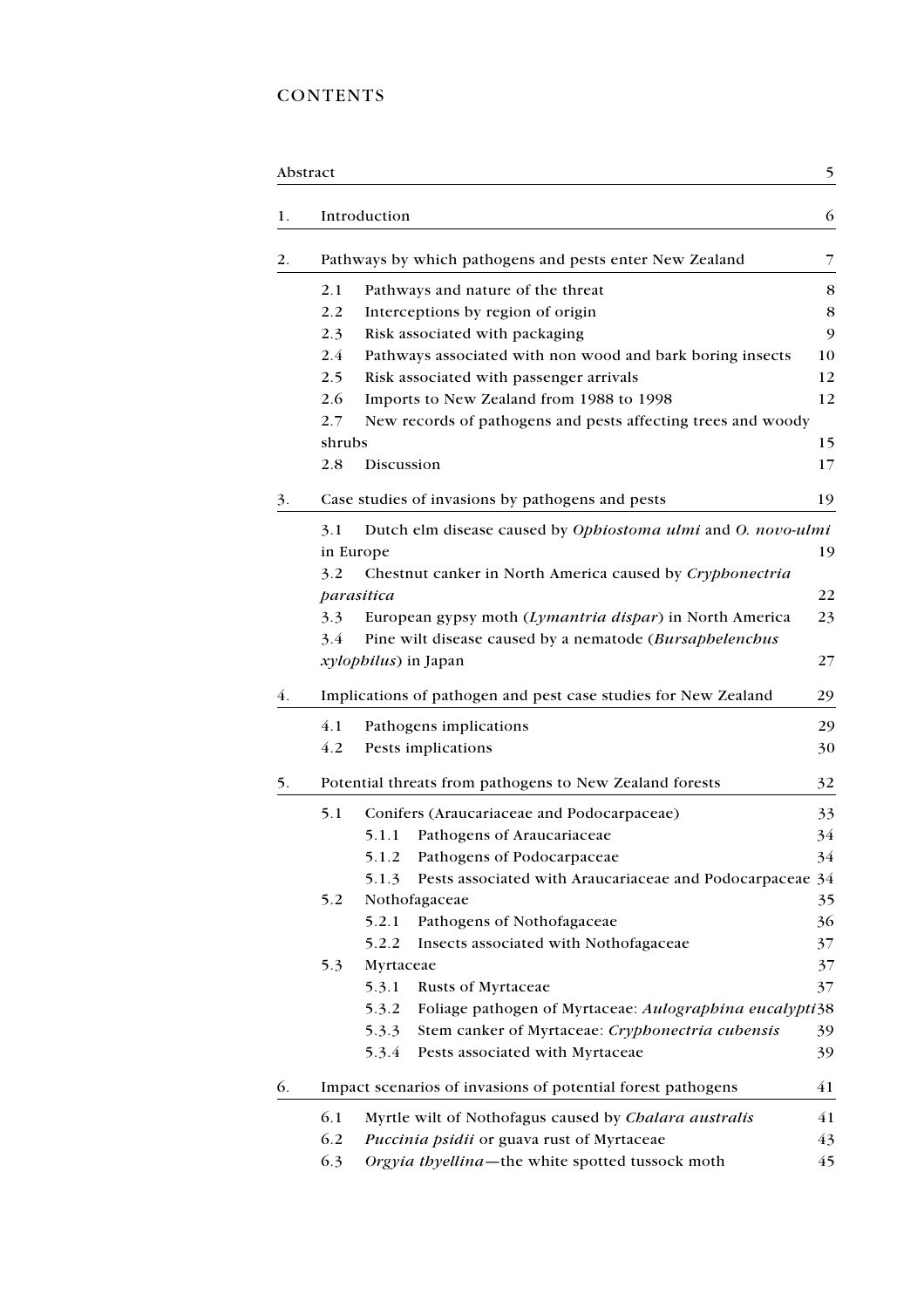|     | 6.4           | Eriococcus orariensis causal agent of manuka blight | 46 |
|-----|---------------|-----------------------------------------------------|----|
|     | 6.5           | Discussion                                          | 49 |
| 7.  |               | Risk assessment using the four scenarios            | 51 |
|     | 7.1           | Chalara australis                                   | 51 |
|     | 7.2           | Puccinia psidii                                     | 51 |
|     | 7.3           | Orgyia thyellina                                    | 52 |
|     | $7.4^{\circ}$ | Eriococcus orariensis                               | 52 |
|     | 7.5           | Discussion                                          | 53 |
| 8.  |               | Summary                                             | 55 |
| 9.  |               | Conclusions                                         | 56 |
| 10. |               | Acknowledgments                                     | 56 |
| 11. |               | References                                          | 57 |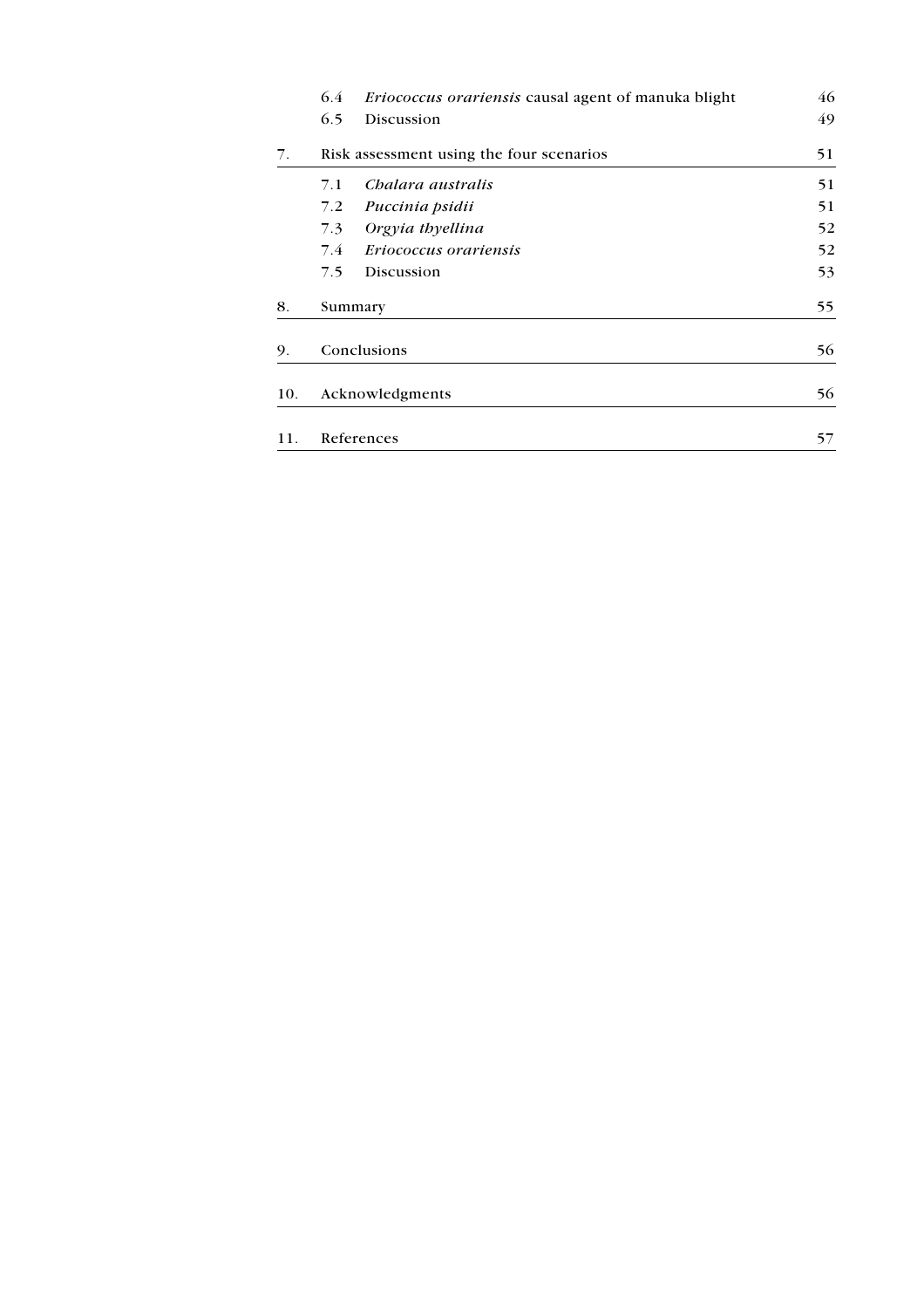# Threats to New Zealand's indigenous forests from exotic pathogens and pests

#### G.S. Ridley, J. Bain, L.S. Bulman, M.A. Dick, and M.K. Kay

Forest Research, Private Bag 3020, Rotorua, New Zealand

### ABSTRACT

The principal pathways by which forest pathogens and pests enter New Zealand are in debris inadvertently trapped in cargo (both sea and air) as well as in imported used vehicles. The regions which dominate our trade and passenger travel are Australasia and the Northern Hemisphere, and they are also the major sources of contaminants arriving in New Zealand. Case studies of Dutch elm disease in Europe (Ophiostoma spp.), chestnut blight in North America (Cryphonectria parasitica), European gypsy moth in North America (Lymantria dispar), and pine wilt nematode in Japan (Bursaphelenchus xylophilus) show that major pathogen and pest invasions are the result of east west movement of these organisms in the temperate Northern Hemisphere. There are no records of invasion of temperate forest pathogens and pest between the Northern and Southern Hemispheres. This is due to the divergent floristic history and biogeography of the continents of the Northern and Southern Hemispheres. New Zealand is biogeographically linked with Australia, South America and Africa and this is the most likely source of devastating pathogens. Similarly pest threats will also come from these areas, although widely polyphagous insects from the Northern Hemisphere are also a potential problem. The pathogen of Araucariaceae, Podocarpaceae, Nothofagaceae and Myrtaceae that could threaten the New Zealand members of these families are reviewed. Impact scenarios were developed for the effect on native forests from the establishment of the pathogens *Chalara australis* (myrtle wilt), *Puccinia* psidii (guava rust). Impact scenarios are also developed for two pests that successfully established, Orgyia thyellina (white spotted tussock moth) which was eradicated and Eriococcus orariensis (manuka blight) which failed to become a major pest due to a fungal parasite. The risks to New Zealand's forest were deemed to be low from C. australis, low to moderate from P. psidii, low to medium from O. thyellina, and medium to high from E. orariensis. An extensive bibliography is provided.

Keywords: pathogens, pests, Dutch elm disease, chestnut blight, pine wilt, risk assessment, myrtle wilt, guava rust, white spotted tussock moth, manuka blight, New Zealand

<sup>©</sup> February 2000, Department of Conservation. This paper may be cited as:

Ridley, G.S.; Bain, J.; Bulman, L.S.; Dick, M.A.; Kay, M.K. 2000: Threats to New Zealand's indigenous forests from exotic pathogens and pests. Science for conservation 142. 67 p.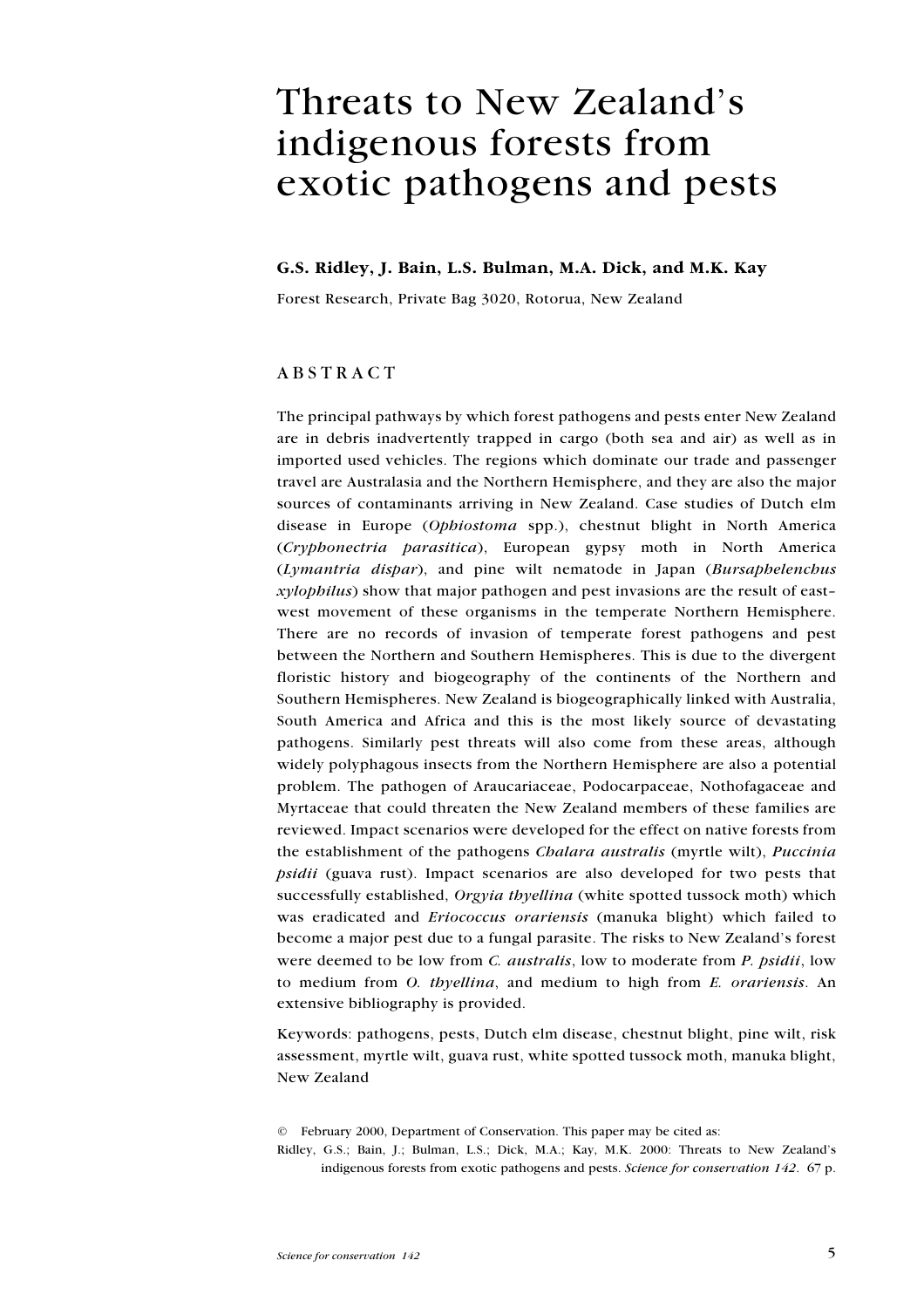# 1. Introduction

Man's dependence on agriculture and horticulture has dictated that the study of pathogens and pests is orientated to these endeavours. Our knowledge of pathogens and pests in indigenous systems is scant and usually acquired after a major biological disaster. For this reason much has to be inferred from a limited number of cases studies and then extrapolated from these if sound judgements are to be made in assessing what the risks are and how to alleviate them. There is no doubt from these case studies that failure to anticipate and control pathogens and pests is costly.

This report was commissioned by the Department of Conservation to Provide an assessment of the likelihood and consequences of the arrival and establishment in New Zealand's indigenous forest or other natural ecosystems of insect and fungal pathogens capable of causing adverse effects. This is a huge task and through discussion it was agreed to limit the report to the most prominent indigenous native tree families: the Araucariaceae, Podocarpaceae, Nothofagaceae, and Myrtaceae. These families were selected because of their importance in the landscape, their cultural importance to both Maori and non-Maori New Zealanders, and their biological significance as dominant trees. Also predacious insects, such as wasps and ants, which have been very successful invaders of new habitats, and are capable of causing significant change forest ecosystems have been excluded.

The first task of this report was to examine data on pathogen and pest interceptions accumulated by Forest Research, and trade and migration data collected by Statistics New Zealand. Then fungal pathogen and pest (insects and nematodes) case studies were examined to identify the type of pathogens and pests that could threaten New Zealand's indigenous trees and where they might come from. Once the types and sources were identified the literature was examined to identify any known pathogens and pests that might be a threat to New Zealand's indigenous trees. Organisms identified in the literature search were used to develop impact scenarios should they arrive in New Zealand. Finally the likelihood of arrival of each organism and the threat that it poses to indigenous forest was estimated and the risk assessed.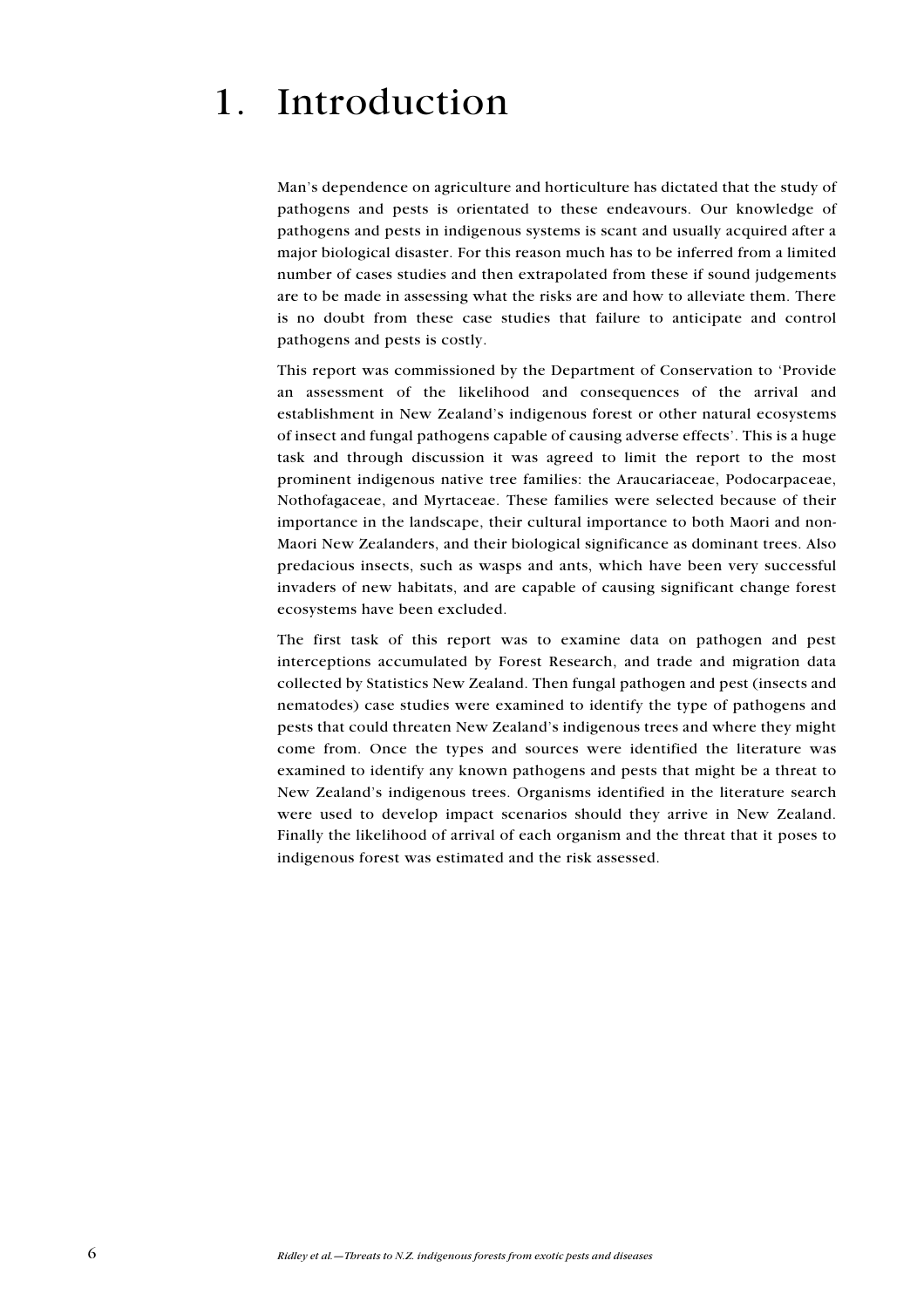# 2. Pathways by which pathogens and pests enter New Zealand

The quarantine database, referred to as BUGS, records information on wood and bark boring insects intercepted at ports, which have been sent to Forest Research for identification (Bulman 1990). The source of these interceptions is almost solely from inspections of wooden packaging, logs, or sawn timber entering sea ports. The database was interrogated to determine where intercepted insects originated, and on what types of cargo or packaging they were found. Information stored in BUGS has been collected since 1948.

At present, databases on other types of intercepted organisms are still being developed. Easily accessible information on interceptions of plant debris, fungi or sapsucking insects collected from material other than wooden packaging was limited. For instance, used machinery and cars, external surfaces of containers, air cargo and overseas passengers are risk pathways for new pathogen and pest introductions. Some data have been collected since 1994 and stored in a rudimentary spreadsheet, an analysis of these data was undertaken.

In 1988, Peter Gadgil and John Bain compiled a list of first records of insects and fungi found on tree species since 1950 (Carter 1989). Data on newly recorded pathogens and pests that affect trees have been kept since then. These data were examined to show likely pathways by which new insects or fungi could establish in indigenous forests.

Rather than presenting data by country of origin which in many cases contains little 'biological' information, the data has been grouped by regions. In determining these regions, biological, cultural, and political borders were considered. The Floristic Kingdoms of Good (Good 1964; Woodward 1997b) and the Zoogeographic Provinces of Sclater & Wallace (Woodward 1997a) were used to provide a biological basis for these groupings. North America corresponds with the Nearctic province and includes Canada, the USA and Mexico. Europe is the Palaearctic province without China, Korea, Japan, and northern Africa but including the middle east to the Red Sea and across to the Pakistan border. China, Korea, Taiwan and Japan are grouped as North Asia based on biological and cultural similarities. Africa is the continent of Africa to the Mediterranean and Red Sea, it also includes Madagascar and the islands of the western half of the Indian Ocean. The Oriental province has been divided into Asia South West and Asia South East. Asia South West includes Pakistan, Bangladesh, Sri Lanka, India and the Himalayan states bordering China. Asia South East includes all states south of the Chinese border, the Philippines, and Indonesia to the Papua New Guinea border. Australia and Papua New Guinea comprise Australasia. All of the tropical and subtropical oceanic islands of the Pacific are in the Pacific but the Hawaiian islands are excluded as they are included in North America. South America corresponds with the Neotropical province which includes all of South America, central America to the Mexican border and the Caribbean island states.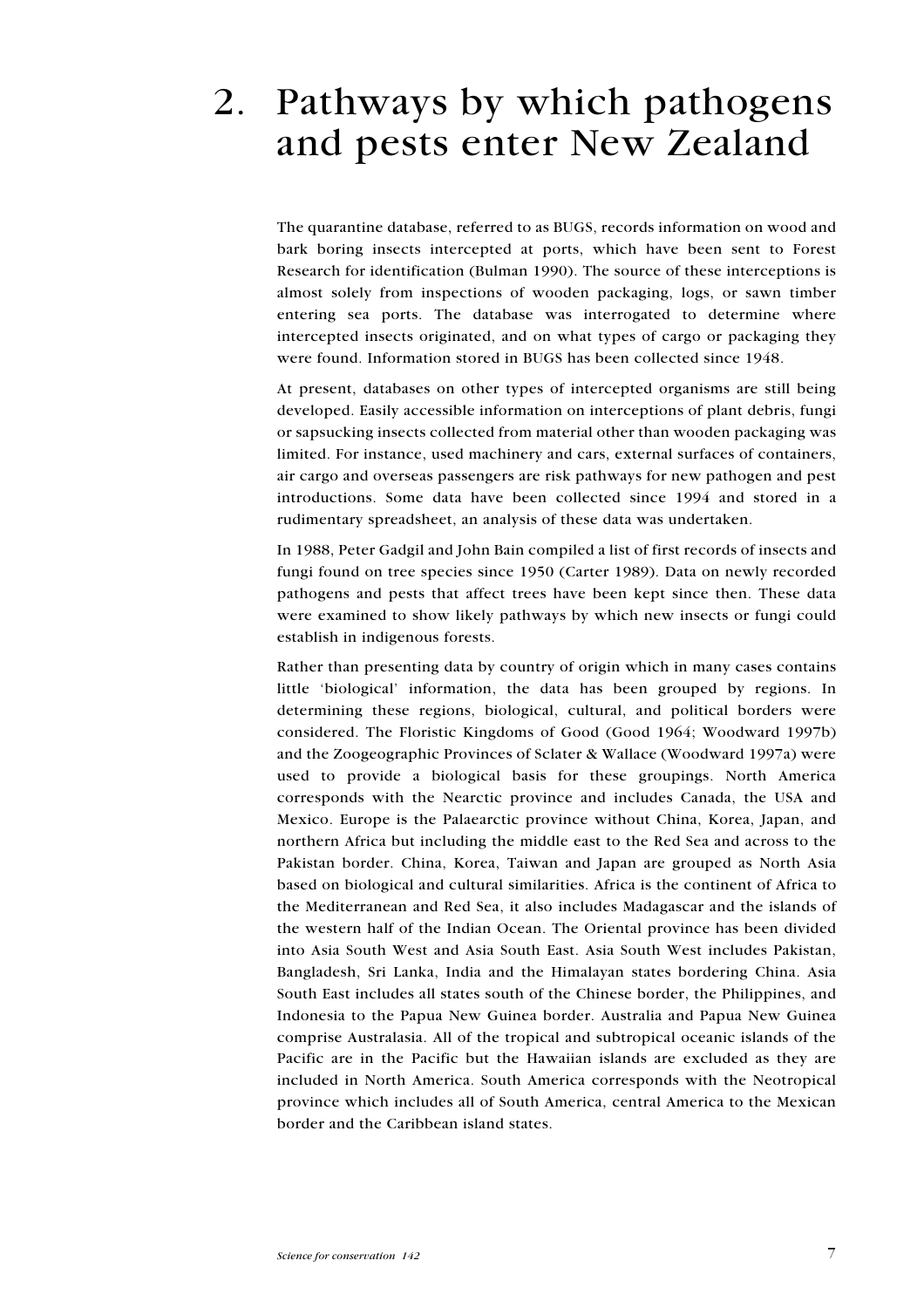### 2.1 PATHWAYS AND NATURE OF THE THREAT

Many potentially harmful agents have been intercepted by import quarantine inspectors since the 1950s. Total interceptions of wood and bark boring insects sent to Forest Research for identification averaged almost 380 per annum from 1988 to 1997, an increase of 150 per annum over the previous 10 year period (Figure 1). There was an apparent decline in the number of interceptions during the mid to late 1960s, but this was due to Quarantine Officers being instructed to send only those samples that were approved by their senior Officers. The policy regarding the referral of samples for identification was rescinded in 1972, which lead to an increase in the recorded number of interceptions. The number of interceptions sent for identification peaked in 1990 at 597.



Figure 1. Interceptions of wood and bark borer (1948-1997).

#### 2.2 INTERCEPTIONS BY REGION OF ORIGIN

Over the last 20 years, Europe (mainly Germany, Italy, Netherlands, Russia and the United Kingdom) was the most common origin of wood and bark borer interceptions (Figure 2). Asia North (China, Hong Kong, Korea, Japan, Taiwan) and Asia South East (mainly Indonesia, Malaysia, Singapore and Thailand), also contributed a significant number of intercepted insects. The number of intercepted insects from Europe has declined over the last 10 years and a greater number of insects were intercepted from Asia South East. Significantly fewer goods are imported from Asia South West (India, Pakistan and Sri Lanka) compared with Australasia (Figure 8), yet both regions contribute approximately the same proportion of interceptions.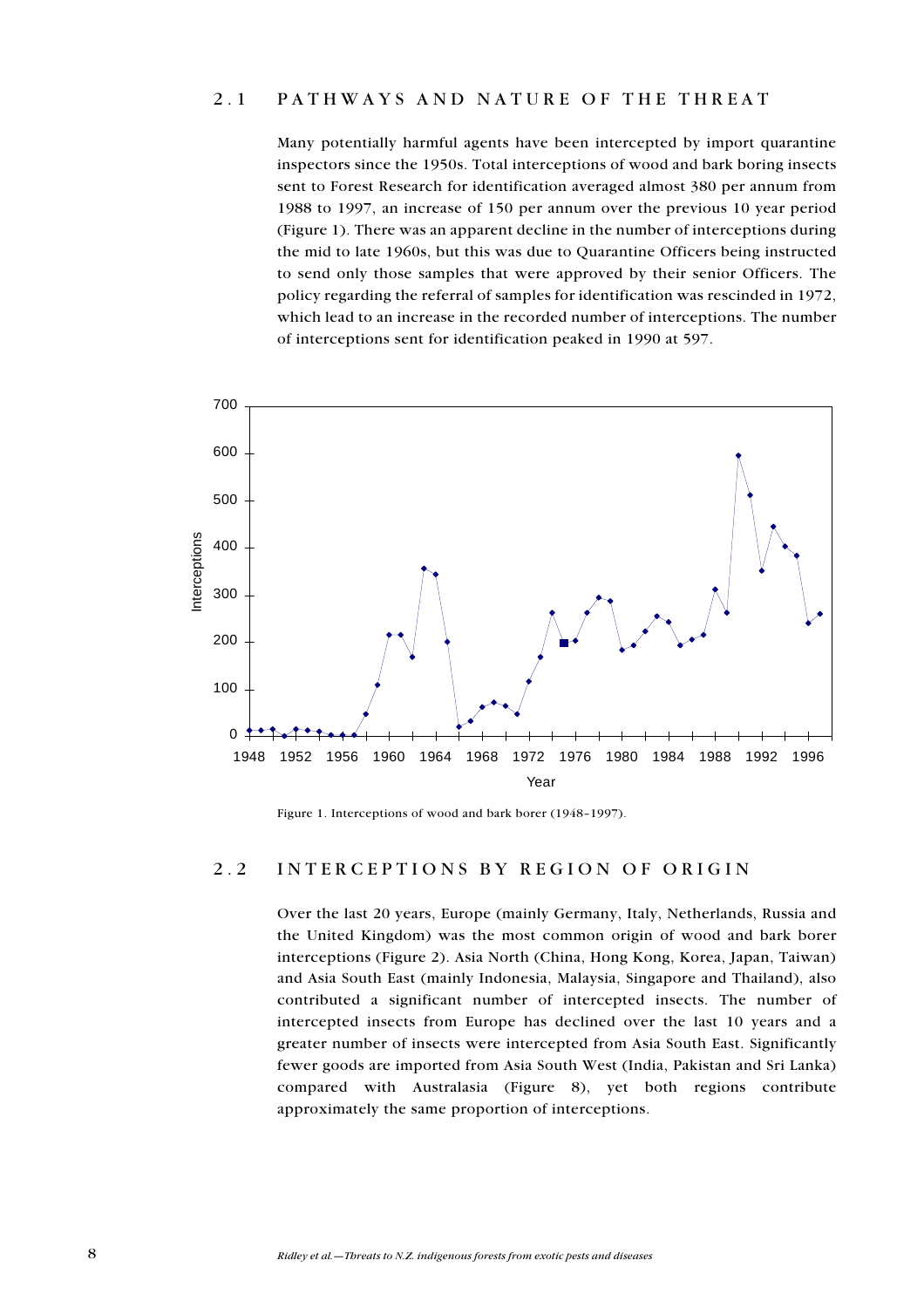

Figure 2. Interceptions of wood and bark borer by regions (% of total).

## 2.3 RISK ASSOCIATED WITH PACKAGING

The type of host material in which wood and bark boring insects were found is given in Figure 3. Two thirds of all interceptions were found in casewood and dunnage. Not surprisingly, considering the data consisted of wood and bark borers, 80% of interceptions were in wooden packaging; and 18% were found in sawn timber, logs, piles and other bulk wooden material, but only 2% were found in wooden cargo (cricket bats, furniture, hand crafts, etc.).

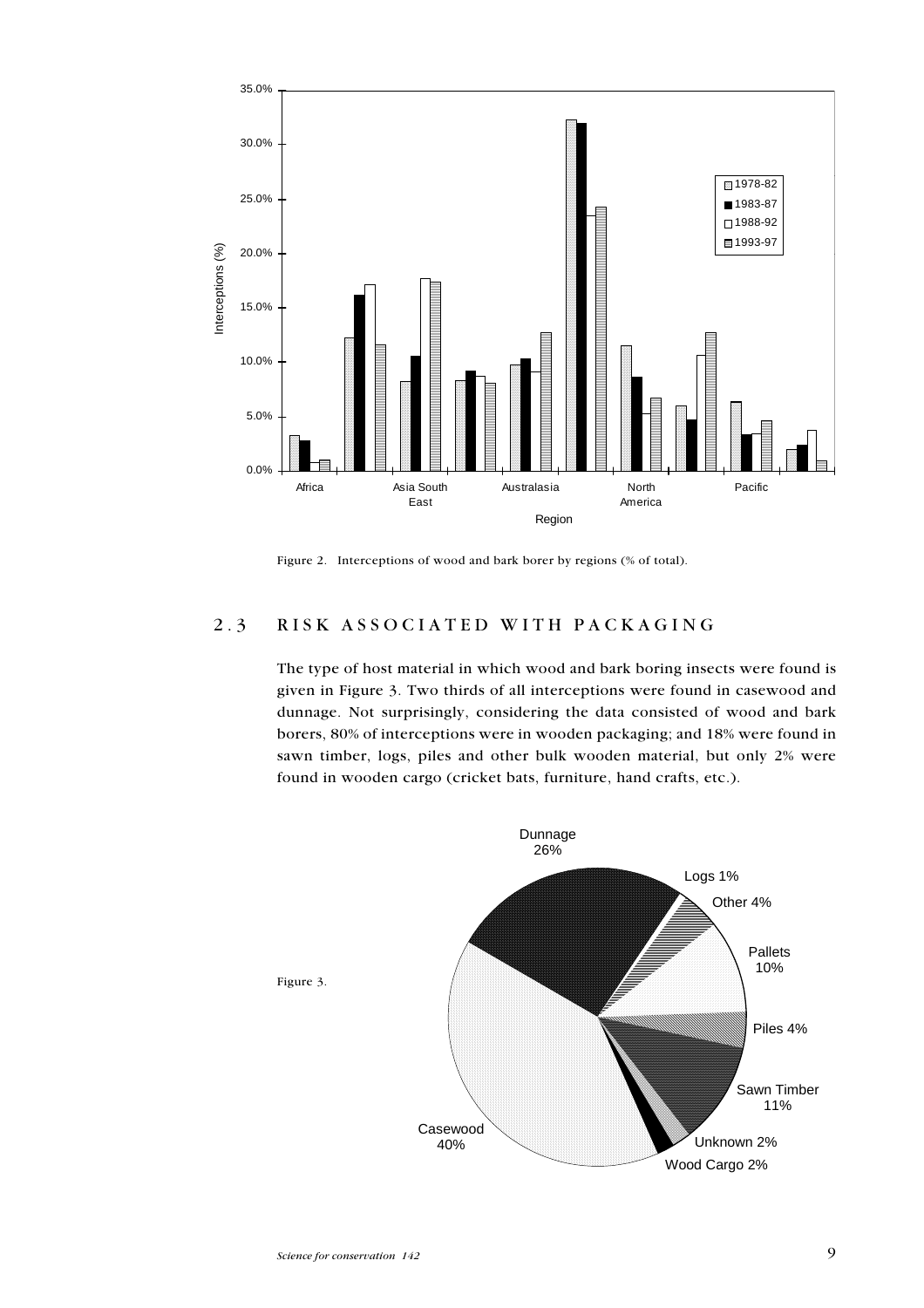Figure 4 shows that the proportion of wood and bark borers intercepted in dunnage has decreased over the last 10 years and the number of interceptions found in casewood and pallets has increased. This reflects the increased use of wooden packaging and the efforts quarantine authorities have made to discourage importers from using contaminated dunnage.



Figure 4. Interceptions by host material  $(1978-1997)$ .

# 2.4 PATHWAYS ASSOCIATED WITH NON WOOD AND BARK BORING INSECTS

Since mid 1994, data from contaminants other than wood and bark boring insects sent to Forest Research for identification have been collated. Most of the samples sent were contaminants from used cars, containers and ships, and mainly consisted of plant debris and insect material (Table 1, Figures 5 and 6). Scale insects, moths, plant material with aphid damage, and egg masses of several invertebrate species have been found on such material. Many genera of sporulating fungi, including Fusarium and Phytophthora (both of which contain species of pathogenic fungi) have been identified on the plant debris.

A major study to determine the proportion of containers imported into New Zealand whose external surfaces are contaminated by organic material or organisms is in progress. Preliminary results show that almost 40% of all containers examined (from a random sample) had some type of external contaminant. The percentage of these contaminants that constitute a quarantine risk has not been determined, but Fusarium, Ophiostoma and Phytophthora spp. have been isolated from soil contamination, and gypsy moth egg masses were found in several consignments.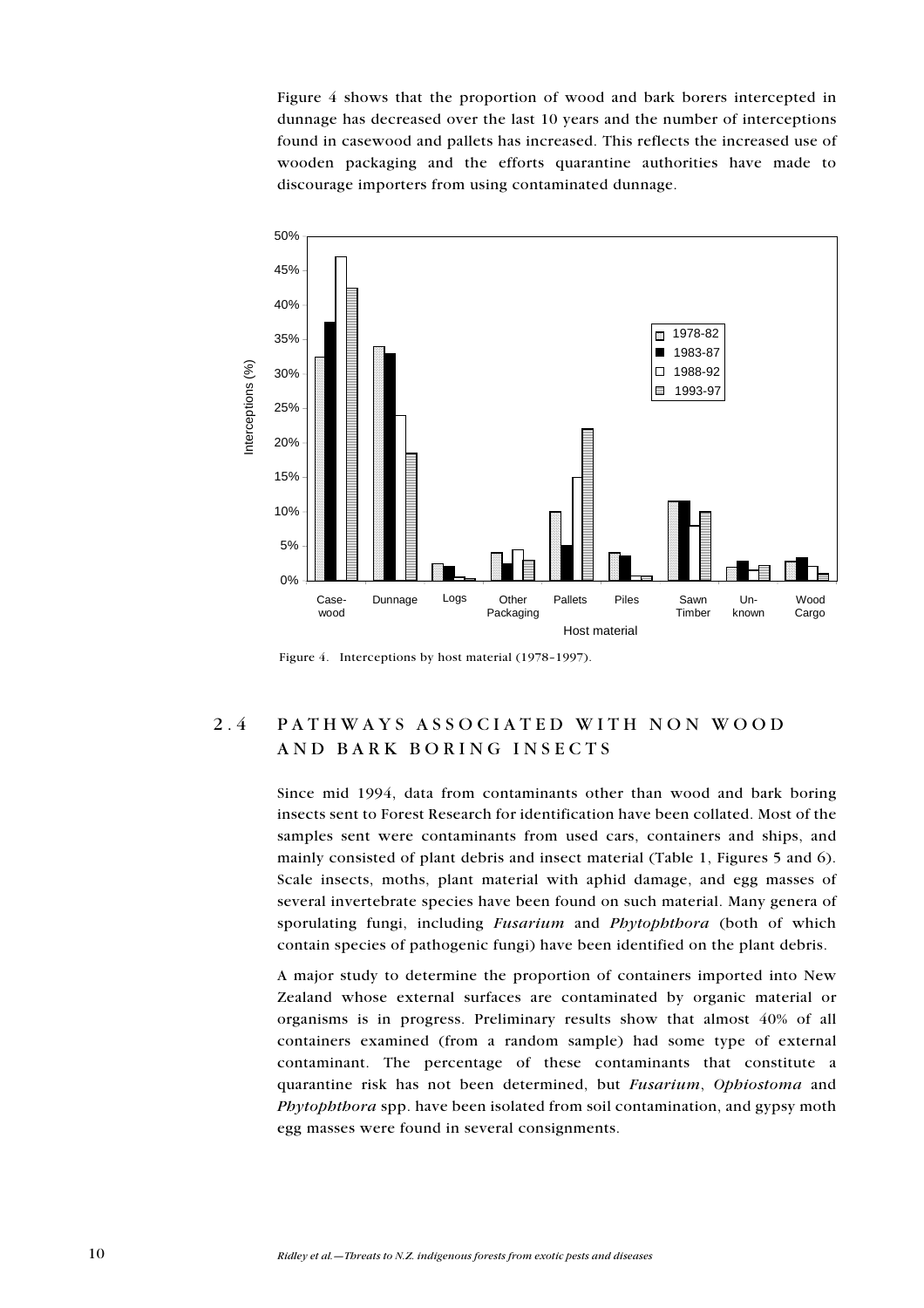

Figure 5. Source of contamination (wood and bark boring insects excluded).

|                      | TABLE 1. NUMBER AND TYPE OF INTERCEPTIONS OTHER THAN WOOD BORING |  |  |
|----------------------|------------------------------------------------------------------|--|--|
| INSECTS (1994-1997). |                                                                  |  |  |

| <b>SOURCE</b> | <b>NUMBER</b><br><b>RECORDED</b> | TYPE OF<br><b>CONTAMINANT</b> | <b>NUMBER</b><br><b>RECORDED</b> |
|---------------|----------------------------------|-------------------------------|----------------------------------|
| Air container | 24                               | Wood decay fungi              | 24                               |
| Other         | 19                               | Insect                        | 358                              |
| Container     | 218                              | Plant debris                  | 766                              |
| Machinery     | 63                               | Soil                          | 29                               |
| Ship          | 140                              | Wood                          | 135                              |
| Vehicle       | 574                              |                               |                                  |
| Not recorded  | 274                              |                               |                                  |
| Total         | 1312                             | Total                         | 1312                             |
|               |                                  |                               |                                  |



Figure 6. Type of contamination (wood and bark boring insects excluded).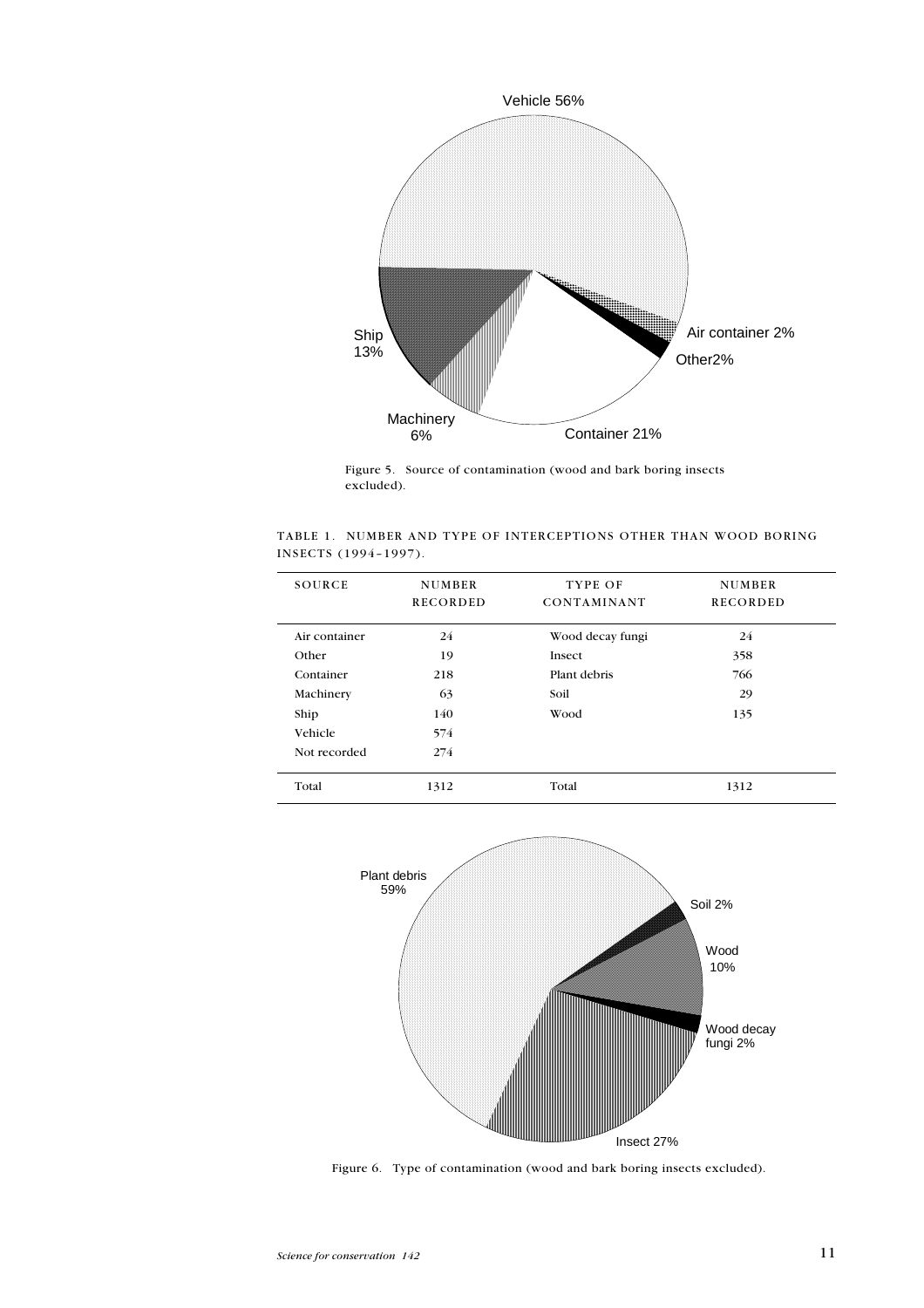### 2.5 RISK ASSOCIATED WITH PASSENGER ARRIVALS

The clothing and luggage of air passengers is a recognised pathway by which new pests and fungi (in particular) could arrive in New Zealand. Baker (1966) reported that 65 fungal species were cultured from shoes of air travellers arriving in Honolulu.

Gadgil & Flint (1983) examined 45 tents brought in by air passengers at Auckland International Airport during December 1981. The fabric from the roof of the tents was vacuumed, with air passing through a filter that retained all detachable material greater that 0.2 µm in diameter. The contents of the filters were examined under a microscope and no spores of forest pathogens were seen. However, the sampling method employed did not remove all the spores, and the filters were only examined by one pathologist. Organic and inorganic debris was present in all tents, 9 of which had 'abundant' debris present. The debris consisted of grass stems and leaves, leaves of broadleaved plants, and conifer needles. Live insects were found in 6 tents. Gadgil & Flint concluded that the gross plant and animal debris, and live insects carried in or on tents, posed a major risk. This risk appears to be particularly relevant to indigenous forest, as it is safe to assume that most of the travelling owners of tents will be camping in National Parks or other indigenous forest areas.

Sheridan (1989) conducted two studies at Wellington Airport in 1980 and 1982 where clothing of 137 and 97 passengers respectively was vacuumed and spores caught in double-sided sticky tape. Pathogenic fungi comprised 17% of the total spores collected. Sheridan concluded that the likelihood of passengers introducing new pathogen into New Zealand was high, although he was also including pathogens of agricultural crops, particularly rusts, in his evaluation.

Figure 7 was derived from data supplied by Statistics New Zealand. The data comprised overseas visitors by country of last permanent residence and this was categorised into regional groupings. Data for 1998 were available to the end of April, and have been extrapolated to estimate arrivals for the full year. There has been a steady increase in the number of visitors entering New Zealand. Visitor numbers from Asia North peaked at almost 400,000 in 1996 and then declined. More visitors continued to arrive from Australia and Europe, whereas visitor numbers from North America remained relatively constant. Sheridan (1989) stated that the number of international visitors to New Zealand increased from 500,000 in 1983 to 700,000 in 1987. In 1997, the number of overseas visitors reached 1.5 million. It appears very likely that numbers of overseas visitors will continue to increase, particularly from Australia, Europe and North America. The trend for Asian visitors over the next five years is less certain, but it seems probable that visitor numbers from this region will continue to decrease.

## 2.6 IMPORTS TO NEW ZEALAND FROM 1988 TO 1998

Data on overseas trade imports for April-March years from 1988/89 to 1997/98 were obtained from Statistics New Zealand. Information on packaging is not kept, so each trade category was examined and the categories which appeared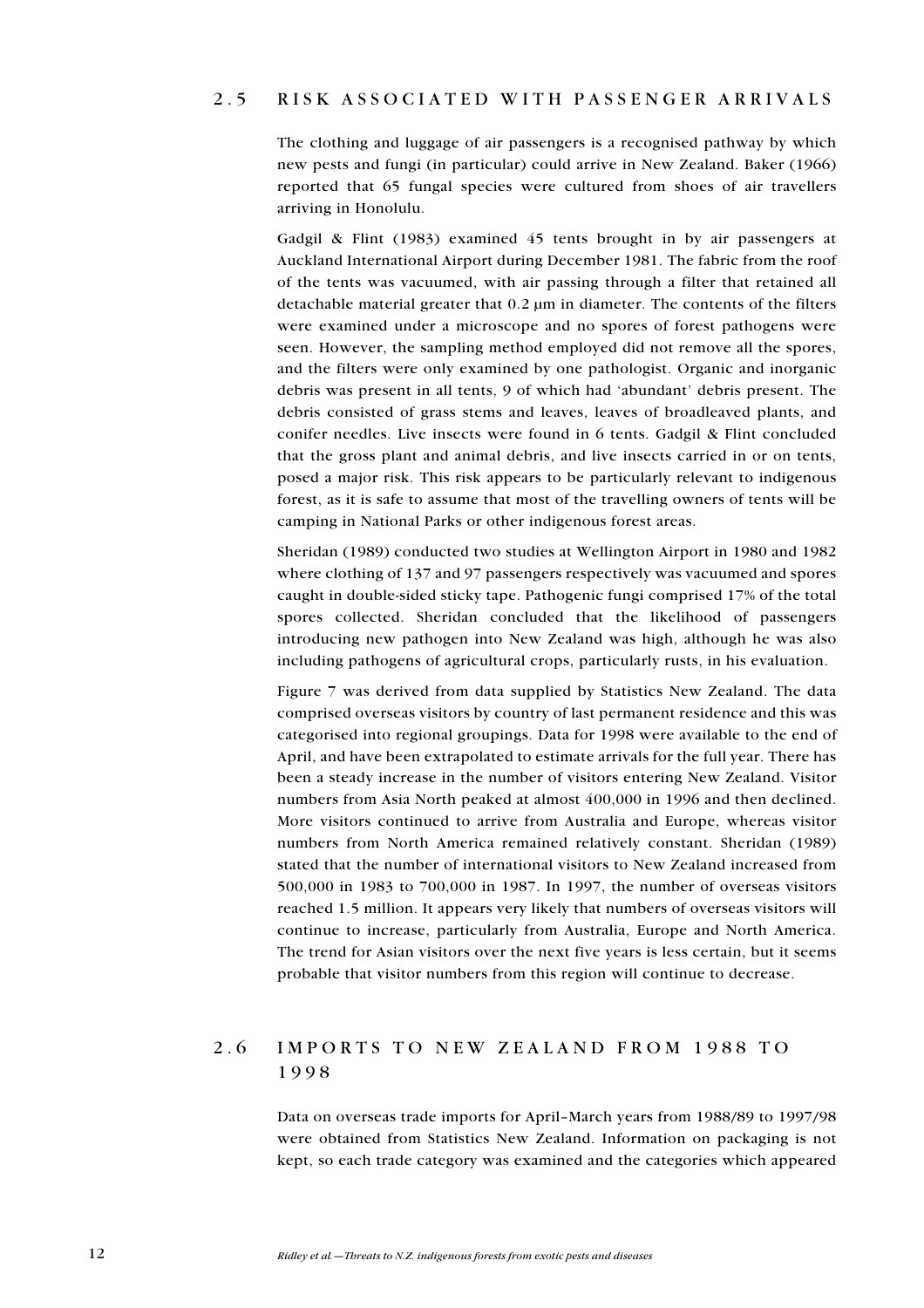

Figure 7. Overseas visitor arrivals (1988-1998).



Figure 8. Imports of packaged cargo by region (1988-1998).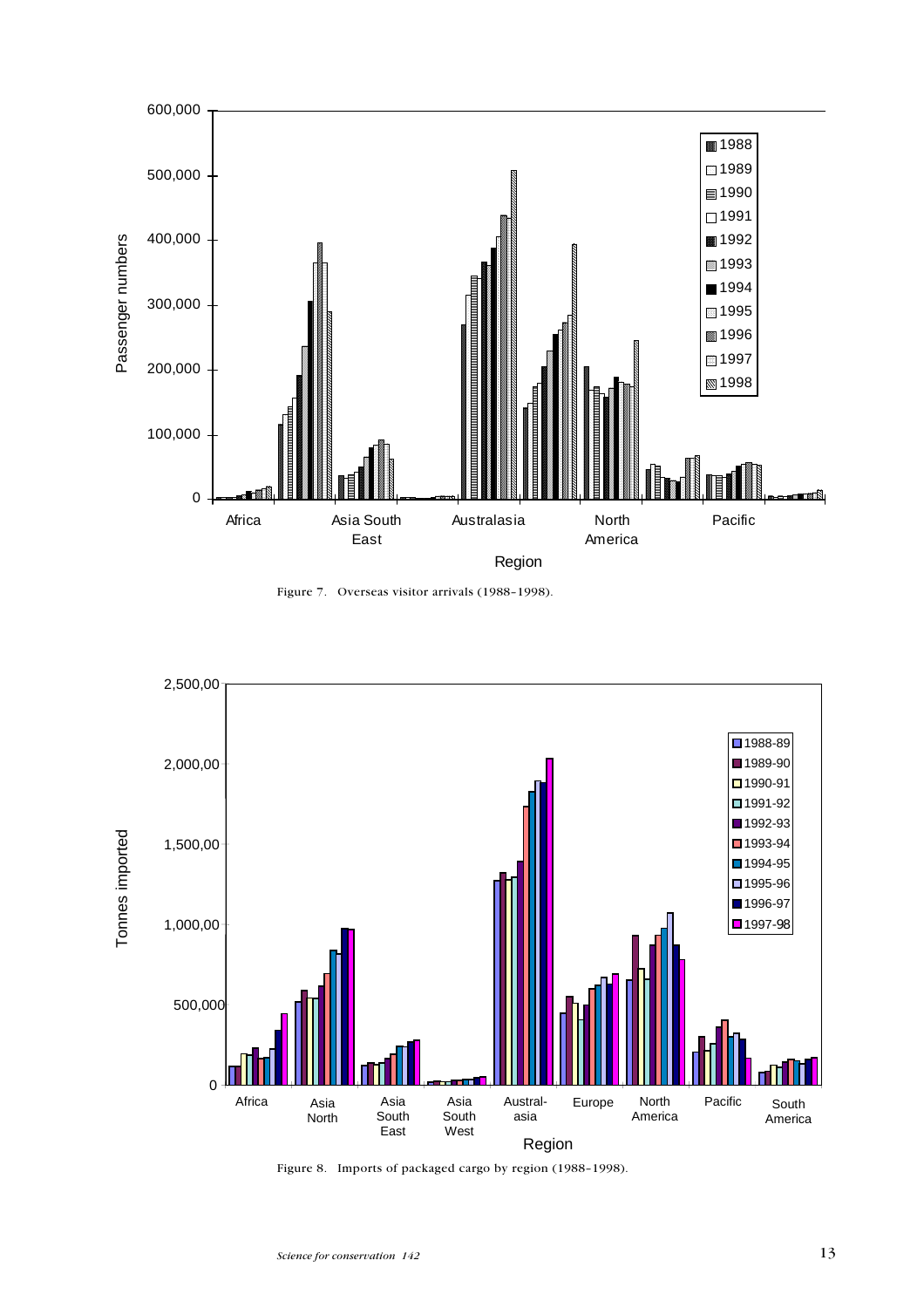to include cargo that would be imported in bulk were excluded. For instance, all petroleum products, fertilisers, sugar, mineral ores, slag and ash, cement and lime were excluded. Some packaged cargo would have been inadvertently excluded, and some bulk cargo included, in the final data but this was unavoidable.

The total quantity of cargo imported has increased steadily over the period examined (Figure 8). Australasia (Australia and Papua New Guinea) accounted for the most imports, followed by Asia North, North America and Europe. Over the last two years the quantity of imports from North America decreased, but the quantity of goods from Africa, Australasia and Asia North has increased significantly. Future trends are difficult to predict, but there is nothing to suggest that over the next five years the trend towards more imports from Asia and Australia will not continue.

TABLE 2. FIRST RECORDS OF INSECTS AND FUNGI PRE-1988 AND 1988-1997.

| <b>BIOLOGICAL</b><br>REGION* | $1950 -$<br>1987 | <b>INSECTS INSECTS</b><br>1988-<br>1997 | <b>FUNGI</b><br>$1956 -$<br>1987 | <b>FUNGI</b><br>1988-<br>1997 | <b>TOTAL</b><br>$1950 -$<br>1987 | <b>TOTAL</b><br>$1988 -$<br>1997 | <b>GRAND</b><br>TOTAL | AV. PER<br>YEAR | AV. PER<br>YEAR<br>1950-1987 1988-1997 |
|------------------------------|------------------|-----------------------------------------|----------------------------------|-------------------------------|----------------------------------|----------------------------------|-----------------------|-----------------|----------------------------------------|
| Northland                    | $\overline{4}$   | $\mathbf{1}$                            | $\bf8$                           | $\overline{2}$                | 12                               | 3                                | 15                    | 0.36            | 0.30                                   |
| Auckland                     | 18               | 12                                      | 8                                | 19                            | 27                               | 31                               | 58                    | 0.72            | 3.00                                   |
| Waikato                      | $\mathbf{1}$     | $\mathbf{0}$                            | 3                                | $\mathbf{0}$                  | 3                                | $\theta$                         | $\mathfrak{Z}$        | 0.12            | 0.00                                   |
| Coromandel                   | $\mathbf{1}$     | $\boldsymbol{0}$                        | $\boldsymbol{0}$                 | $\boldsymbol{0}$              | $\mathbf{1}$                     | $\mathbf{0}$                     | $\mathbf{1}$          | 0.03            | 0.00                                   |
| Bay of Plenty                | 2                | $\mathbf{1}$                            | 16                               | 14                            | 18                               | 15                               | 33                    | 0.55            | 1.50                                   |
| Taranaki                     | 1                | $\theta$                                | $\overline{2}$                   | $\overline{4}$                | 3                                | $\overline{4}$                   | $\overline{7}$        | 0.09            | 0.40                                   |
| Taupo                        | $\mathbf{0}$     | $\boldsymbol{0}$                        | 10                               | 9                             | 10                               | 9                                | 19                    | 0.31            | 0.90                                   |
| Gisborne                     | 3                | 1                                       | $\bf{0}$                         | $\mathbf{1}$                  | 3                                | 2                                | 5                     | 0.08            | 0.20                                   |
| Rangitikei                   | $\overline{0}$   | $\overline{0}$                          | $\boldsymbol{0}$                 | $\overline{0}$                | $\overline{0}$                   | $\mathbf{O}$                     | $\mathbf{0}$          | 0.00            | 0.00                                   |
| Hawkes Bay                   | $\overline{0}$   | $\theta$                                | $\overline{2}$                   | $\overline{4}$                | $\overline{2}$                   | $\overline{4}$                   | 6                     | 0.06            | 0.50                                   |
| Wanganui                     | $\mathbf{1}$     | $\mathbf{0}$                            | $\overline{4}$                   | $\mathbf{1}$                  | 5                                | $\mathbf{1}$                     | 6                     | 0.15            | 0.10                                   |
| Wairarapa                    | $\overline{0}$   | $\theta$                                | $\overline{4}$                   | $\mathbf{1}$                  | $\overline{4}$                   | $\mathbf{1}$                     | 5                     | 0.13            | 0.10                                   |
| Wellington                   | $\mathbf{1}$     | $\overline{0}$                          | 6                                | 3                             | 6                                | 3                                | 9                     | 0.21            | 0.30                                   |
| Nelson                       | $\overline{2}$   | $\mathbf{0}$                            | 3                                | 5                             | 5                                | 5                                | 10                    | 0.15            | 0.50                                   |
| Marlb. Sounds                | $\mathbf{0}$     | $\boldsymbol{0}$                        | $\boldsymbol{0}$                 | $\boldsymbol{0}$              | $\overline{0}$                   | $\boldsymbol{0}$                 | $\mathbf{0}$          | 0.00            | 0.00                                   |
| Marlborough                  | 2                | $\mathbf 0$                             | $\boldsymbol{0}$                 | $\boldsymbol{0}$              | $\overline{c}$                   | $\mathbf{0}$                     | $\overline{c}$        | 0.05            | 0.00                                   |
| Buller                       | $\mathbf{1}$     | $\boldsymbol{0}$                        | $\mathbf{1}$                     | $\overline{4}$                | $\overline{2}$                   | $\overline{4}$                   | 6                     | 0.06            | 0.40                                   |
| Kaikoura                     | $\boldsymbol{0}$ | $\boldsymbol{0}$                        | $\boldsymbol{0}$                 | $\boldsymbol{0}$              | $\overline{0}$                   | $\boldsymbol{0}$                 | $\boldsymbol{0}$      | 0.00            | 0.00                                   |
| Westland                     | $\boldsymbol{0}$ | $\boldsymbol{0}$                        | $\mathbf{1}$                     | 3                             | $\mathbf{1}$                     | 3                                | $\overline{4}$        | 0.03            | 0.30                                   |
| North Canterbury             | 1                | $\boldsymbol{0}$                        | $\boldsymbol{0}$                 | $\mathbf{1}$                  | $\mathbf{1}$                     | $\mathbf{1}$                     | $\boldsymbol{2}$      | 0.03            | 0.10                                   |
| Mid Canterbury               | 13               | $\mathbf{1}$                            | 3                                | $\overline{2}$                | 16                               | 3                                | 19                    | 0.44            | 0.30                                   |
| Chatham Islands              | $\overline{0}$   | $\mathbf{0}$                            | $\mathbf{0}$                     | $\mathbf{1}$                  | $\overline{0}$                   | $\mathbf{1}$                     | $\mathbf{1}$          | 0.00            | 0.10                                   |
| Mackenzie                    | $\overline{0}$   | $\mathbf{0}$                            | $\boldsymbol{0}$                 | $\overline{0}$                | $\mathbf{0}$                     | $\mathbf{O}$                     | $\mathbf{0}$          | 0.00            | 0.00                                   |
| South Canterbury             | $\mathbf{0}$     | $\overline{0}$                          | $\mathbf{1}$                     | $\overline{0}$                | $\mathbf{1}$                     | $\overline{0}$                   | $\mathbf{1}$          | 0.03            | 0.00                                   |
| Otago Lakes                  | $\mathbf{0}$     | $\mathbf{0}$                            | $\boldsymbol{0}$                 | $\boldsymbol{0}$              | $\boldsymbol{0}$                 | $\boldsymbol{0}$                 | $\mathbf{0}$          | 0.00            | 0.00                                   |
| Central Otago                | $\mathbf{0}$     | $\mathbf{0}$                            | $\boldsymbol{0}$                 | $\mathbf{1}$                  | $\boldsymbol{0}$                 | $\mathbf{1}$                     | $\mathbf{1}$          | 0.00            | 0.10                                   |
| Dunedin                      | $\boldsymbol{0}$ | $\overline{0}$                          | $\mathbf{1}$                     | $\mathbf{1}$                  | $\mathbf{1}$                     | $\mathbf{1}$                     | $\sqrt{2}$            | 0.03            | 0.10                                   |
| Fiordland                    | $\boldsymbol{0}$ | $\mathbf{0}$                            | $\boldsymbol{0}$                 | $\boldsymbol{0}$              | $\boldsymbol{0}$                 | $\mathbf{0}$                     | $\mathbf{0}$          | 0.00            | 0.00                                   |
| Southland                    | $\mathbf{0}$     | $\mathbf{0}$                            | $\mathbf{1}$                     | $\boldsymbol{0}$              | $\overline{c}$                   | $\mathbf{0}$                     | $\overline{2}$        | 0.03            | 0.00                                   |
| <b>Stewart Island</b>        | $\boldsymbol{0}$ | $\boldsymbol{0}$                        | $\boldsymbol{0}$                 | $\boldsymbol{0}$              | $\boldsymbol{0}$                 | $\boldsymbol{0}$                 | $\boldsymbol{0}$      | 0.00            | 0.00                                   |
| Not recorded                 | 2                | $\mathbf{1}$                            | $\boldsymbol{0}$                 | $\boldsymbol{0}$              | $\overline{2}$                   | $\mathbf{1}$                     | 3                     | 0.05            | 0.10                                   |
| <b>Grand Total</b>           | 53               | 17                                      | 74                               | 76                            | 127                              | 93                               | 220                   | 3.71            | 9.30                                   |

\* Crosby et al. (1976)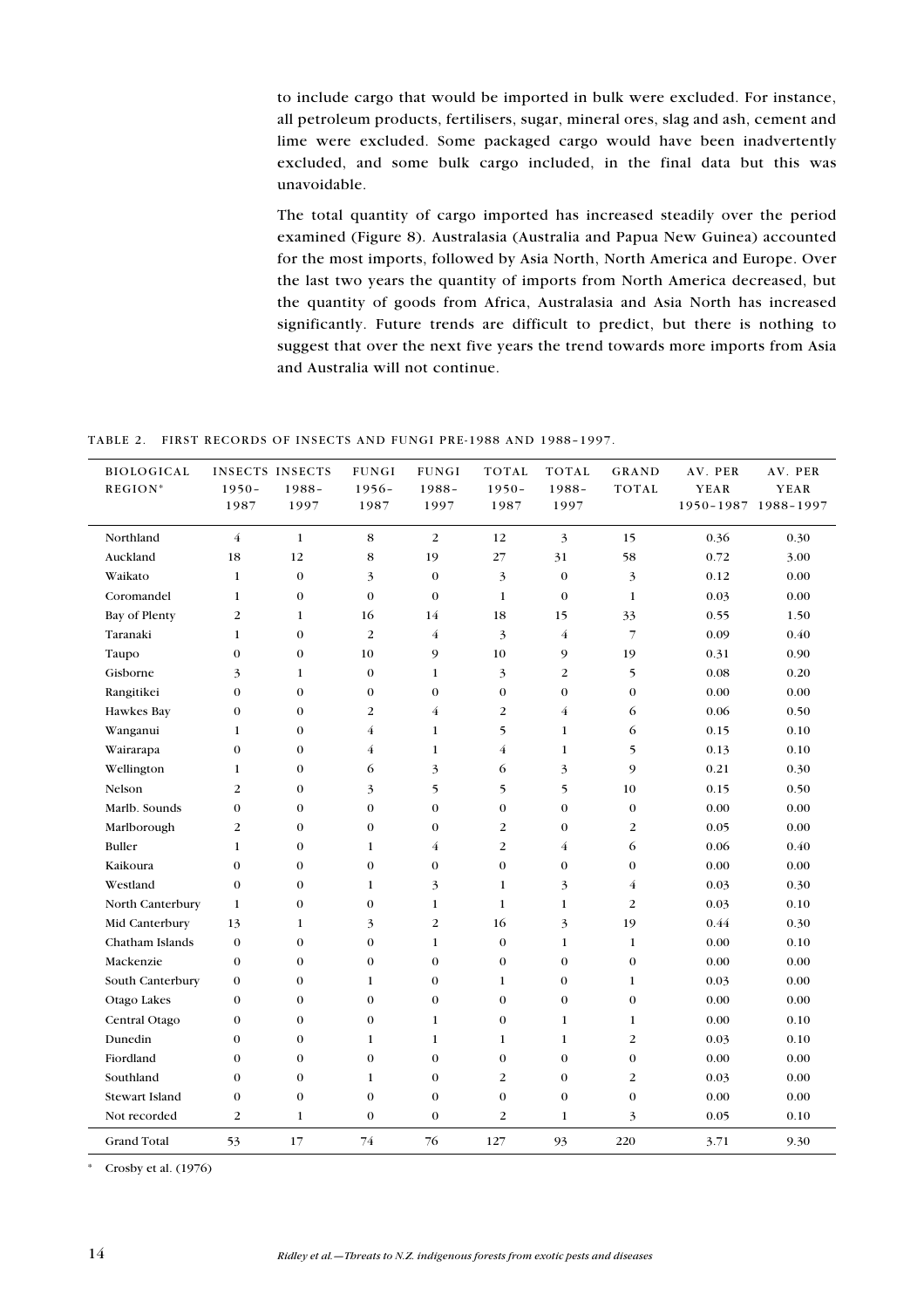## 2.7 NEW RECORDS OF PATHOGENS AND PESTS AFFECTING TREES AND WOODY SHRUBS

In the period from 1950 to 1987 for insects, and from 1956 to 1987 for fungi, an average 3.7 new records of insects or fungi per year affecting trees and woody shrubs in New Zealand were made (Table 2). From 1988 to 1997 a further 93 (9.3 per year) new records have been listed, increasing the average number of new records per year to 5.0. Discoveries of newly recorded fungi (76) greatly outnumbered insects (17) during the 1988 to 1997 period. Of the 93 new records from 1988 to 1997, 57 (61%) were found in port environs. This compares with 38% found in the port environs during the earlier period. New recordings averaged 3.0 per year in the Auckland region from 1988 to 1997 and all were in urban areas within 5 km radius of the ports. The Bay of Plenty biological region hosted the most new recordings in areas outside the port environs, 14 newly recorded fungi and one insect were found there over the last 10 years.

The majority of new introductions recorded between 1988-1997 were fungi causing leaf spots, followed by other fungi (mainly those causing cankers and dieback), then defoliating and sapsucking insects (Figure 9). Only 4% were wood boring insects, which suggests the quarantine system of inspecting wood and wooden packaging is effective. Fifty-four percent of newly recorded organisms were found during port environs surveys, carried out by Ministry of



Figure 9. Type of newly recorded organism (1988-1997). Figure 10. Means of discovering new organism (1988-1997).

|  |  | TABLE 3. NEW RECORDS OF INSECTS AND FUNGI FOUND ON EXOTIC AND INDIGENOUS HOSTS (1988–1997). |  |
|--|--|---------------------------------------------------------------------------------------------|--|

|                   | <b>EXOTIC</b><br><b>HOSTS</b> | <b>INDIGENOUS</b><br><b>HOSTS</b> | TOTAL | EXOTIC HOSTS<br>PER YEAR | INDIGENOUS HOSTS<br>PER YEAR |
|-------------------|-------------------------------|-----------------------------------|-------|--------------------------|------------------------------|
| 1988-1997 insects | 17                            | $\Omega$                          | 17    | 1.7                      | 0.0                          |
| 1988-1997 fungi   | 58                            | 18                                | 76    | 5.8                      | 1.8                          |
| Total             | 75                            | 18                                | 93    | 7.5                      | 1.8                          |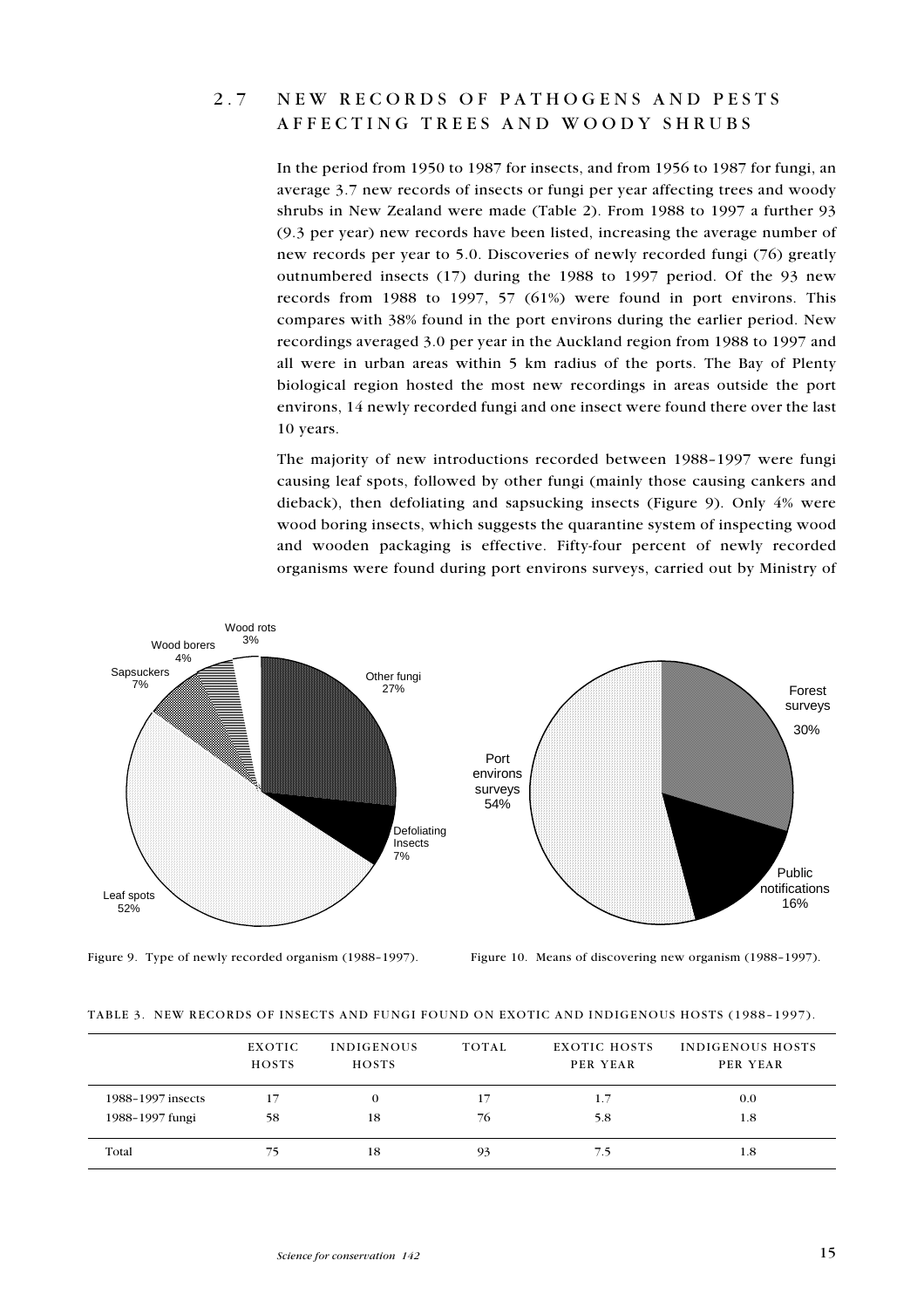Forestry, Forest Health Advisers (Figure 10). Forest surveys accounted for the discovery of a further 30%, the remaining discoveries were made by members of the public. Of the 18 new recordings found on indigenous hosts, 72% were found during port environs surveys. Of the average 9.3 new records per year from 1988 to 1997, 7.5 per year (81%) were found on exotic hosts, and 1.8 per year (19%) were found on indigenous hosts (Table 3).

Table 4 lists the newly recorded organisms found on indigenous hosts over the last 10 years. Of the 18 organisms, none were recorded as causing significant damage to their hosts, and none were judged as serious by specialists at Forest Research. No newly recorded insects have been found on indigenous species over the last 10 years. Leaf inhabiting fungi accounted for 16 of the records, with one stem canker and one fungus causing branch dieback completing the list. The great majority of these fungi (72%) were found in the port environs, but very little indigenous forest surveillance is carried out. Between July 1997 and June 1998 inspections were undertaken, by the Ministry of Forestry, at Mt Egmont, Ruahine, Urewera, Kaweka Forest Park, Rimutaka, Maruia, Lewis Pass, and Charleston. At present indigenous forest surveillance consists of ad hoc inspections which are generally carried out over one day, no structured system is in place. In contrast, exotic forest surveillance is carefully planned and combinations of aerial surveys, surveys from vehicles, and transect surveys on foot are systematically carried out. The intensity of surveys is determined by the location of the exotic forest—'high risk' locations are surveyed more intensively than those forests planted in locations where the risk of exotic organisms being introduced is low. If a structured system of indigenous forest surveillance was in place, one might expect that a greater proportion of new records would be made from indigenous forest areas, notwithstanding the fact that a new record from these areas would not necessarily indicate a new introduction of an exotic

| HOST                    | <b>NAME OF ORGANISM</b>       | <b>DISORDER</b>       | <b>LOCATION</b>       |
|-------------------------|-------------------------------|-----------------------|-----------------------|
| Coprosma sp.            | Cercospora sp.                | Leaf spot             | Westport              |
| Coprosma sp.            | Coniothyrium sp.              | Leaf blight           | Auckland              |
| Corynocarpus laevigatus | Deuteromycotina: Coelomycetes | Leaf loss             | Auckland              |
| Corynocarpus laevigatus | Phomopsis sp.                 | Leaf spot             | Chatham Islands       |
| Corynocarpus laevigatus | <i>Phyllosticta</i> sp.       | Leaf spot             | Auckland              |
| Dodonea viscosa.        | Pseudomonas sp.               | Leaf spot             | Wellington            |
| Freycinetia banksii     | <i>Glyphis</i> sp.            | Leaf spot             | Westport              |
| Griselinia sp.          | <i>Elsinoe</i> sp.            | Leaf spot             | Westport              |
| Myoporum laetum         | Cercospora sp.                | Leaf spot             | Auckland              |
| Myoporum laetum         | Cercospora sp.                | Leaf spot             | Auckland              |
| Myoporum laetum         | Mycosphaerella sp.            | Leaf blight           | Napier                |
| Notbofagus solandri     | Deuteromycotina: Coelomycetes | Leaf spot             | <b>Irthing Valley</b> |
| Pittosporum tenuifolium | Vizella tunicata              | Leaf spot             | Napier                |
| Prumnopitys ferruginea  | Discosporium sp.              | <b>Branch dieback</b> | Mamaku                |
| Prumnopitys ferruginea  | Discula sp.                   | Leaf blight           | New Plymouth          |
| Pseudopanax colensoi    | Deuteromycotina: Coelomycetes | Leaf spot             | Kaweka Forest         |
| Pteridium esculentum    | Camarosporium sp.             | Stem canker           | Kinleith Forest       |
| Solanum aviculare       | Cercospora sp.                | Leaf blight           | New Plymouth          |

TABLE 4. NEWLY RECORDED FUNGI FOUND ON INDIGENOUS HOSTS (1988-1997).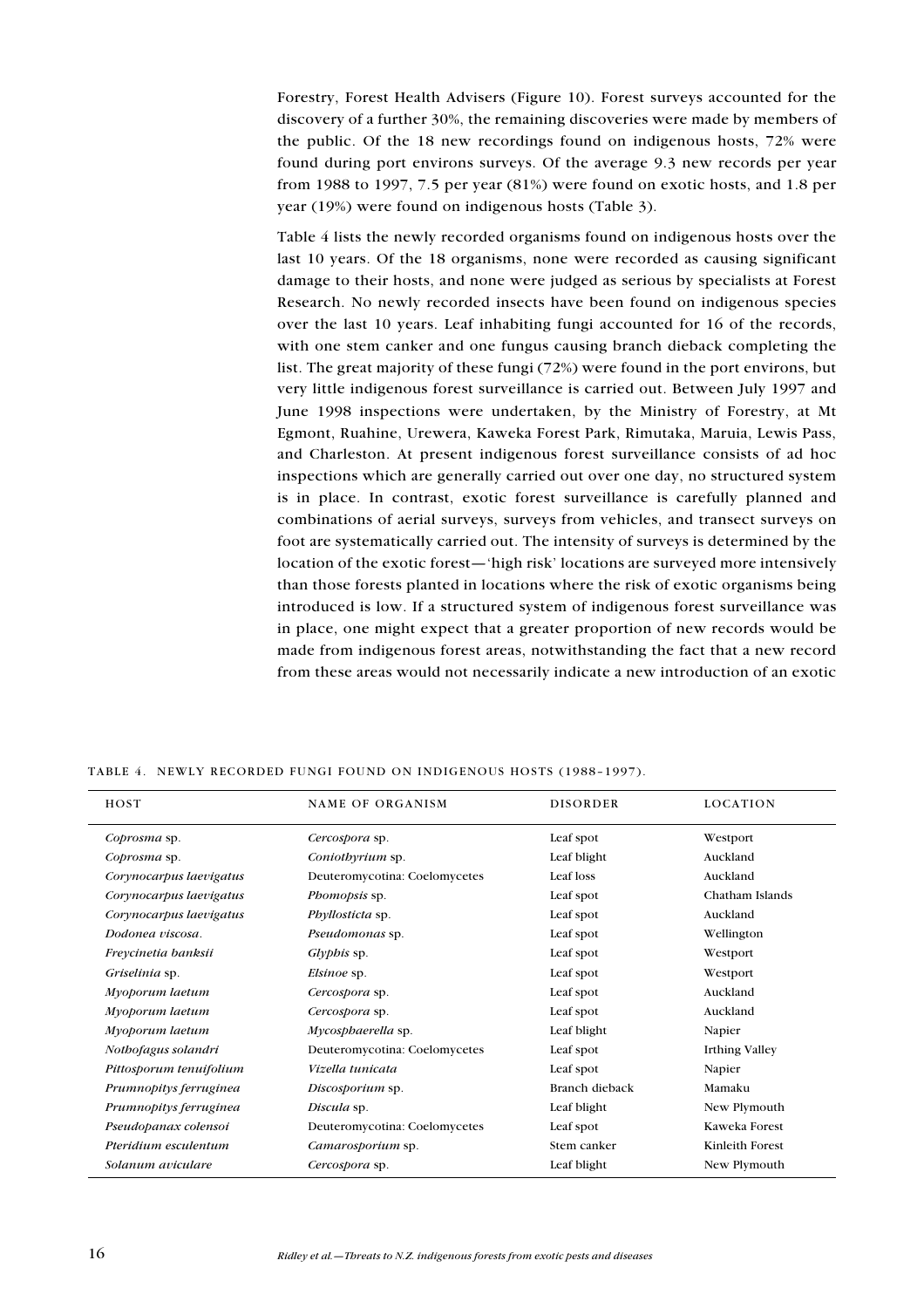organism. The lack of base line data for native forest can be exemplified by Rimutaka Forest Park, which had a published fungal flora of only 32 species as of May 1997. A non-funded survey was carried out and the number of species expanded to 142 representing a 433% increase in the number of known species from this area (Ridley & Taylor 1997).

#### 2.8 DISCUSSION

Wood and bark borers were intercepted at our ports at an average of 380 per year over the last 10 years. Nearly one third of all interceptions came from cargo originating in Europe. Asian cargo also seems to be a likely source of interceptions, particularly India, Pakistan and Sri Lanka, countries from which the number of recorded insect interceptions appears to be disproportionate to the quantity of cargo imported. Most wood and bark borers were found in casewood and pallets; dunnage now appears to be a less common source of insects, compared with 1520 years ago. Wooden cargo is not a significant source of infestations, 98% of recorded interceptions over the last 25 years were found in packaging, logs or sawn timber. Wood and bark boring insects comprise only 4% of the newly recorded organisms recorded over the last 10 years, which is probably a good reflection of New Zealand's stringent quarantine system. Other pathways are obviously contributing to the establishment of exotic insects and fungi during the last 10 years.

Fungal leaf spots contributed 52% of the new records, followed by other fungi (mainly associated with branch and stem cankers), and sapsucking and defoliating insects. Many of these organisms would have to enter the country on plant material, and Figure 6 shows plant debris comprised 59% of the 1,312 samples received at Forest Research during 1994-1997. Of the 713 samples of plant debris where the source was recorded, 568 (80%) were from vehicles. Vehicles are therefore likely to be a significant pathway for foliage pathogens, and possibly sapsucking insects, to enter New Zealand. Ministry of Agriculture and Forestry officials have recognised the need for stricter controls on the cleanliness of imported vehicles and the revised import health standard has encouraged major importers to ensure vehicles are cleaned overseas. Increased attention to inspections in New Zealand and overseas should effectively reduce the percentage of undetected vehicles carrying significant amounts of plant debris and other material (K. Glassey, MAF, pers. comm.).

The external surfaces of containers often have soil, or animal and plant debris, attached to them. Almost 40% of containers sampled in one study were contaminated to some extent, so it appears likely that pathogenic fungi, and, to a lesser extent, insects could well be introduced by this pathway.

The risk associated with air passengers is real, but difficult to quantify. It has been demonstrated that fungal spores are carried on passengers' clothing and effects, and tents and camping equipment have been recorded containing live insects and plant debris. The significant increase in air passenger arrivals over the last 20 years is of concern, and can only increase the risk of organisms being introduced by this path. Significantly, many tourists spend time in parks, reserves and forests while they are in the country.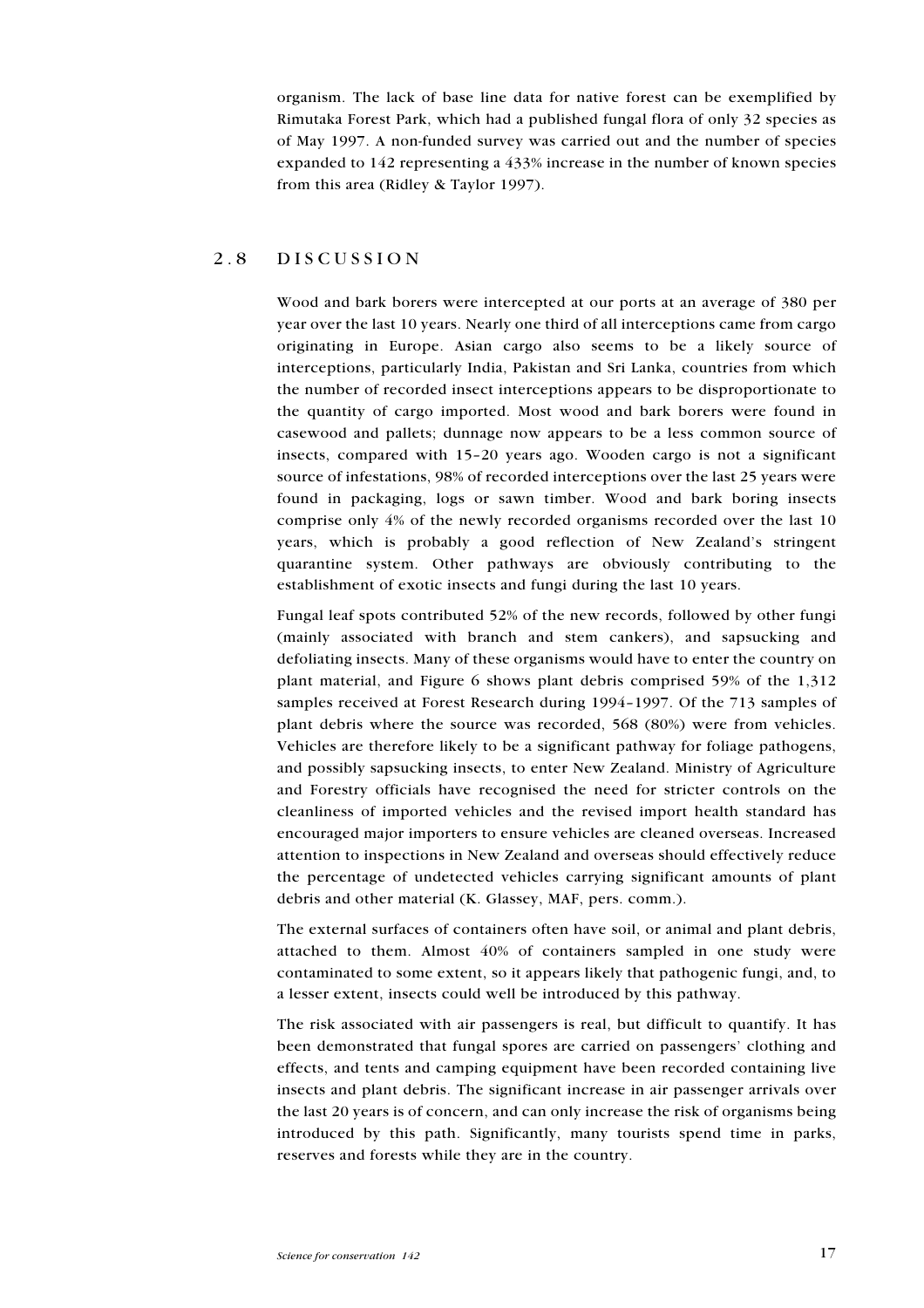Of the 93 newly discovered pathogens and pests recorded over the last 10 years, 18 were associated with indigenous hosts. Nearly all (89%) were leaf inhabiting fungi, and none were recorded as causing significant damage to their hosts. It is expected that targeted surveys of indigenous forests (especially camping areas and locations that tourists commonly frequent) would result in a greater number of newly recorded insects and fungi on indigenous hosts. Over 70% of the new organisms on indigenous hosts are recorded from port environs surveys and their hosts were either planted, or regenerated on waste ground. Because the native fungal flora is so poorly known it is in most cases difficult to determine whether these records represent new introductions or undescribed native species.

New Zealand's most significant source of imports (see Figure 8) and overseas visitors (see Figure 7) is Australasia yet this region contributed less than 15% of wood borer interceptions between 1993 and 1997. Whereas Asia South West, which is a very minor source of trade, contributed almost 10% of the wood borers intercepted over this period. This trend indicates that major trade and passenger routes do not necessarily indicate the source of major interceptions, rather that the type of cargo and cargo practices in the exporting country can be of more significance.

The major lesson that can be learnt from this exercise is that it is not possible to predict specifically the source and nature of new introductions. Rather it is a matter of anticipating the possibilities based on experience and general trends in observations made by field operatives. Based on this line of reasoning one would anticipate that surveys of air cargo, passengers and aircraft from Australia would intercept a number of organisms simply because of the volume of traffic and the short distance between Australia and New Zealand. Another area of concern again on the trans-Tasman route is sports gear, and in particular golf equipment. Recent discoveries of the defoliating insects—Uraba lugens (Crabtree 1997; Morgan 1998) on golf courses in Mt Maunganui, and Dicranosterna semipunctata at Remuera golf course in Auckland-indicate how easily a pathogen or pest could be picked up from an Australian golf course, and rapidly transported to New Zealand (where many golf courses have Australian specimen trees) and inadvertently liberated.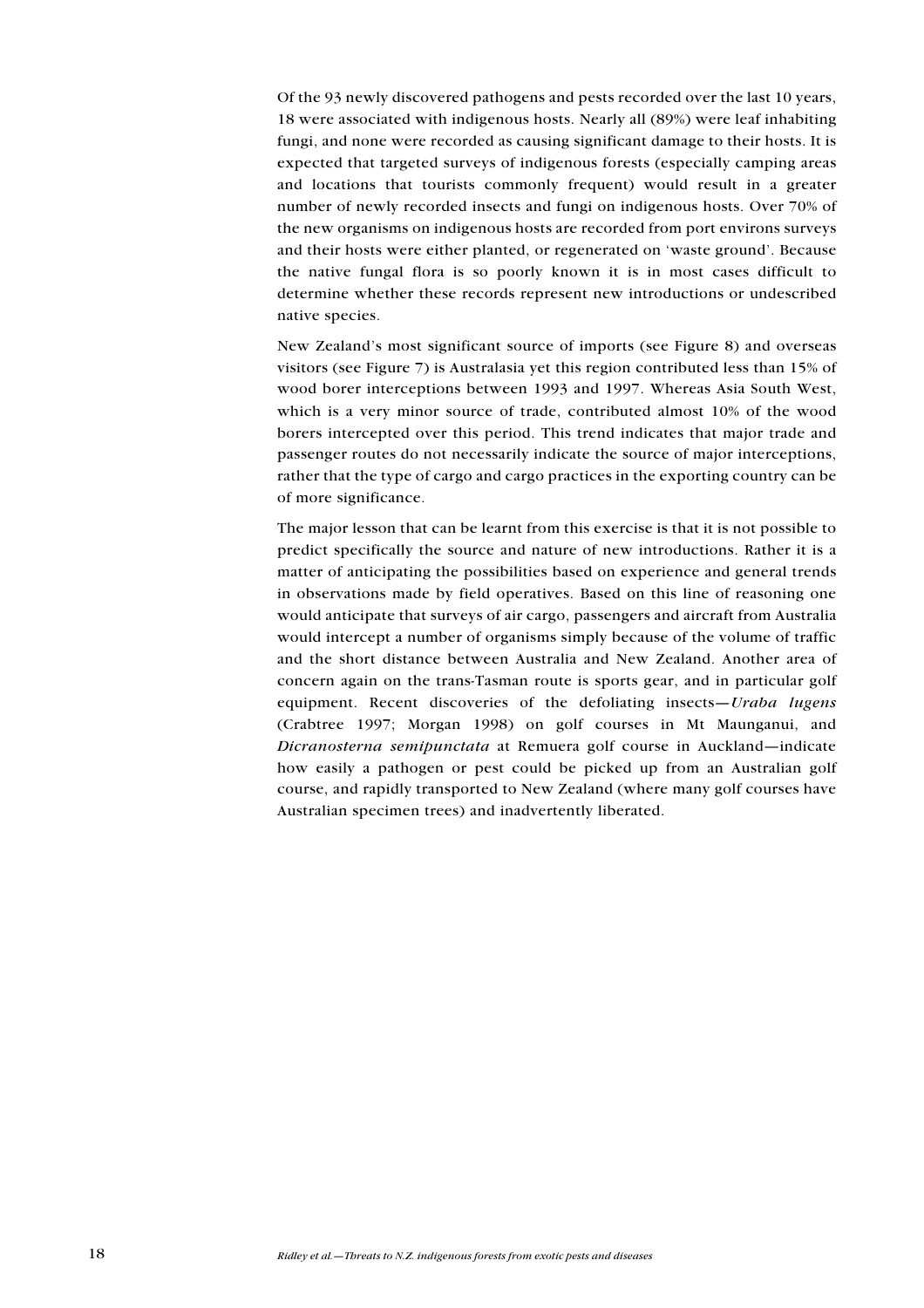# 3. Case studies of invasions by pathogens and pests

To recognise potential threats to New Zealand's indigenous trees it is necessary to examine the progress of invasions of pathogens (an epiphytotics) and pests (an epizootic) that have occurred in forest systems overseas. Through the use of well-documented case studies it should be possible to identify the means of entry of pest pathogen into a forest ecosystem, the impact the pathogen had on the indigenous vegetation, the environmental and economic costs, and any steps taken to alleviate the problem. Four cases have been selected: Dutch elm disease in Europe, chestnut blight in North America, European gypsy moth (Lymantria dispar) in North America and pine wilt disease caused by a nematode (Bursaphelenchus xylophilus) in Japan.

## 3.1 DUTCH ELM DISEASE CAUSED BY Ophiostoma ulmi AND O. novo-ulmi IN EUROPE

The genus *Ulmus*, comprising some 40 species, has been one of the most useful trees in the Northern Hemisphere. Because of the combination of beauty and hardiness against wind, salt, drought and cold, elms have been widely planted in recent centuries in Europe; to provide shade trees in towns and cities, shelterbelts in exposed areas and to furnish rural landscapes (Richens 1984). Dutch elm disease, has caused the demise of a major part of the elm population, and in the short space of 70 years led to a profoundly altered landscape.

The fungi responsible—*Ophiostoma* spp.—cause a vascular wilt disease, and are vectored by bark beetles: in Europe the main vectors are Scolytus scolytus and S. multistriatus. The fungus is introduced into the xylem of healthy trees by feeding adult beetles. The beetles breed beneath the bark of dead and dying trees, the pathogen sporulates prolifically in the larval galleries and emerging adults carry the fungal spores on their bodies. New host plants may also become infected via natural root grafting, the fungus moving in the vascular system through the roots from tree to tree. The Ophiostoma spp. causing Dutch elm disease are confined to species of *Ulmus* and the closely related genus *Zelkova*. North American species of *Ulmus* are extremely susceptible to the disease and those of Europe are only slightly less so. Some of the Asian elms are resistant (Heybroek 1983).

There have been two pandemics of the disease in the Northern Hemisphere in this century. The first, which appeared in several locations in Europe around 1918-1921 spread both west to Britain and North America, and east through Europe and eventually to Asia. The epidemic died down by the 1940s but losses of elm trees ranged from  $10\% - 40\%$ , depending on the country and the composition of elm species (Peace 1960). The second, and far more destructive pandemic began in the 1970s (Gibbs & Brasier 1973) and, although recorded initially in Britain, is thought to have begun some years earlier in the Moldova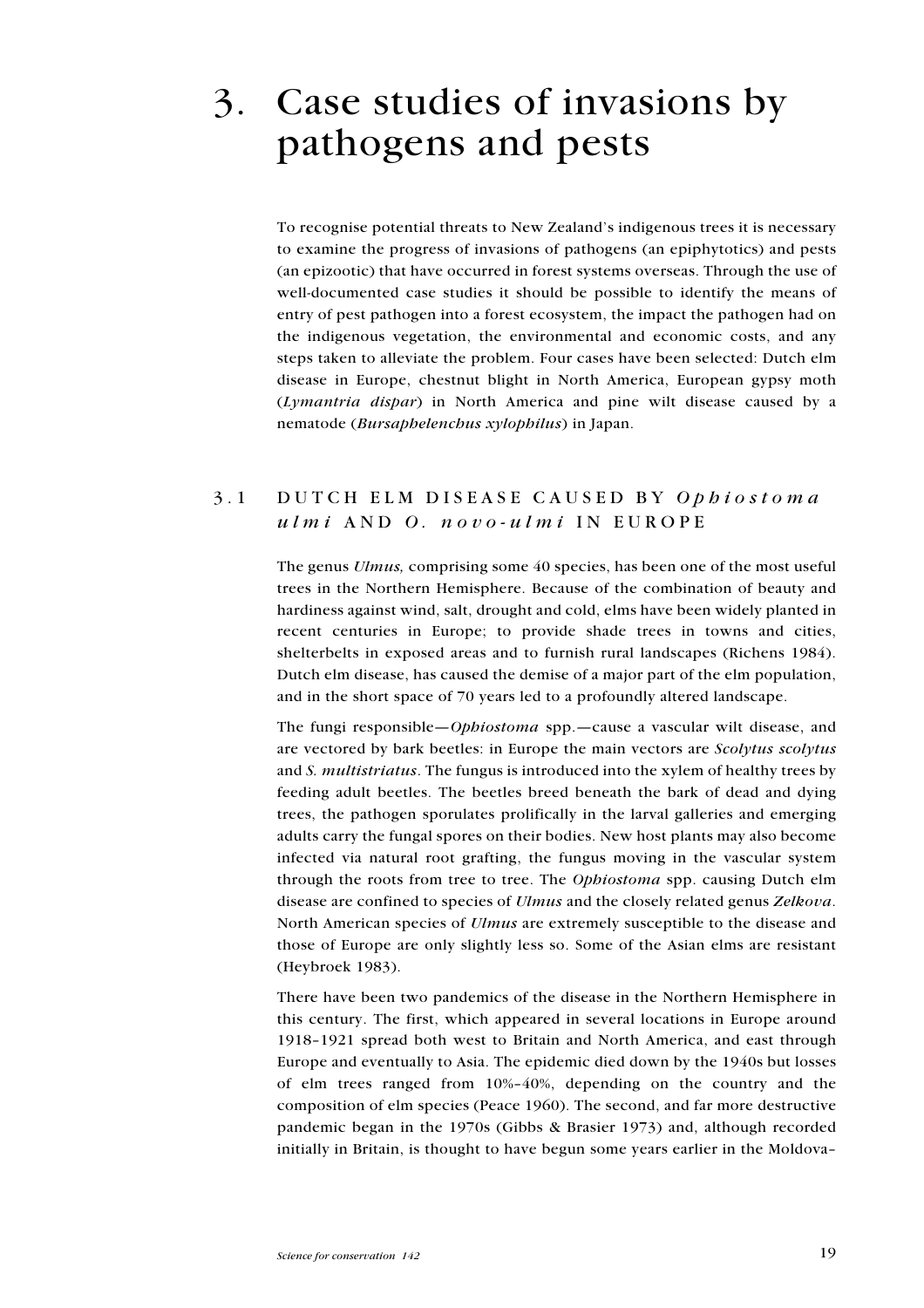Ukraine area of eastern Europe. Within a decade of the onset of the second pandemic, over 20 million of an estimated 30 million elms in Britain were dead, and by the 1990s the figure had risen to well over 25 million (Brasier 1996). A similar scenario has been enacted in other European countries and in North America. As more trees sickened and died more breeding material became available for the bark beetles, populations escalated and increased fungal transmission to new hosts followed.

The first pandemic was caused by *O. ulmi*, and many trees infected with this fungus recovered from the attack. A popular hypothesis has been that the pathogen was imported into Europe and that it originated in China: this theory was based on the Chinese species of elms being highly resistant to the pathogen. However in a survey across China in 1987 no evidence of the disease could be found (Brasier 1990). The origin of O. *ulmi* remains obscure. The second pandemic was caused by a fungus which initially appeared to be a more aggressive strain of O. ulmi, but was subsequently found to be a new species, O. novo-ulmi (Brasier 1991). Ophiostoma novo-ulmi exists as two closely related forms, the Eurasian (EAN) and the North American (NAN) races which arose separately in the different continents (Gibbs & Brasier 1973). Both races are now present in Europe and the NAN race is thought to have entered Britain in infected logs, from where it spread into Europe. The movement of infested logs is thought to have been the primary means of long-distance dispersal of these fungi (Brasier & Gibbs 1973). There are two theories for the emergence of O. novo-ulmi, the first that it is native to the Himalayas, a region with unique elm species which are not susceptible to Dutch elm disease. Or second, that it arose as an unusual interspecific hybrid between O. ulmi and O. piceae or O. himalulmi (Brasier 1995) (See further comments under myrtle wilt).

Three main approaches to the control and management of Dutch elm disease have been investigated. These are; control or manipulation of the insect vectors and prevention of spread, control of the fungus, and selection and breeding of resistant elms.

Considerable success in slowing down the rate of spread of Dutch elm disease through a rigorous sanitation programme has been demonstrated in parts of Britain (Greig & Gibbs 1983). Prompt removal and destruction of all dying and dead trees eliminates the breeding material of the bark beetle vectors, thereby markedly reducing beetle populations. Felling of infected trees is accompanied by digging trenches and severing root connections to prevent root-graft transmission to adjacent trees and restrictions on the storage and movement of elm timber. A number of case-histories illustrate the effectiveness of such campaigns in restricting spread of the disease and results of some are shown in Tables 5, 6, and 7.

Insecticides such as DDT and methoxychlor have had some controlling effect on insect populations but use of these chemicals has largely ceased due to environmental concerns (Phillips & Burdekin 1982). There have also been attempts to reduce insect populations using a 'trap-tree' technique. Elms were poisoned and baited with pheromone to induce mass attack by Scolytus spp. whose brood then failed to develop within the treated trees (O'Callaghan  $\&$ Fairhurst 1983). Natural biological control of beetle populations by the fungus, Phomopsis oblonga, which grows in the bark of elms has been demonstrated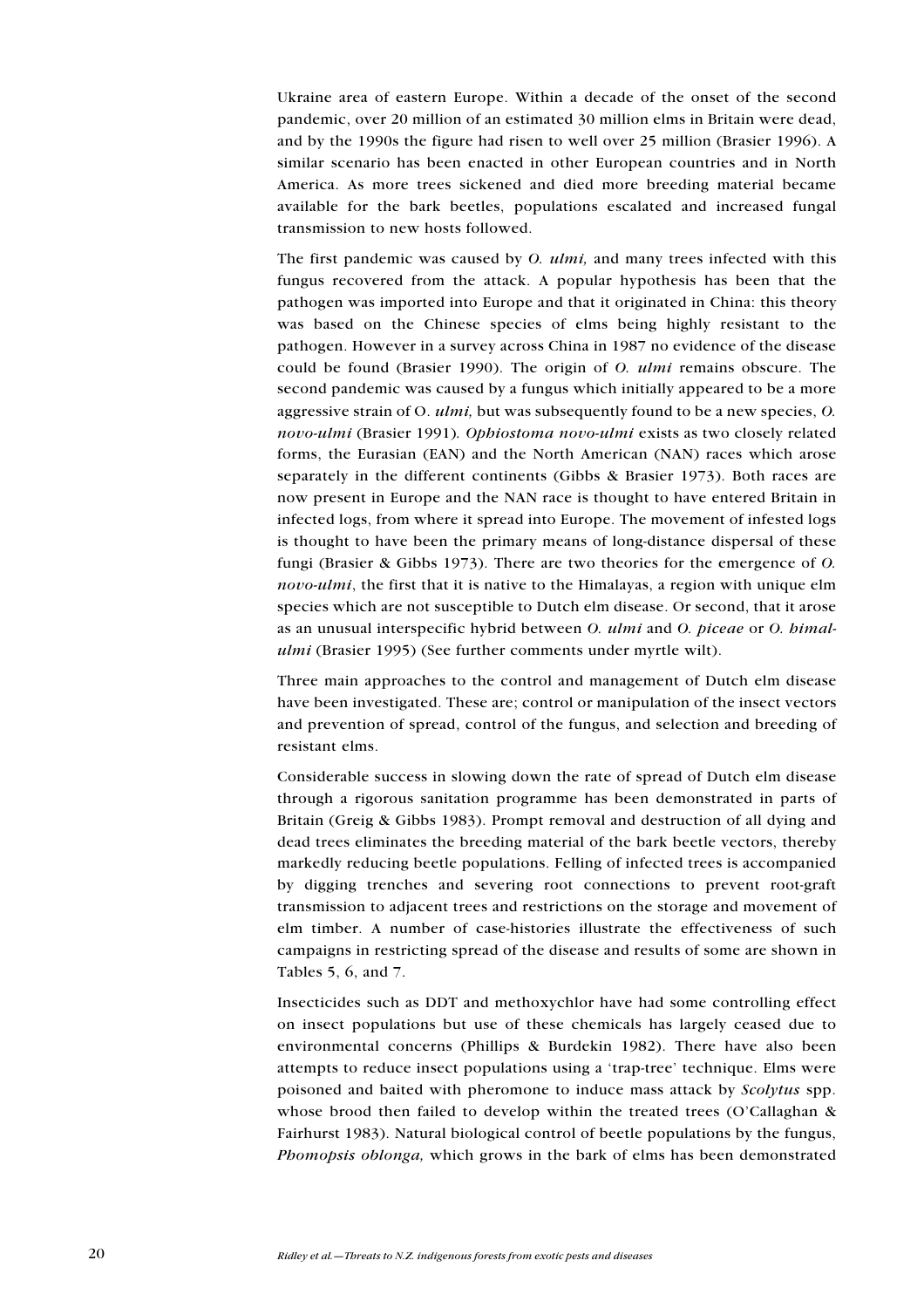(Webber 1981). Scolytus will avoid wood infected with P. oblonga where there is a choice, and if forced to use such material for breeding the numbers of viable offspring produced are decreased. A proactive use of this natural system has been limited in effectiveness by the preference of the fungus for only some elm species.

Protection of trees against fungal invasion by injection with systemic fungicides has had some success. However, treatment is so expensive that it can only be justified on valuable specimen trees (and success is not guaranteed) (Phillips & Burdekin 1982). Some biological control of the fungus has been achieved by injection of species of the bacterial genus Pseudomonas, which hinder fungal growth, into the xylem of newly infected trees (Scheffer 1983).

In the Northern Hemisphere populations of O. novo-ulmi, viruses (d-factors) carried in the cytoplasm which reduce growth and reproductive ability of the fungus have been found (Brasier 1983). Viability of the asexual spores of

TABLE 5. NUMBER AND PERCENTAGE OF DISEASED TREES IN LOCATIONS WHERE A SANITATION PROGRAMME WAS RIGOROUSLY FOLLOWED.

|        | <b>BRIGHTON</b>                           |                                              |                                           | HOVE                                         | <b>NETHERLANDS</b>                        |                                              |
|--------|-------------------------------------------|----------------------------------------------|-------------------------------------------|----------------------------------------------|-------------------------------------------|----------------------------------------------|
| YEAR   | NO. OF<br><b>DISEASED</b><br>TREES FELLED | % OF REMAIN-<br>ING ELM<br><b>POPULATION</b> | NO. OF<br><b>DISEASED</b><br>TREES FELLED | % OF REMAIN-<br>ING ELM<br><b>POPULATION</b> | NO. OF<br><b>DISEASED</b><br><b>TREES</b> | % OF REMAIN-<br>ING ELM<br><b>POPULATION</b> |
| 1975   | 228                                       | 1.15                                         | 100                                       |                                              |                                           |                                              |
| 1978   | 266                                       | 1.41                                         | 416                                       | 4.43                                         | 168,000                                   | 13.4                                         |
| 1981/2 | 160                                       | 0.87                                         | 169                                       | 2.02                                         | 78,400                                    | 2.0                                          |

TABLE 6. NUMBER AND PERCENTAGE OF DISEASED TREES IN LOCATIONS WHERE ONLY A PARTIAL SANITATION PROGRAMME WAS MAINTAINED.

|                        |                                                            | <b>JERSEY</b>                                          | <b>MERSEYSIDE</b>                                   |                                                               |  |
|------------------------|------------------------------------------------------------|--------------------------------------------------------|-----------------------------------------------------|---------------------------------------------------------------|--|
| YEAR                   | NO. OF<br><b>DISEASED</b><br><b>TREES</b><br><b>FELLED</b> | $%$ OF<br><b>REMAINING</b><br>ELM<br><b>POPULATION</b> | NO. OF<br><b>DISEASED</b><br>TREES<br><b>FELLED</b> | $%$ OF<br><b>REMAINING</b><br><b>ELM</b><br><b>POPULATION</b> |  |
| 1975<br>1978<br>1981/2 | 7500<br>25,000                                             | 3.75<br>20.00                                          | 600<br>2,000                                        | 3.2<br>23.8                                                   |  |

TABLE 7. CUMULATIVE TOTALS OF TREES FELLED FROM 1975 TO 1981/82\*.

| <b>LOCATION</b>    | TOTAL TREES REMOVED<br>1975-1981/82 | PERCENTAGE OF 1975<br>POPULATION LOST |
|--------------------|-------------------------------------|---------------------------------------|
| <b>Brighton</b>    | 1,775                               | 8.9                                   |
| Hove               | 1,788                               | 17                                    |
| <b>Netherlands</b> | Approx. 580,000                     | Approx. 18                            |
| Jersey             | 83,200                              | 41                                    |
| Merseyside         | 12,760                              | 69                                    |

\* Figures derived from Greig & Gibbs (1983).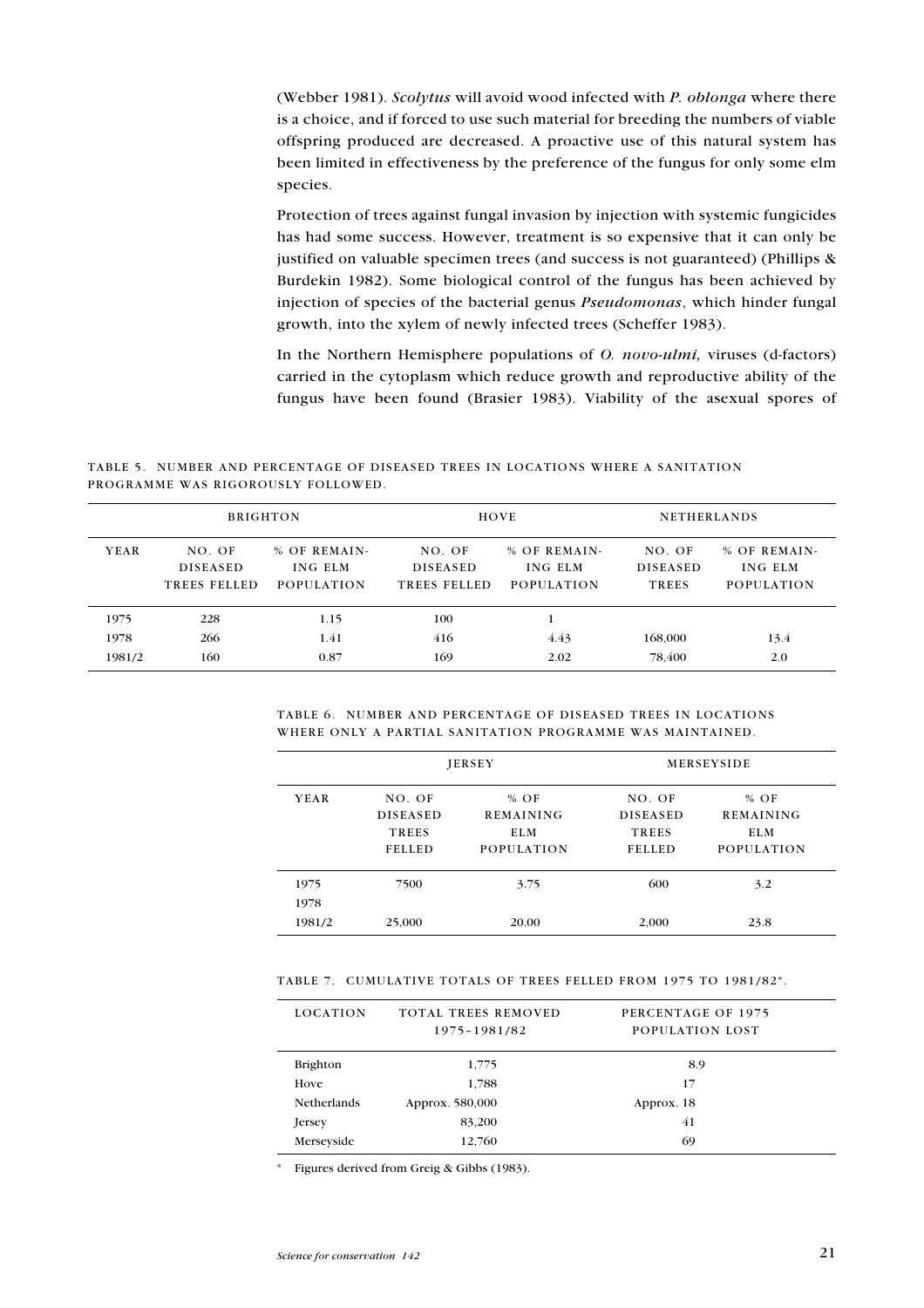infected *O. novo-ulmi* is markedly reduced, the degree depending on the particular virus. For an elm to be infected a beetle must carry a defined spore load: too little and infection does not occur. In Europe about 62% of Scolytus scolytus and about 16% of the smaller S. *multistriatus* carry sufficient spores to initiate a new infection in Ulmus procera. Thus the release of selected d-factors is considered to have considerable potential for increasing the number of ineffective vectors (Sutherland & Brasier 1997).

Selection and breeding of elms resistant to Dutch elm disease has been undertaken in several countries. A number of clones developed in the Netherlands incorporating crosses between European elms and U. wallichiana from India show moderate to good resistance. Hybrids with the Asian U. pumila also show promise (Heybroek 1983). However the resistant selections differ markedly in form and in vigour and cannot be regarded as ever replacing the elms of Europe (Brasier 1996). Manipulation of the elm genome to increase resistance to fungal invasion is being actively explored and anti-beetle genes are being considered for insertion into the plant (Brasier 1996).

## 3.2 CHESTNUT CANKER IN NORTH AMERICA CAUSED BY Cryphonectria parasitica

Castanea dentata (American chestnut) was once one of the most important trees in the mixed hardwood forests of eastern North America ranging from Maine to Georgia and west to Indiana and Illinios. Chestnuts comprised 25% of these forests which covered 81 million hectares (Liebhold et al. 1995). In virgin forests large chestnuts were commonplace with trees to six hundred years old and averaging  $1.2-1.5$  m in trunk diameter (with some  $2.4-3.0$  m) and  $24.4-$ 30.5 m tall. Castanea dentata unlike other nut trees produced heavy crops every year and were a major cash crop for many families in Appalachia. The nuts were important as seasonal food for bear, deer, wild turkey, squirrels, and passenger pigeons. The timber was important for its use in telegraph poles, railway sleepers, heavy construction, shingles, paneling, fine furniture, musical instruments, pulp, plywood, and tannins (Anon. 1995a). It is not now possible to know what ecological and economic effects the loss of an estimated four billion trees in fifty years has had (Mansfield 1998).

The chestnut blight, caused by Cryphonectria parasitica, was first observed in New York City in 1904 (Anagnostakis 1996c). The pathogen spread rapidly averaging 40 km per year and successfully colonised the entire range of C. dentata in approximately 40 years (Kuhlman 1978; Liebhold et al. 1995). By the 1950s,the host had been essentially eliminated as a forest tree (Anon. 1995a). The source of the pathogen was speculated to be from Asian species of Castanea introduced into North America and a search in Asia found the fungus there in 1913 (Anagnostakis 1996a, 1996b). The pathogen reached Europe in 1938 attacking C. sativa but due to its lower susceptibility and its geographical distribution it had only a limited effect in Italy and southern France (Mittempergher 1978).

The primary thrust of the attempts to manage the disease, by the US Department of Agriculture and the Connecticut Agricultural Experimental Station, was to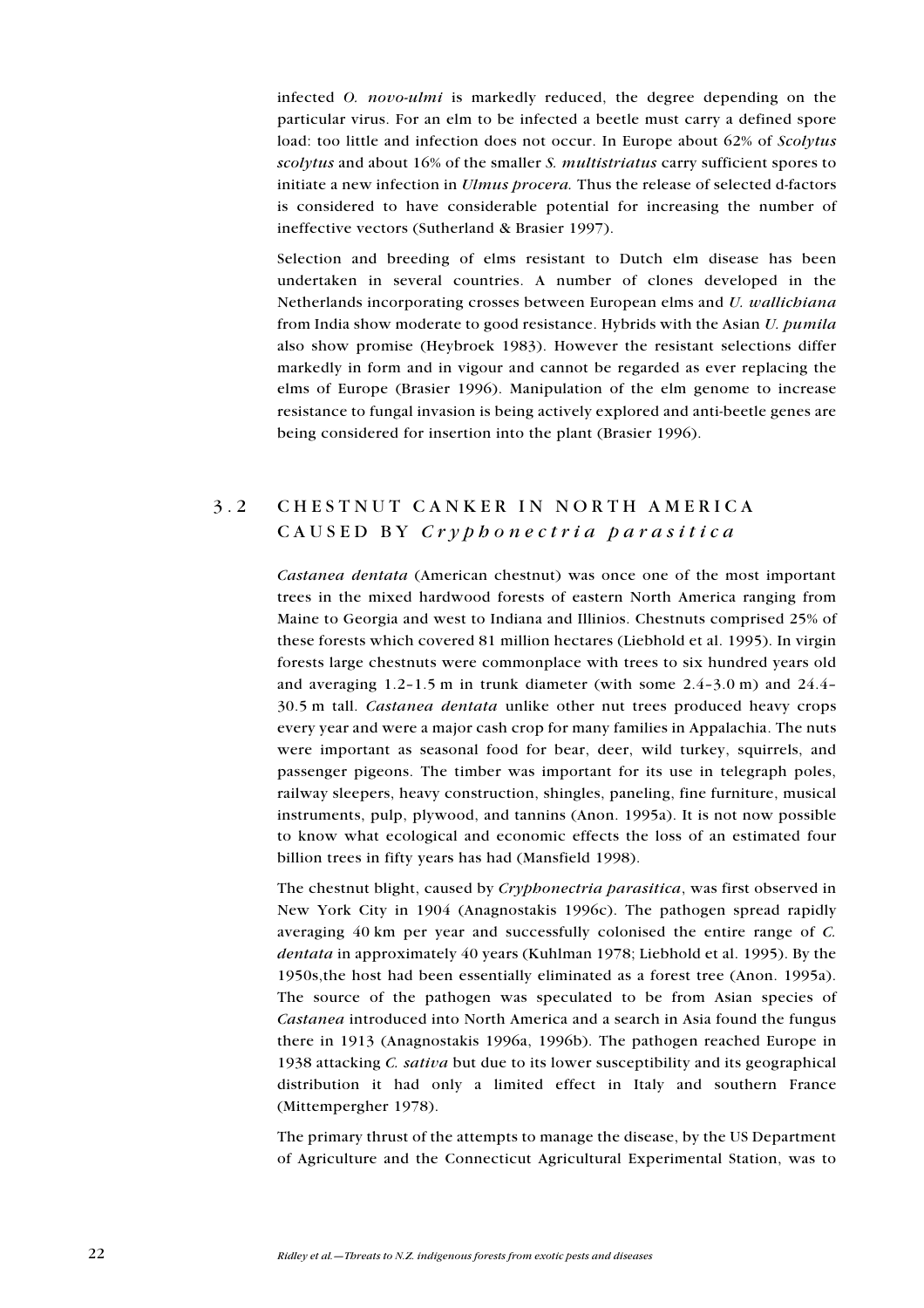breed resistant hybrids combining the best features of the American chestnut with the disease resistance of the Asian species. The USDA breeding programme was unsuccessful and was discontinued in 1960 but the Connecticut programme has continued (Anon. 1995b; Anagnostakis 1996d). In 1983 The American Chestnut Foundation', a non-profit organisation, was formed (Anon. 1995b). Its mission is to restore the American chestnut as an integral part of the eastern North American forest ecosystem. Using backcrossing techniques the Foundation intends to create a hybrid between the American and Chinese chestnut which is indistinguishable from the American but with the blight resistance of the Chinese. It is expected that the total breeding project will take 30-50 years but with the first releases of resistant trees within 10 years.

In the 1950s spontaneous healing of cankers on C. sativa was observed in northern Italy (Mittempergher 1978). Work conducted in southern France found that the healing process was the result of the conversion of the virulent pathogen to a non-virulent form. It was also found that this was transmissible and the non-virulent strains were called 'hypovirulent' (MacDonald  $&$  Fulbright 1991). Over the next 25 years the European chestnut recovered naturally. Then in 1977 hypovirulent strains were also found in Michigan, and extensive surveys have found it in other states (Fulbright et al. 1983). Hypovirulence was associated with a double-stranded ribonucleic acid strand which may have been virus transmitted. Research is still being conducted to best utilise these hypovirulent strains. The major stumbling block to successful utilisation is the loss of mature chestnuts in the majority of North American forests. Survival and spread of the hypovirulent strains appears to be dependent on mature trees being available for its long term survival and increase. In the present system C. dentata survives as a minor understorey plant and only increases in size and number if there is disturbance creating gaps in the canopy. In such sites the chestnuts grow rapidly but this is followed by a rapid increase in the virulent strain which kills the developing trees. Due to the slow growth rate and reduced sporulation rate of the hypovirulent strains they are unable to increase as rapidly as the virulent strain does and therefore are unable to effectively shift the population from a virulent to a non-virulent form as occurred in Europe (Griffith 1989).

# 3.3 EUROPEAN GYPSY MOTH (Lymantria dispar) IN NORTH AMERICA

The gypsy moth, Lymantria dispar (Lepidoptera: Lymantridae) is native to most of temperate Europe, Asia and northern Africa within the latitudes 20°  $60^\circ$  N where the annual rainfall is 250-1000 mm and the temperature isotherms are 15 $\degree$ C to 27 $\degree$ C for July and -18 $\degree$ C to -12 $\degree$ C for January (Montgomery & Wallner 1988).

Lymantria dispar is considered to be one of the most serious pests of forests (Montgomery & Wallner 1988) and has been recorded from more than 600 species of plants (Baranchikov 1989). There are at least two distinct strains of L. dispar (Ferguson 1978), the European strain and the Asian strain. Proceeding westward from East Asia to western Europe, adult and larval colouration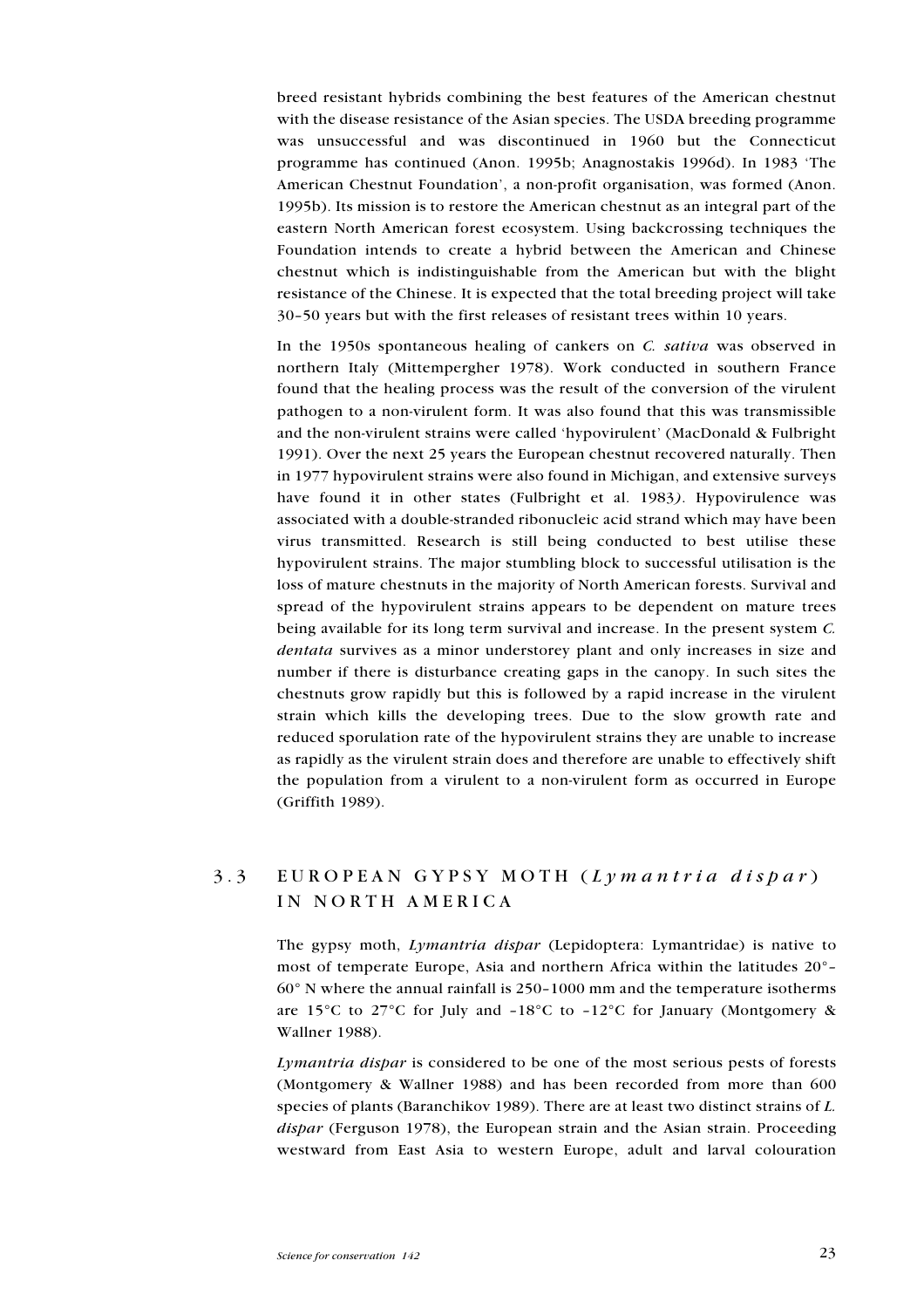patterns become less variable and the females progressively lose the ability to fly (Schafer et al. 1984). The European strain also has a distinct preference for hardwoods whereas the Asian strain has a broader host range which includes conifers. Lymantria dispar exhibits its greatest biological variability in East Asia and that is the probable origin of the species.

Lymantria dispar was introduced into North America in 1869 by Leopold Trouvelot, a no doubt well-meaning but misguided astronomer with an interest in insects. He brought gypsy moth egg masses to his home in Medford, Massachusetts in an attempt to develop a disease resistant strain of silk moth. Some caterpillars escaped and established in the area. The first outbreaks of gypsy moth were not recorded until nearly 20 years later when caterpillars threatened to overrun Medford. To quote from Dunlap (1980):

The startled townspeople discovered caterpillars in astounding numbers, swarming through trees, eating leaves, and coating the ground below with droppings. People swept insects from their sidewalks, porches and clothes; carried umbrellas to ward off droppings and falling caterpillars; and even wore face nets'.

Since 1869 L. dispar has spread slowly but gradually from Medford at an average rate of 20 km per year. As the North American population is of the European strain of L. dispar, the female moths are incapable of flight and this has retarded its spread. The range of L. dispar in North America includes all of the northeastern USA and portions of the southeast and midwest, as well as Ontario, Canada. A number of isolated populations have become established in western states of the USA as the result of inadvertent spread by man. These western populations are subject to eradication attempts and  $L$ . *dispar* is not, as yet, considered to be permanently established in these states. There have been several incursions of the Asian strain of L. dispar into North America since 1991 and these have been the subject of eradication attempts. It is too early to say whether these have all been successful but the Asian strain is not considered to be established in North America at this time.

From time to time L. *dispar* populations expand enormously and may defoliate large areas of forest, horticultural and ornamental trees (Cowley et al. 1993). In Europe, because of the abundance of natural enemies the outbreaks are generally short-lived (DeBach & Rosen 1991), although there have been periods of severe and extensive forest defoliation (Montgomery & Wallner 1988). In Japan and China L. dispar is recognised as a pest, but severe widespread outbreaks are apparently rare (Schafer 1980; Schafer et al. 1984). In contrast, North American outbreaks in Quercus dominated forests, can last from 2 to 5 years and reoccur at intervals of 4 to 12 years (Anon. 1997b). At its peak in 1981 (Figure 11) some 5.2 million hectares of forest were recorded as being defoliated by L. dispar in the USA (McManus et al. 1989). The decline in these outbreaks is the result of the buildup of insect pathogens and predators, and from starvation (Anon. 1997b).

The preferred hosts of the European L. dispar include species of Quercus, Malus, Liquidamber, Alnus, Tilia, Betula, Populus, Salix, and Crataegus. Young larvae tend to be limited to the preferred host genera while older larvae feed on a greater range of genera. Furthermore, during outbreaks caterpillars will feed on almost all plants species available (McManus et al. 1989).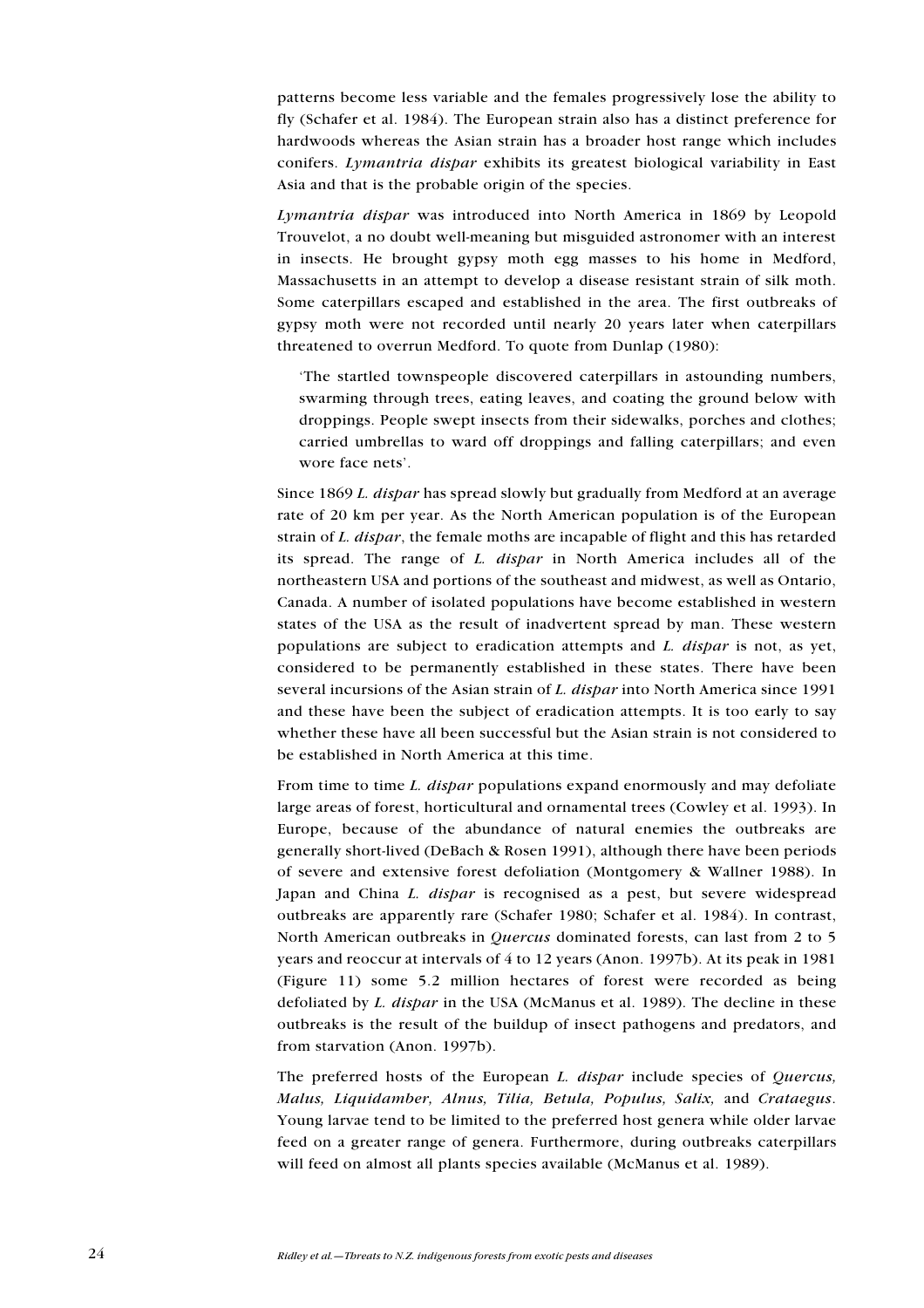The effects of *L. dispar* on the environment in North America have been profound (Figure 11) (Gottschalk 1990; Anon. 1995c). It is recognised that hardwood trees that lose 50% or more of their leaves will refoliate later in the growing season. However repeated defoliation will lead to twig and branch dieback, and fine root death with the latter resulting in reduced water and mineral uptake. Consequently growth losses of up to 33% are not uncommon and may still be evident up to 3 years after defoliation. Furthermore, physiological changes as a result of defoliation weakens affected trees and makes them more vulnerable to attack by other pests and pathogens (Anon. 1997b; McManus et al. 1989).

Defoliation and subsequent mortality can have profound effects on stand structure. Mortality in some stands has been as high as 80-100% but this is very much the exception rather than the rule. The first time *L. dispar* defoliates an area, between 15-35% mortality can be expected. Mortality is greatest when defoliation is greater than 60%. Death rates are typically much higher amongst subdominant than dominant trees and repeated defoliation may result in single storied stands. Defoliation can also cause significant changes to stand composition with moderate to heavy defoliation accelerating forest succession to more shade tolerant species. The most favoured hosts of L. dispar in North America are various species of Quercus. Forest dominated by Quercus has been dramatically altered by this pest, with shifts in species composition and loss of forest cover due to regeneration failure (Gottschalk 1990).

Changes in species composition of the vegetation will also have significant effects on forest fauna. Diversity of insects, birds and other animals may be altered during outbreaks due to loss of food resources. Research in eastern North America has found that bird species that prefer closed-canopies will



Figure 11. Area defoliated by gypsy moth in the USA  $(1980-1997)$ .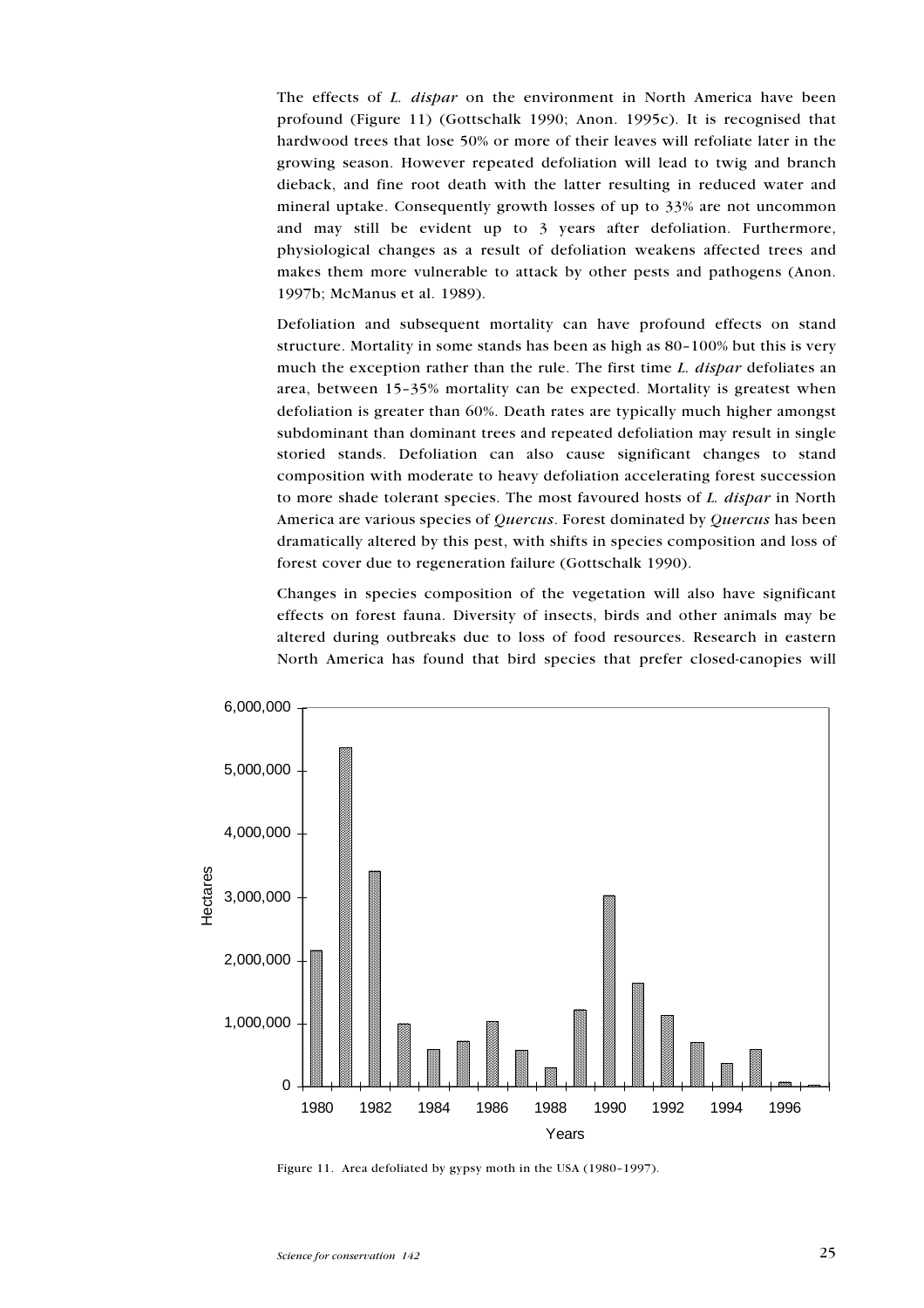abandon defoliated forests while open canopy birds increase in number. The use of chemical and biological insecticides has also had deleterious effects on non-target lepidopterans (Anon. 1997b).

Attempts to control L. dispar have included chemical and biological insecticides, and biological control. Biological insecticides have been based on the bacterium Bacillus thuringiensis var. kurstaki and the nucleopolyhedrosis virus (NPV) which have been formulated for commercial use (McManus et al. 1989). Biological control ranges from the planting of food plants such as Amelanchier spp., Corylus spp., Fagus grandifolia and Carya spp. to encourage predatory and parasitic insects, insectivorous birds, rodents and other small mammals, to the introduction of biological control agents (Anon. 1997b). These agents include the predatory beetle Calostoma sycophanta and parasitoid wasps such as Ooencyrtus kuvanae (Anon. 1997c). Educational programmes have also been developed, such as 'Michigan's Gypsy Moth Education Program', to teach individual home owners methods to reduce  $L$ . dispar number in the urban landscape (Anon 1997b).

The L. dispar has long been considered one of the most important forest insects in the USA and enormous sums of money (Figure 12) have been spent in eradication and control campaigns. Despite this, outbreaks continue to occur and the insect is still spreading, albeit at a slower rate. The cost to the community through the loss of trees in the urban landscape, the damage and losses in commercial forestry<sup>1</sup>, and damage to the environment are incalculable. It would appear that L. dispar is firmly entrenched in north-eastern North



Figure 12. Expenditure (\$US) on gypsy moth suppression programmes in the USA (1980-1995).

<sup>1</sup> The Pennsylvania Bureau of Forestry estimated total losses due to gypsy moth in Pennsylvania between 1969 and 1987 to be 180 million  $m<sup>3</sup>$  on 3 million ha, worth \$219.6 million.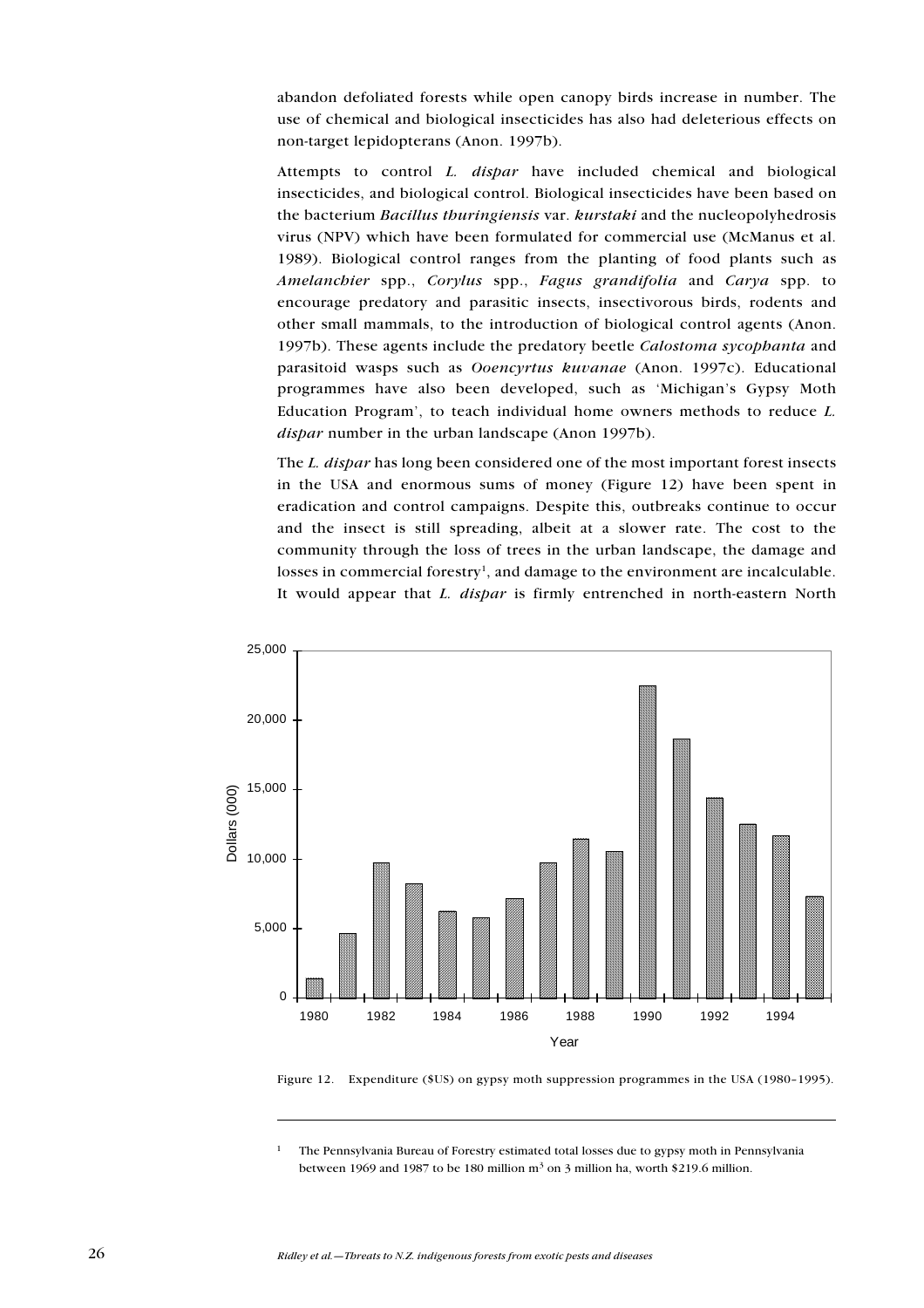America and eradication is probably now impossible. The majority of management options are now aimed at maintaining L. dispar populations at a 'level considered tolerable' (McManus et al. 1989).

## 3.4 PINE WILT DISEASE CAUSED BY A NEMATODE  $(Bursaphelencbus xylopbila s)$  IN JAPAN

Pine wilt disease was first noticed in Japan in the early 1900s (Yano 1913) but the causal agent (a nematode, Bursaphelenchus xylophilus) was not identified and described (as Bursaphelenchus lignicolus) until 1972 (Mamiya & Kiyohara  $1972$ <sup>2</sup>. The disease is characterised by the rapid wilting and death of the host. The nematode is transmitted by beetles of the genus Monochamus (Coleoptera: Cerambycidae).

Yano (1913) reported the death of pines (Pinus densiflora and P. thunbergii) in epidemic proportions at Nagasaki, Kyushu in 1905. The outbreak was controlled by burning all the dead trees (Kobayashi 1981). In 1925 the disease was reported 50 km north of Nagasaki (Mamiya 1988) and by the late 1930s was present throughout most of Kyushu and Shikoku. Annual losses of timber were about  $400,000$  m<sup>3</sup>. Pine wilt disease was found in Honshu in 1921 and during the 1930s and 40s spread northwards through that island. During World War II all attempts at control were abandoned and during this period the disease spread rapidly (Mamiya 1988). By the late 1970s the disease had spread to northern Honshu and in 1979 timber losses of 2.4 million m<sup>3</sup> were recorded: in 1980 the Japanese government spent \$35 million in control operations (Mamiya 1984). Today pine wilt disease is found throughout most of Japan where pines occur (a major exception is Hokkaido) (Evans et al. 1993), and it is considered to be the most serious pest of forest trees there (Mamiya 1984).

Since about 1970 Bursaphelenchus xylophilus (and pine wilt disease) has spread into China, Korea and Taiwan and is thought to have reached these locations from Japan (Mamiya 1988). In China it is restricted to the provinces of Jiangsu, Anhui, Guangdong, Shandong and Zhejiang, and in Korea to the province of Pusan (Evans et al. 1996).

In 1979 pine tree deaths associated with  $B$ .  $xy$ lophilus were discovered in the United States (Dropkin & Foudin 1979). Subsequent research showed the nematode to be native to North America and to have been introduced into Japan, presumably about the turn of the century (Holdeman 1980; Dropkin et al. 1981). It almost certainly reached Japan in pine logs or lumber and established there independently of its North American vectors. In Asia B. xylophilus is transmitted by indigenous species of Monochamus beetles.

<sup>&</sup>lt;sup>2</sup> B. xylophilus was first described in the United States as *Aphelenchoides xylophilus* (Steiner & Buhrer 1934). Later it was described again as Bursaphelenchus lignicolus, when recognised to be the causal agent of pine wilt disease in Japan (Mamiya & Kiyohara 1972). The synonomy was recognised in 1981 (Nickle et al. 1981).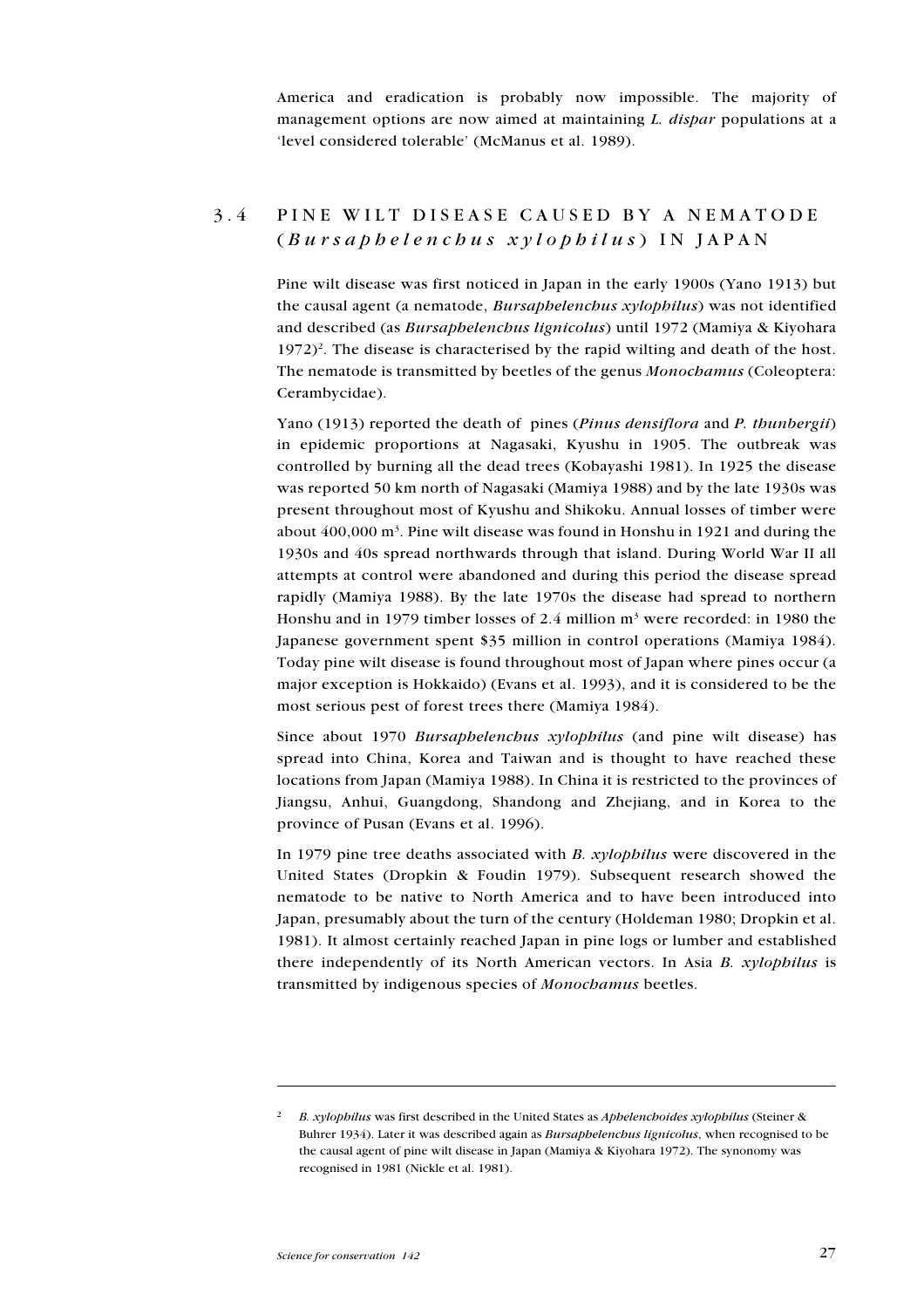Bursaphelenchus xylophilus occurs in all areas of North America where pine forests exist (EPPO/CABI 1996) with a single report of its presence in Mexico (Dwinell 1993). There is also a record of B. xylophilus in dying pines in Nigeria (Khan & Gbadegesin 1991), but this has not been confirmed by specialist taxonomists (Evans et al. 1996). Similarly, the report by Harrachi et al. (1990) of a Bursaphelenchus sp. in wilted Pinus halepensis in Morocco has not been confirmed.

In contrast to the Asian experience, widespread mortality of pines has not been recorded in North America (Dropkin et al. 1981; Nickle 1981; Wingfield 1983) except in exotic species, most notably in the European *Pinus sylvestris*. It is by far the most commonly affected host reported from North America (Linit et al. 1983) and belongs in the same section of the genus Pinus as the susceptible Asian pines (e.g. P. densiflora and P. thunbergii).

Considerable work has been carried out in both Japan and the United States to assess the susceptibility of various pine species to B. xylophilus (Futai & Furono 1979; Dropkin et al. 1981; Kondo et al. 1982; Wingfield et al. 1984). Unfortunately there are many contradictions in the literature; many of these can be plausibly explained but some cannot. In general, Japanese work indicates that members of the subsection Sylvestres of the genus Pinus are most susceptible to the disease (although some, e.g. P. massoniana, are apparently resistant) and that the vast majority of North American species of pines are resistant to a greater or lesser degree (Bain & Hosking 1988).

Inoculation studies in the United States have often given conflicting results and generally more species have been reported susceptible to the disease than indicated by the Japanese work. In the United States nearly all of the inoculation studies were carried out using seedlings, whereas much of the Japanese work used older trees, very often in plantation field experiments. For example, in Japanese inoculation studies P. echinata and P. strobus (two North American pines) were ranked as highly resistant, i.e. no trees were killed (Mamiya 1972; Kobayashi 1978), but in inoculation tests with seedlings of these species United States workers recorded 100% mortality (Dropkin & Foudin 1979).

Of great significance are the results of Wingfield et al. (1984). These workers inoculated large numbers of P. banksiana, P. resinosa and P. nigra with B. xylophilus in a forest situation and failed to kill or damage any of them. The inoculum used was sufficient to kill more susceptible species, and also seedlings of the above three pine species in greenhouse inoculation studies.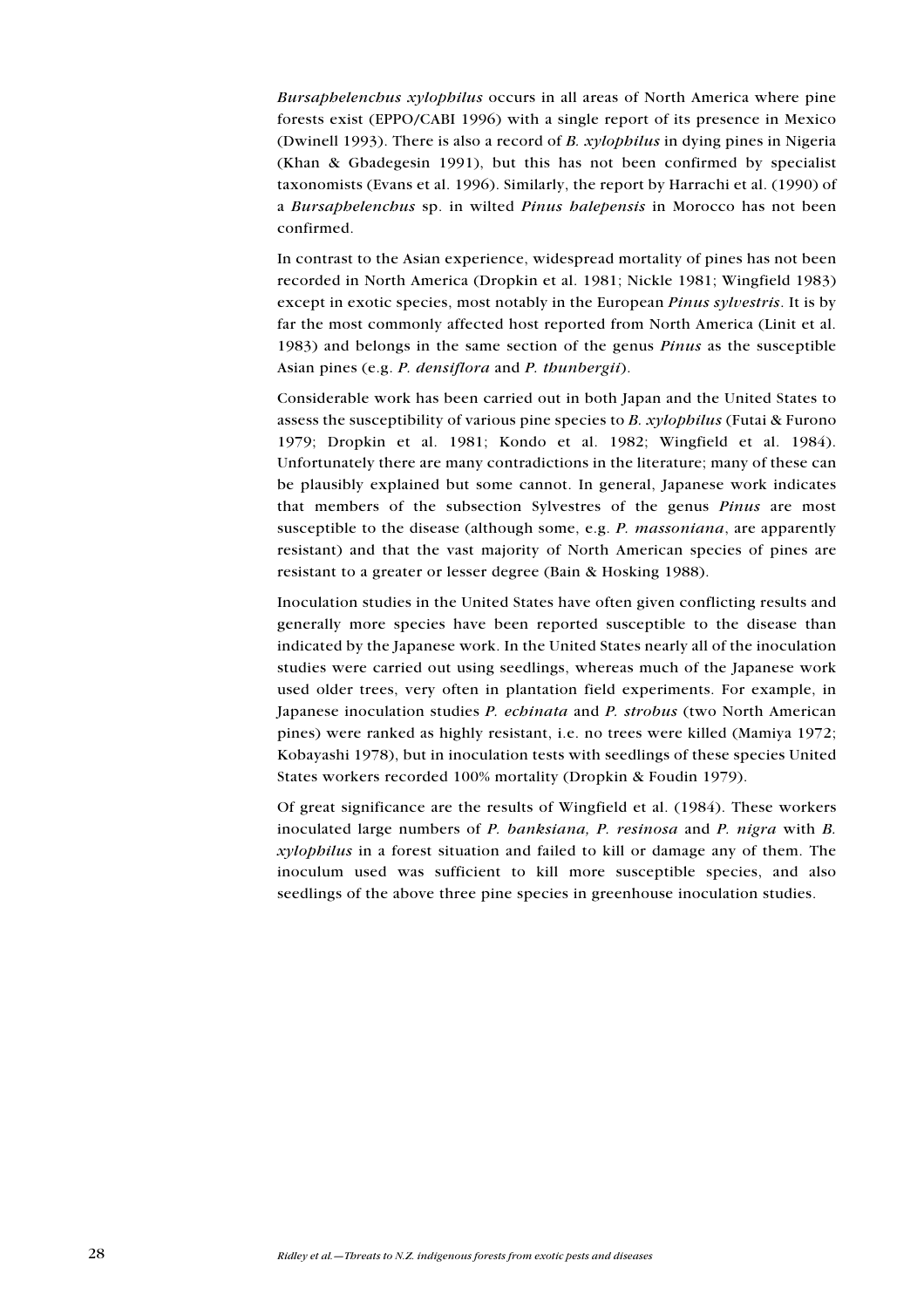# 4. Implications of pathogen and pest case studies for New Zealand

### 4.1 PATHOGENS IMPLICATIONS

The major conclusion drawn from these case studies is that pathogenic fungi do not tend to jump great taxonomic distances. All of the great epiphytotics created by the inadvertent introduction of pathogens into new areas have been dependent on the presence of a closely related host species. So in the case of Dutch elm disease what was probably only a minor pathogen of Asiatic elms became an aggressive pathogen of North American and European elm species, as did the causal agent of chestnut blight. Pathogenic fungi tend to be conservative in the number of hosts they attack, and are often confined to a single plant species, genus or family. Such conservatism is the result of coevolution with the host, evolving defence mechanisms against the pathogen, and the pathogen evolving methods to overcome the defence. This results in pathogens becoming highly adapted and specific to their hosts. This specificity can be so integrated that a study of the systematics of the pathogen allows an understanding of the systematics of the host, as in the case of Cyttaria and Nothofagus (Korf 1983). Therefore to be able to predict the source of a threat it is necessary to understand the biogeography of the host. For instance in the case of Castanea dentata (American chestnut), in considering generic specificity of pathogens it would be likely that a new pathogen would come from another species of Castanea outside of the natural range of C. dentata. The natural distribution of the genus Castanea is limited to the Northern Hemisphere temperate zone or the Boreal floristic kingdom (Good 1964). The Boreal floristic kingdom spans Europe, Asia and North America and represents the fragmentation of the Laurentian flora through plate tectonic movement. Thus in the Northern Hemisphere spectacular epiphytotics have been the result of eastwest movement of pests and pathogens across the Boreal floristic kingdom. This also explains the lack of any epiphytotics resulting from the north south movements of pathogens between the Northern and Southern Hemispheres.

As New Zealand forests have developed from a Gondwanan forest it will be amongst the other Gondwanan remnants that we should look for potentially devastating pathogens. This conclusion is supported by two observations. First, New Zealand has been subjected to one hundred and fifty years of introductions of plants mainly from the Northern Hemisphere. Approximately 2100 species of overseas plants have become naturalised (Nicol 1997), but despite this there has not been a single documented ingress of pathogenic fungi into native forest (McKenzie 1998). Second, floristically New Zealand's forests are related to the forests of the Southern Hemisphere and this is reflected in its mycoflora. For example *Leupteutypa podocarpi* is a foliar fungus initially described from Podocarpus nubigenus in Chile and subsequently found on P. drouyniana in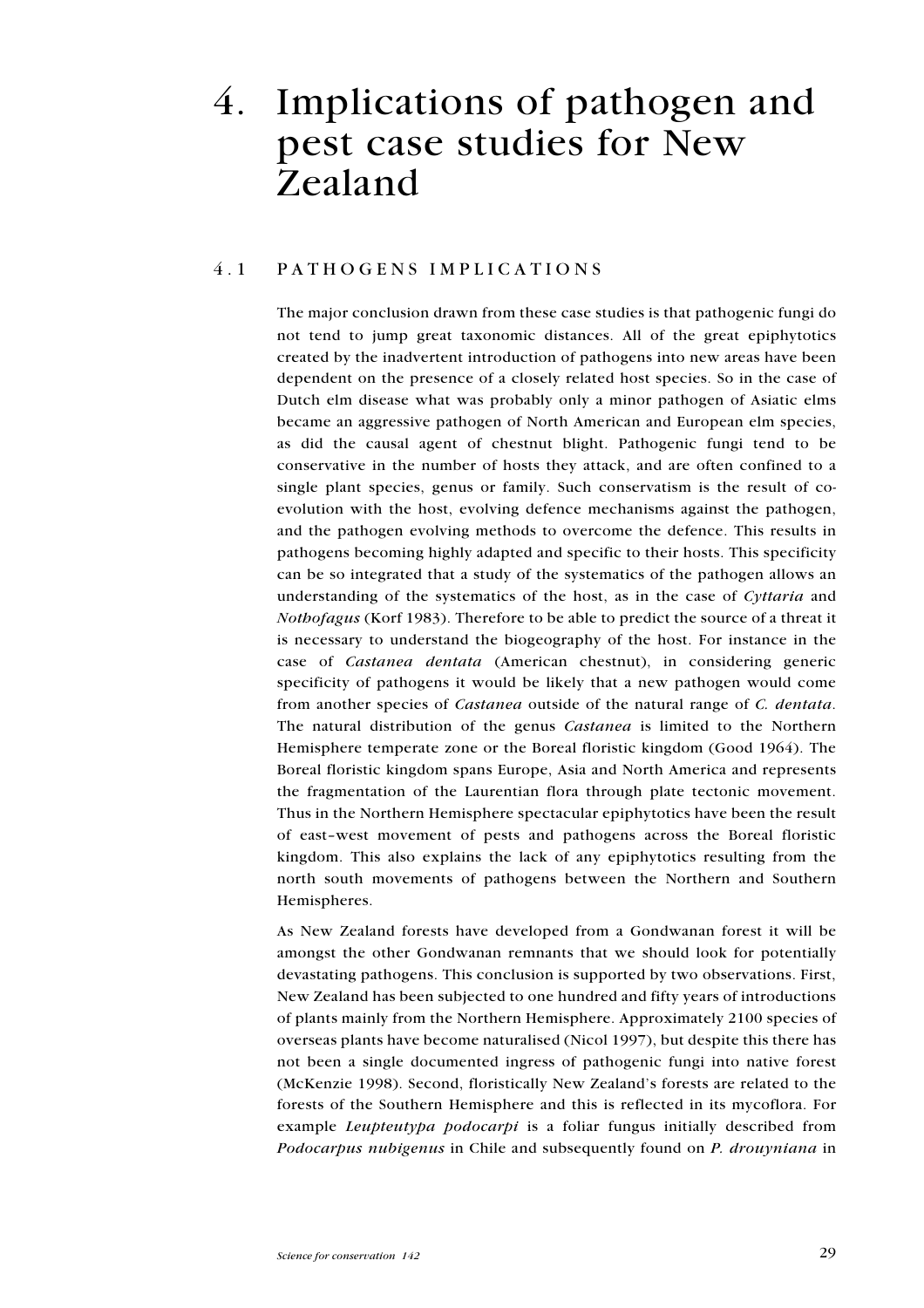Western Australia and P. totara, P. acutifolius, P. nivalis and P. halli in New Zealand (Ridley et al. 1997). It is therefore reasonable to assume that the fungi, most likely to penetrate native forest whether they are pathogens or not will come from forests of a similar floristic and climatic composition.

### 4.2 PESTS IMPLICATIONS

There are very few 'tested' generalisations about biological invasions and most rely on probabilistic predictions of which species is likely to arrive, establish and naturalise (Gilpin 1990; Daehler & Strong 1993). The requirements for successful invasion of a new habitat by insects are taken as: a viable reproductive founder population, a suitable climate, minimal 'predation' and a suitable food resource. Accepting the idiosyncrasies of reproductive systems and founder effects and the mild New Zealand maritime climate, a potential immigrant must find a suitable supply of food and lack significant predation for its population to expand and establish. Natural migrants are invariably winged adults, which, with extremely rare exceptions, would be free of, and unlikely to be accompanied in flight by, specific parasitoids. If the founding population of any life stage is small the successful co-establishment of specific parasitoids is also likely to be diminished. The assumption for most establishing immigrant insects is that the major constraint to population expansion is the availability of food.

The current accepted dogma is that plants are not passive targets for herbivores and that phytophagous organisms co-evolve with their host plants. Related insects tend, therefore, to feed on related plants and though capable of surviving on other hosts or artificial diets, the response cues necessary for various behaviours are absent. This results in either feeding and dispersal not being initiated and the insect dies, or feeding not being initiated but dispersal is triggered so that the insect seeks a suitable host. This can be seen when populations of newly arrived phytophages, constrained only by host availability, turn to alternative hosts during population outbreaks, e.g. Phyllonorycter messaniella (oak leaf miner) attacked Nothofagus, and Phylacteophaga froggatti (eucalypt leaf miner) attacked Betula before the introduction of specific parasitoids (Forest Research, unpublished data).

Some insect groups have circumvented plant defences by feeding on dead material (most wood borers) or by avoiding 'green cell' defence systems by tapping directly into the photosynthate stream (sapsuckers). These two groups are well represented in the naturalised immigrant fauna of New Zealand (see Fig. 9), but the leaf feeders (lepidopteran caterpillars), particularly those from the Northern Hemisphere are not. This is despite the fact that globally Lepidoptera are the most significant forest defoliators and have overcome major abiotic and biotic hurdles to achieve their prominence, as in the case of Lymantria dispar.

The long period of New Zealand's geographic isolation is reflected in the high degree of endemism in its flora. The prominent families of Nothofagaceae (Nixon 1982; Jones 1986; Hill & Jordan 1993), Podocarpaceae and Myrtaceae are confined almost exclusively to the Southern Hemisphere, with elements in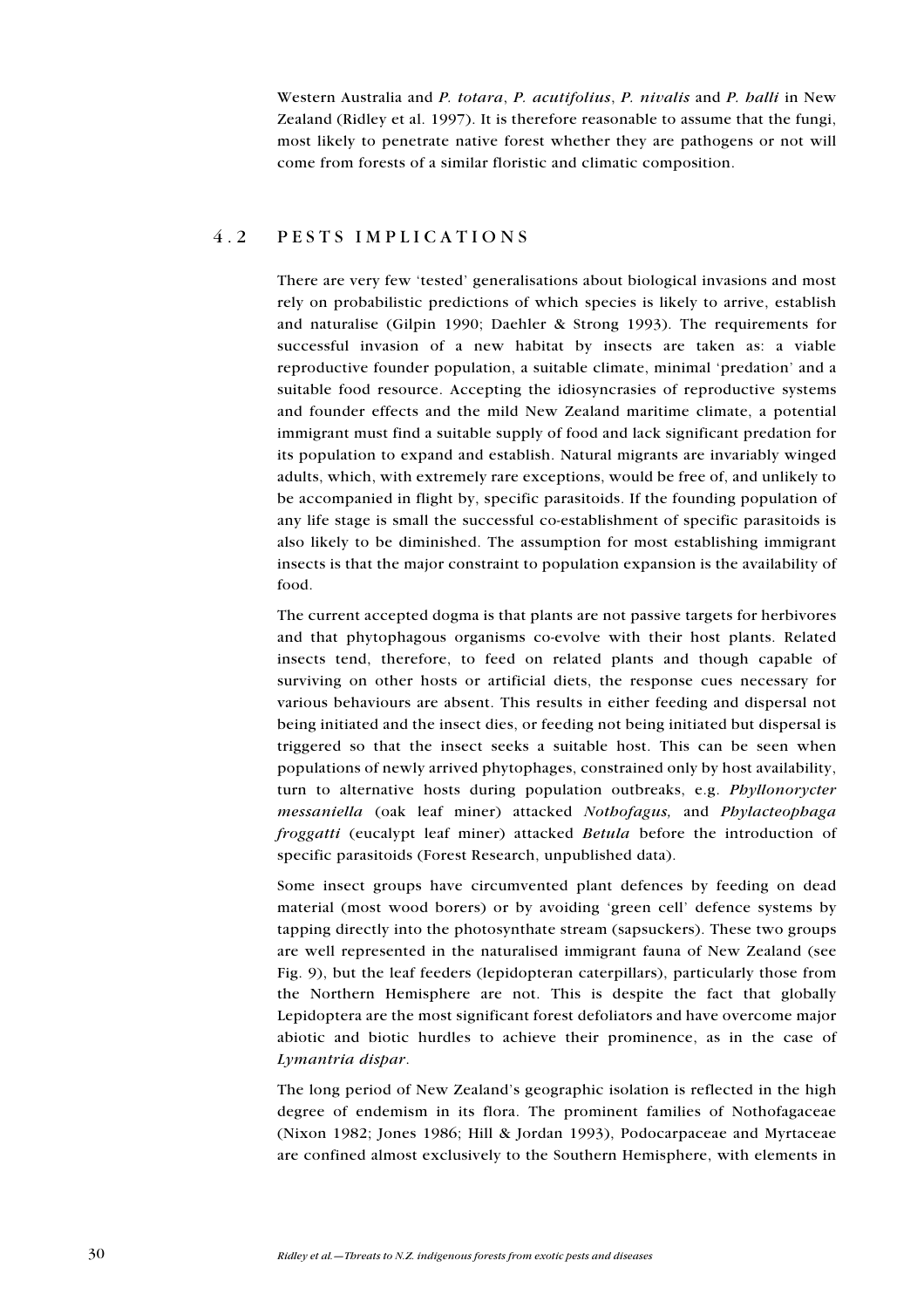New Zealand, Australia, New Caledonia and South America. It follows then that Northern Hemisphere green cell feeding insects, unless they are very broadly polyphagous, would not find the New Zealand endemic flora a suitable food resource.

There are over 180 exotic forest and timber insects established in New Zealand and the vast majority of them are found on exotic host plants. Only a relatively small number of these introduced insects have been found feeding on indigenous plants and with the major exception of Eriococcus orariensis none have caused any significant damage. Some examples of established exotic forest' insects and recorded indigenous hosts are presented in Table 8 (Spiller & Wise 1982; Forest Research, unpublished data). All of the insects listed are phytophagous sapsuckers and feed on live plants, with the exception of P. messaniella which is a leaf miner. This suggests that threats to New Zealand's indigenous forest well may come from sapsucking insects rather than from grazing insects such as lepidopterans. For instance Scolypopa australis, the Australian passionvine hopper, has been implicated in the sudden decline of cabbage tree (Cordyline australis) (Beever et al. 1996).

TABLE 8. EXOTIC 'FOREST' INSECTS AND THEIR INDIGENOUS HOSTS (SPILLER & WISE 1982; FOREST RESEARCH, UNPUBLISHED DATA).

| <b>INSECT</b>                                                  | <b>HOST</b>                                                  |
|----------------------------------------------------------------|--------------------------------------------------------------|
| Scolypopa australis (Hemiptera: Ricaniidae)                    | Coriaria, Leptospermum, Mueblenbeckia                        |
| Trialeurodes vaporariorum (Hemiptera: Aleyrodidae)             | Pittosporum, Senecio                                         |
| Hemiberlesia rapax (Hemiptera: Diaspididae)                    | Hoberia, Leptospermum                                        |
| <i>Icerya purchasi</i> (Hemiptera: Margarodidae)               | Leptospermum, Hoberia, Pittosporum                           |
| Aspidiotus nerii (Hemiptera: Diaspididae)                      | Carpodetus, Coprosma, Corynocarpus, Laurelia, Sophora, Vitex |
| <i>Lindingaspis rossi</i> (Hemiptera: Diaspididae)             | Leptospermum                                                 |
| Myzus persicae (Hemiptera: Aphididae)                          | Hebe, Pittosporum, Vitex                                     |
| Siphanta acuta (Hemiptera: Flatidae)                           | Coprosma                                                     |
| <i>Aphis gossypii</i> (Hemiptera: Aphididae)                   | Hebe, Pittosporum, Vitex                                     |
| <i>Macrosiphum euphorbiae</i> (Hemiptera: Aphididae)           | Hebe, Pittosporum                                            |
| Ceroplastes sinensis (Hemiptera: Coccidae)                     | Hebe, Leptospermum, Myrsine, Olearia, Vitex                  |
| <i>Eriococcus orariensis</i> (Hemiptera: Eriococcidae)         | Leptospermum                                                 |
| <i>Phyllonorycter messaniella</i> (Lepidoptera: Gracillaridae) | <b>Nothofagus</b>                                            |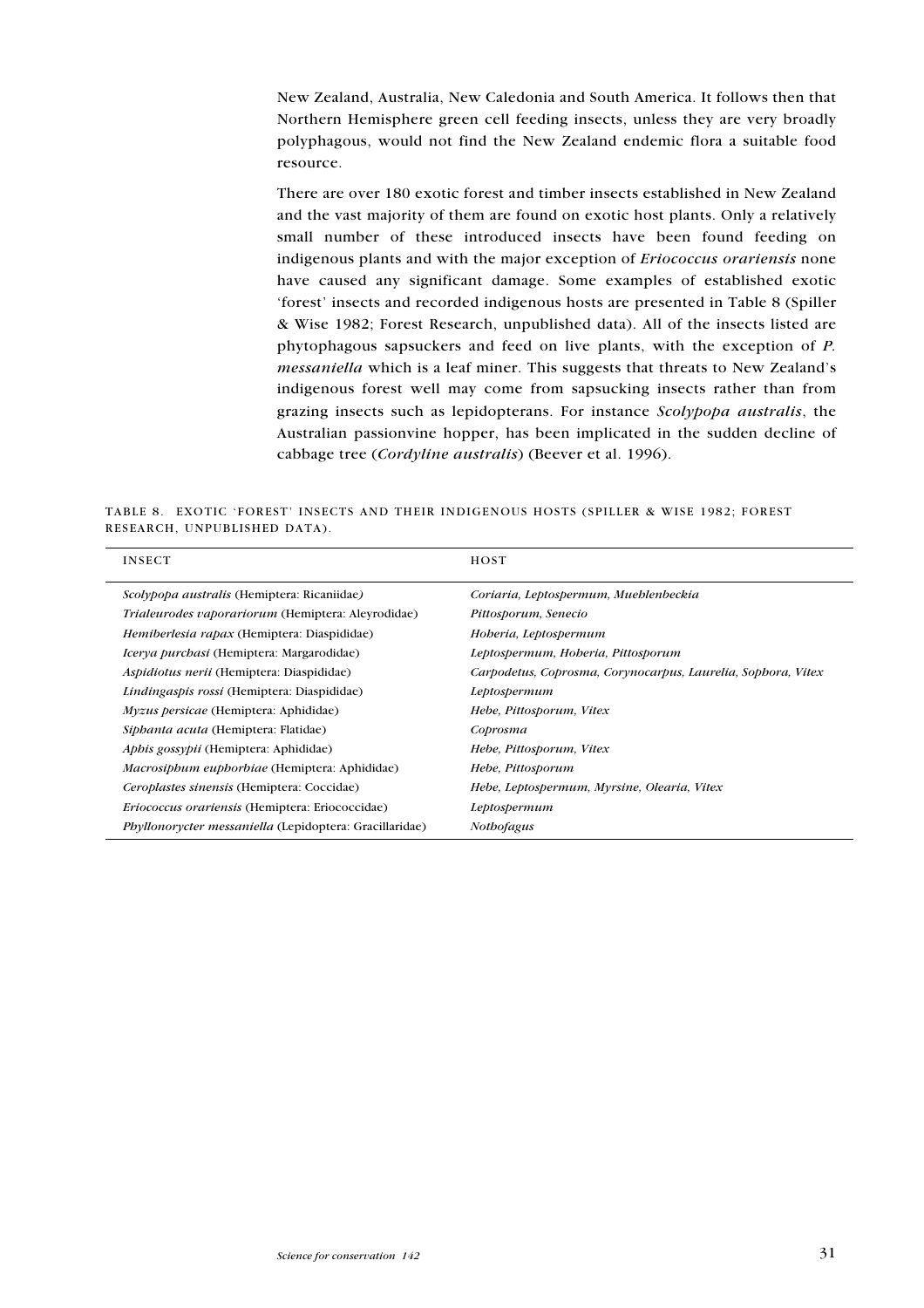# 5. Potential threats from pathogens to New Zealand forests

In the previous section the flora of the Southern Hemisphere was identified as a major source of pathogenic threats to New Zealand's indigenous tree species. Due to the sheer number of species involved a purely pragmatic approach was taken and the search of the literature for pathogenic fungi limited to what might be considered the dominant forest species in New Zealand: the conifers (Araucariaceae and Podocarpaceae), the southern beech (Nothofagaceae), and the ratas (Myrtaceae). However, the recorded global invertebrate fauna of the Araucariaceae, Podocarpaceae, Nothofagaceae, and Myrtaceae is both too numerous and diverse to be assessed for threats in its entirety, and a risk assessment is further constrained by a lack of ecological theory of invasion to aid prediction, although the presence of suitable host material and regulatory guilds are obviously significant (Kay 1999a).

As stated in section 4.2, past experience and biogeography favours the establishment of Hemiptera (sapsuckers) as the most likely pests for colonisation of New Zealand's flora. This section will focus on the potential threats to the flora from this insect group as Hemiptera possess a 'weediness' of character often exhibited by invasive organisms. They often incorporate a number of fecund asexual generations in a multivoltine life cycle, which, coupled with their relatively small size, passive dispersal and an ability to bypass some plant defenses, are beneficial for colonising organisms.

New Zealand will always be exposed to temperate invertebrates accompanying trade goods. The bulk of trade is sea-borne and north-south transportation of pests is presumably restricted by the duration of the voyage, a seasonal asynchrony of pests and hosts and possible thermal shock encountered when passing through the tropics. Conversely, east-west transportation of pests is not so prejudiced by biological constraints but, with the exception of Australia, has in the past been limited by the lack of strong trading relationships (Kay 1989; Walsh & Kay 1996).

The dominant elements of the New Zealand flora also predominate in other Southern Hemisphere landmasses. If it is accepted that insect host selection is basically phylogenetically conservative, and that insects travel along trade routes, then the greatest potential threat to New Zealand's indigenous forests should be seen as Southern Hemisphere Hemiptera moving from, or via, Australia.

Hemiptera may damage plants in a number of ways. Typically, they feed on new succulent plant growth, and may cause stunting, distortion/galling or wilting. A number of mesophyll feeders can inject toxic saliva which causes necrosis of plant tissue, while others are vectors of serious plant disease microorganisms. The exposure to a novel insect threat as well as a new disease organism would pose a significant evolutionary hurdle. A third effect is that the sugary excreta of aphids, psyllids and coccids, dropping on leaves and stems adjacent to, or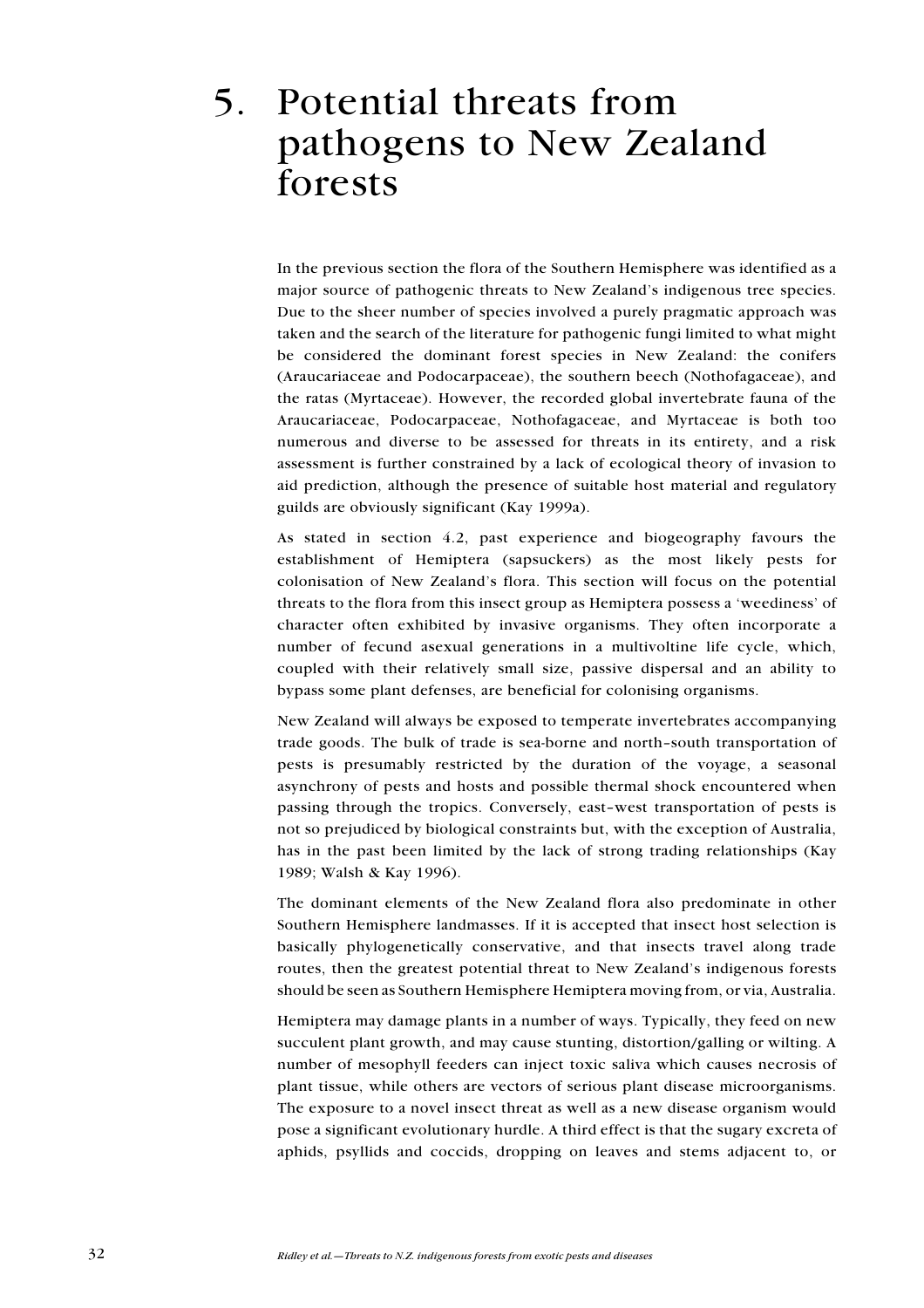below, high populations of these sapsuckers supports, the growth of black sooty mould. This growth may impede normal photosynthetic function and may influence the health of the host or adjacent tree species.

## 5.1 CONIFERS (ARAUCARIACEAE AND PODOCARPACEAE)

The Araucariaceae and Podocarpaceae are ancient conifer families. The Araucariaceae contains three genera: Agathis with 20 species extends from the Philippines to New Zealand and from Malaysia to Fiji; Araucaria with 16 species is found in South America, Australia, New Caledonia, New Zealand and Norfolk Island (Sporne 1974); and *Wollemia* with 1 species is limited to a few small populations in New South Wales (da Silva 1997). The Podocarpaceae contains approximately 150 species in 15 genera and is distributed throughout the Southern Hemisphere and extending into Indonesia, South East Asia, southern China, Japan, the West Indies (Sporne 1974). New Zealand has 17 species in these families (Table 9) (Poole & Adams 1990).

As ancient families of slow growing conifers, the resource allocation theory (reviewed by Sibly 1997) dictates that Araucariaceae and Podocarpaceae should

| <b>FAMILY</b> | <b>SPECIES</b>                 |
|---------------|--------------------------------|
| Araucariaceae | Agathis australis              |
| Podocarpaceae | Podocarpus totara              |
|               | P. totara var. waiboensis      |
|               | P. ballii                      |
|               | P. acutifolius                 |
|               | P. nivalis                     |
|               | P. nivalis var. erectus        |
|               | Prumnopitys ferruginea         |
|               | P. taxifolia                   |
|               | Dacrycarpus dacrydioides       |
|               | Dacrydium cupressinum          |
|               | Halocarpus kirkii              |
|               | H. biformis                    |
|               | H. bidwillii                   |
|               | Lagarostrobos colensoi         |
|               | Lepidothamnus intermedius      |
|               | L. laxifolius                  |
|               | Phyllocladus trichomanoides    |
|               | P. glaucus                     |
|               | P. aspleniifolius var. alpinus |
|               |                                |

TABLE 9. NEW ZEALAND INDIGENOUS SPECIES OF ARAUCARIACEAE AND PODOCARPACEAE.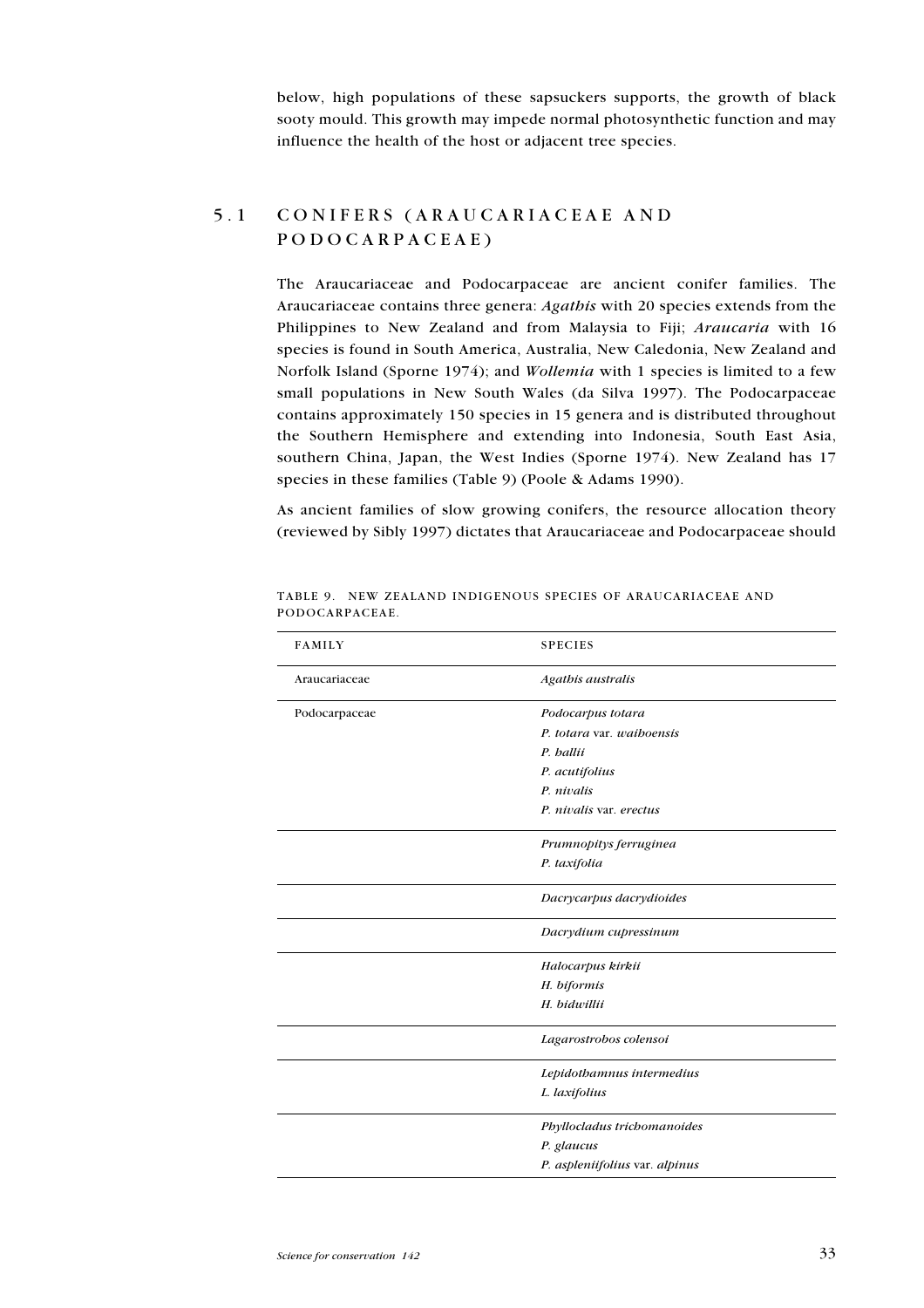be well defended from insect attack and there are numerous reports of insecticidal properties attributed to the so-called 'secondary compounds' of this group of plants (Barrington et al. 1993; Kubo et al. 1984; Briggs & Kingsford 1974). Sapsuckers which tap directly into the photosynthate conductive issues, may avoid these compounds.

#### 5.1.1 Pathogens of Araucariaceae

Three rusts are known from Araucariaceae. Aecidium fragiforme occurs on Agathis palmerstonii in northern Queensland, A. alba, A. dammara and Agathis spp. in Malaysia and Indonesia, A. labillardieri in New Guinea, and A. vitiensis in Fiji (Punithalingam & Jones 1971; Hadi et al. 1996). Aecidium balansae occurs on A. ovata, A. moorei and Agathis sp. in New Caledonia (Punithalingam & Jones 1971). The third rust species Caeoma sanctae-crucis occurs on Araucaria araucana in Chile (Petersen 1968) with its alternate stage of Mikronegeria fagi found on Nothofagus alpina, N. obliqua var. obliqua, N. obliqua var. macrocarpa, and N. glauca (Butin 1969; Oehrens & Gonzalez 1977).

### 5.1.2 Pathogens of Podocarpaceae

Only a single rust has been described from Podocarpaceae and this is Caeoma peltatum on Phyllocladus trichomanoides in New Zealand (Shaw 1976). An alternate Mikronegeria on Nothofagus has never been located. Other Caeoma species are known from Southern Hemisphere conifers in the Araucariaceae (Petersen 1968) and Cupressaceae (Petersen & Oehrens 1978).

The Coryneliaceae comprise some 15 species occurring predominantly on Podocarpaceae in Australasia, South America, Africa and Asia (Johnston & Minter 1989). New Zealand has a single species, Corynelia tropica, occurring on Podocarpus totara, P. hallii, P. nivalis and P. acutifolius (Hood 1985). It is also recorded from Chile on P. salignus (Johnston & Minter 1989).

Johnston (1991) has reported 6 species of Bivallum from Southern Hemisphere Podocarpaceae and Cupressaceae. The species occurring on Podocarpaceae are B. zelandicum on Dacrydium cuppressinum from New Zealand, B. microstrobi on Microstrobos niphophilus from Tasmania, and B. podocarpi on Podocarpus salignus and P. nubigenus from Chile.

### 5.1.3 Pests associated with Araucariaceae and Podocarpaceae

The aphid genus Neophyllaphis has about twelve species which are associated with Araucariaceae and Podocarpaceae in the Southern Hemisphere, the mountains of the tropics, China and Japan. Three species are recorded from Podocarpus in Australia. They are not recorded as pests, but relatively small populations typically cause stunting and curling of new growth on young or mature trees. Heavy attack can stunt the growth of seedlings (Blackman & Eastop 1994). Only N. totarae is recorded in New Zealand. Parasitoids of N. totarae are not recorded, but it is unlikely that this lone representative would support a parasitoid guild which could effectively control introductions of new species.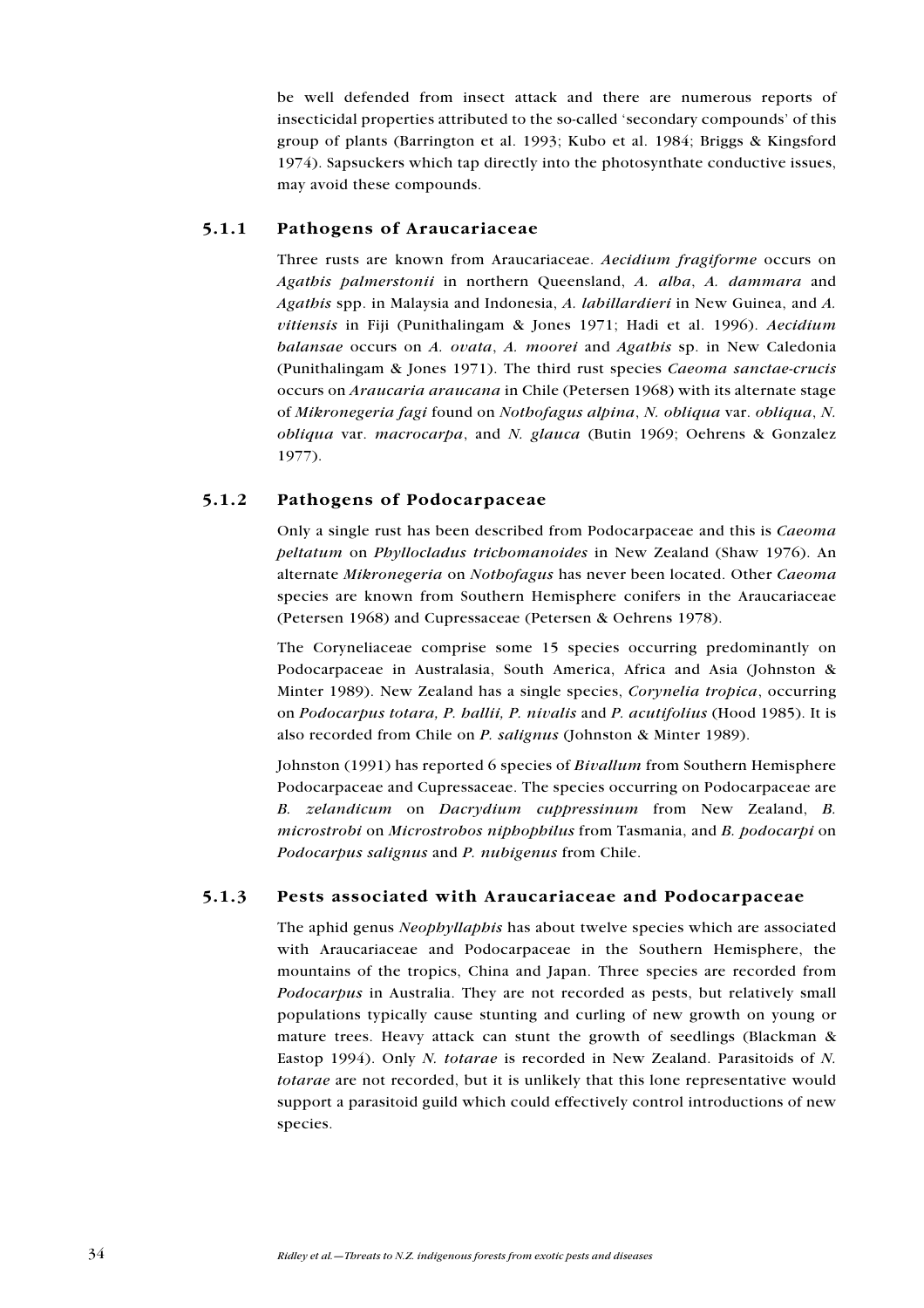The coccid Conifericoccus agathidis feeds on young succulent leaves and stems of Agathis spp. in Australia. It has been recorded as a severe pest of Agathis plantations of up to 40-year-old trees, in Queensland. Repeated defoliation by this insect may result in the death of trees and this coccid has effectively curtailed the establishment of Agathis plantations in Queensland. It also appears that C. agathidis has readily spread to southeast Queensland on nursery stock. The genus *Conifericoccus* is unrecorded in New Zealand. Control of an accidental introduction would have to rely on generalist coccid predators and parasitoids. These are largely unknown but probably reasonably extensive, given the diversity of the coccid fauna in New Zealand (Hoy 1963).

Other coccids, Eriococcus araucariae and Nipaecoccus aurilanatus were recorded in New Zealand in the late 19th century (Maskell 1879, 1890), but have only ever been recorded on introduced *Araucaria* species.

## 5.2 NOTHOFAGACEAE

The Fagaceae traditionally contains eight genera of which seven are distributed in the Northern Hemisphere and tropics and one, Nothofagus, in the temperate Southern Hemisphere. Nothofagus was considered to represent a relic Gondwanan element of the family (Wardle 1984). However Nothofagus has now been allocated to its own family the Nothofagaceae and is thought to have closer affinities with the Betulaceae than the Fagaceae (Nixon 1982; Jones 1986; Hill & Jordan 1993). Nothofagus is divided into three groups on the basis of pollen type. The brassi-type which is limited to the montane forests of New Caledonia and New Guinea, and the *menziesii*-type and the *fusca*-type which are both found in Australia, New Zealand and South America (Table 10) (McQueen 1976; Poole 1987).

|               | $fusca-TYPE$                    | $menziesii$ -TYPE          |
|---------------|---------------------------------|----------------------------|
| New Zealand   | N. fusca                        | N. menziesii               |
|               | N. solandri var. solandri       |                            |
|               | N. solandri var. cliffortioides |                            |
|               | N. truncata                     |                            |
| Australia     | N. gunnii                       | N. cunningbamii            |
|               |                                 | N. moorei                  |
| South America | N. alessandrii                  | N. obliqua var. obliqua    |
|               | N. antartica var. antartica     | N. obliqua var. macrocarpa |
|               | N. antartica var. bicrenata     | N. glauca                  |
|               | N. betuloides                   | N. alpina                  |
|               | N. dombeyi                      |                            |
|               | N. leoni                        |                            |
|               | N. pumilio                      |                            |
|               | N. nitida                       |                            |

TABLE 10. Nothofagus fusca AND menziesii TYPE POLLEN GROUPS AND SPECIES.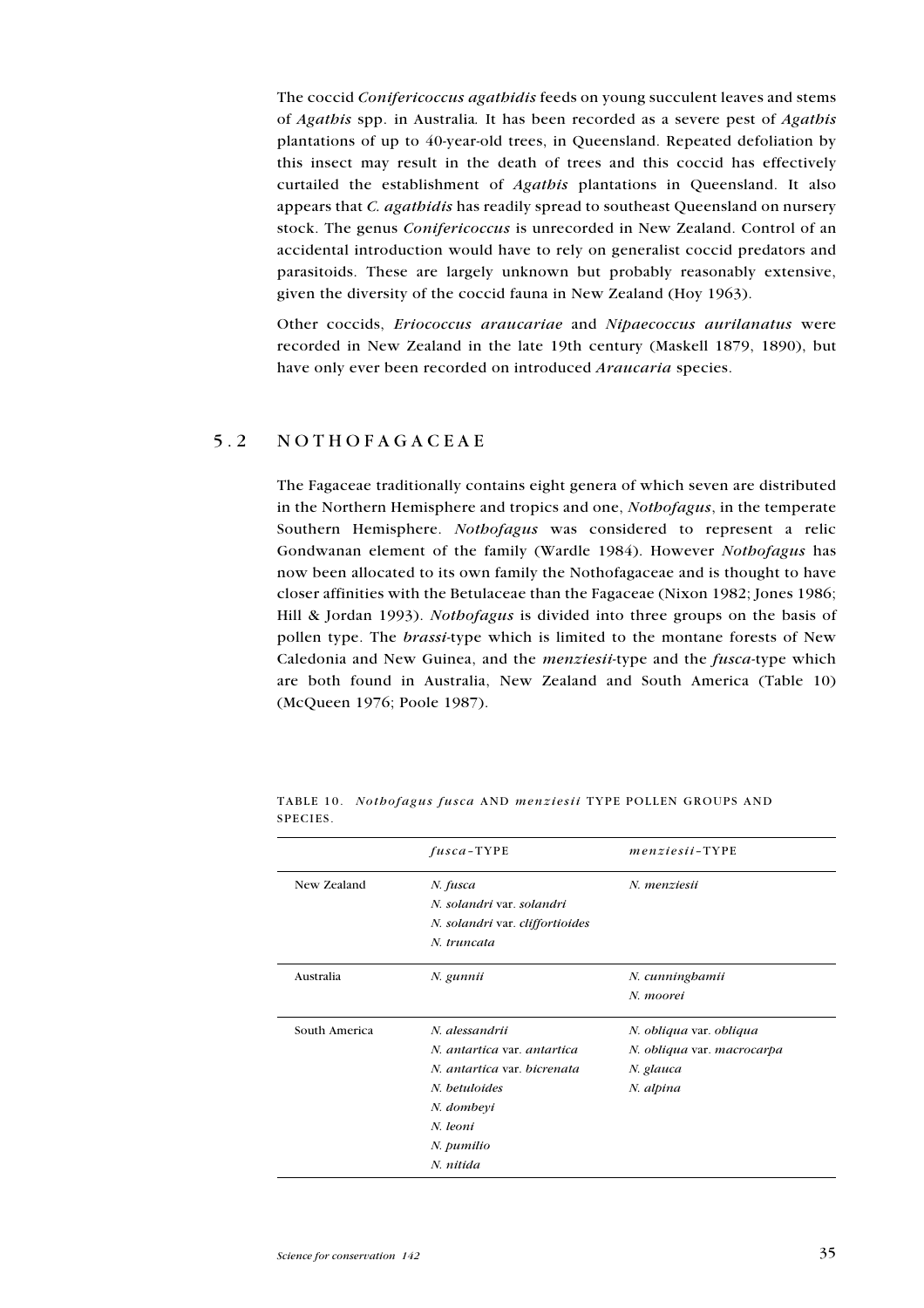#### 5.2.1 Pathogens of Nothofagaceae

The family Ophiostomataceae which contains a number of pathogens and sapstain fungi including *Ophiostoma novo-ulmi*, the causal agent of Dutch elm disease, Chalara australis, the causal agent of myrtle wilt in Tasmania, and Sporothrix sp. causing beech dieback in New Zealand (Faulds 1977). In Tasmania Chalara australis, a sapstain fungus, causes severe wilting and death of N. cunninghamii. It is a major cause of gaps in natural N. cunninghamii stands but the most severe mortality occurs in forests subjected to human disturbance (Kile et al. 1989). Mortality associated with C. australis has not been observed in the other Australian species (N. gunnii and N. moorei) although the fungus was consistently reisolated from stained wood of artificially inoculated N. gunnii. Experimental inoculation of the South American species N. glauca, N. leoni, N. obliqua, N. alpina and N. alessandra showed some discolouration of the sapwood. However no such discolouration occurred in the New Zealand species N. menziesii and N. solandri var. cliffortioides despite N. menziesii being closely related to N. cunninghamii. Ophiostoma nothofagi with a *Sporothrix* anamorph and *O. valdivianum* have been reported from Nothofagus in Chile (Butin & Aquilar 1984; Seifert et al. 1993).

Only two rusts are known from Nothofagus: Mikronegeria fagi and Micronegeria alba, from Chile. Both species have been reported to infect Nothofagus alpina, N. obliqua var. obliqua, N. obliqua var. macrocarpa, and N. glauca (Butin 1969; Oehrens & Gonzalez 1977; Peterson & Oehrens 1978). Their alternate states occur on coniferous hosts, M. fagi with Caeoma sanctaecrucis on Araucaria araucana (Petersen 1968), and M. alba with C. espinosae on Libocedrus chilensis (Oehrens & Gonzalez 1977; Petersen & Oehrens 1978). There appears to be no published account of the effects of these rusts on their Nothofagus hosts but Peterson & Oehrens (1978) describe witches' brooms being formed on infected Libocedrus chilensis.

In Europe powdery mildews attack species of Quercus, Malus, Crataegus, Acer, Corylus and Platanus and other hardwood trees (Strouts & Winter 1994). Viney (1970) considered the powdery mildew caused by Microsphaeria alphitoides on Quercus robur responsible for failure of this species to regenerate in Belgium and France. It is also thought that M. alphitoides, in tandem with root pathogens, drought and insect attack led to substantial dieback of Q. robur in various parts of Europe in the early part of the twentieth century (Phillips & Burdekin 1982). Walker (1983) reviewed the distribution of plant pathogenic powdery mildews in the Southern Hemisphere revealing that few indigenous woody plants were susceptible to powdery mildews and that existing records were usually cultivated or nursery plants. Two powdery mildews have been reported from South American Nothofagus forests: Uncinula magellanica on N. antartica and U. nothofagi on N. antartica var. bicrenata and N. pumilio (Havrylenko 1995). There is no information available on damage, if any, caused by these pathogens but these hosts belong to the *fusca* pollen groups as do three of the New Zealand Nothofagus species and they could possibly be susceptible to pathogenic attack.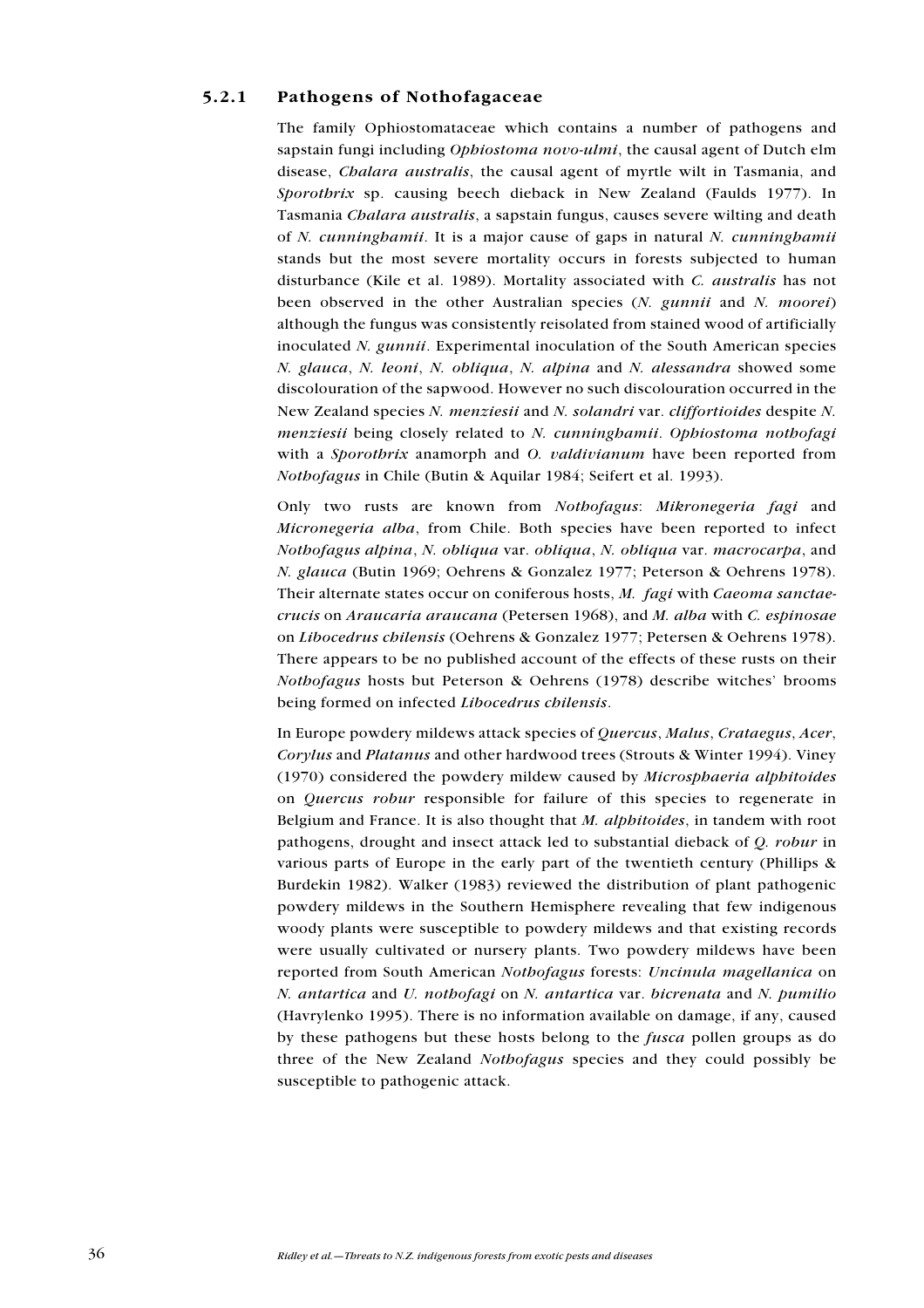### 5.2.2 Insects associated with Nothofagaceae

As one would expect, New Zealand's smaller landmass harbours relatively few invertebrates associated with Nothofagus, particularly in comparison with South America. For example, five hemipteran families are associated with Nothofagus in New Zealand, but twelve in South America.

Eriococcus (all species of which may not form a monophyletic group of scale insects) occurs throughout the world on a wide variety of tree hosts. Madarococcus was erected for a few New Zealand species, and differs from Eriococcus by only a single character. All species of the Eriococcidae with spatulate suranal setae belong to one of these two genera, and all appear to be confined to Nothofagus. Humphries et al. (1986) give a cladistical collation of Eriococcus associated with Nothofagus from which potential risk can be deduced. For example, the South American species *Eriococcus eurythrix* and *E*. navarinensis, because of their host associations, could be considered a threat to New Zealand's N. menziesii and N. fusca-types respectively. However, an accidental introduction would probably be controlled by the presumed, but largely unrecorded, parasitoid guild associated with the numerous Eriococcus spp. and Madarococcus spp. on Nothofagus in New Zealand.

On the other hand, three related, but distinct, genera of aphid associated with Nothofagus; Neuquenaphis, Neosensoriaphis (9 species in South America) and Taiwanaphis (4 species in Australia, and only one (T. nothofagi) in New Zealand) do represent a threat to New Zealand Nothofagus because of the probable paucity of parasitoids in New Zealand. These aphids are not recorded as pests, but their biology is not well known. Some appear to feed on more than one host (Blackman & Eastop 1994). The host specific parasitoids (Pseudephedrus spp.) associated with these aphid genera have not been recorded from New Zealand and, even if present, may be too host-specific to contribute significantly to the control of introduced South American species.

## 5.3 MYRTACEAE

The Myrtaceae has its greatest diversity in the Australasian and South-East Asian region and in Central and South America, and with a few additional species in southern Africa. The family is subdivided into the fleshy fruited Myrtoideae and the dry fruited Leptospermoideae. The Myrtoideae are strongly represented in Australasia, South-east Asia, Central and South America and by two genera in southern Africa. In contrast the Leptospermoideae are chiefly found in Australasia, and with only one genus in the Americas and two in southern Africa. The New Zealand flora contains fourteen species of Leptospermoideae, in three genera, and four species of Myrtoideae in three genera (Table 11) (Poole & Adams 1990).

### 5.3.1 Rusts of Myrtaceae

Walker (1983) tabulated 43 species of rust occurring on Myrtaceae. All but 3 were recorded from Central and South America and all of these from the subfamily Myrtoideae. In 1994 a new rust was found on Kunzea ericifolia in Western Australia (Shivas & Walker 1994), giving a total of 2 myrtaceous rusts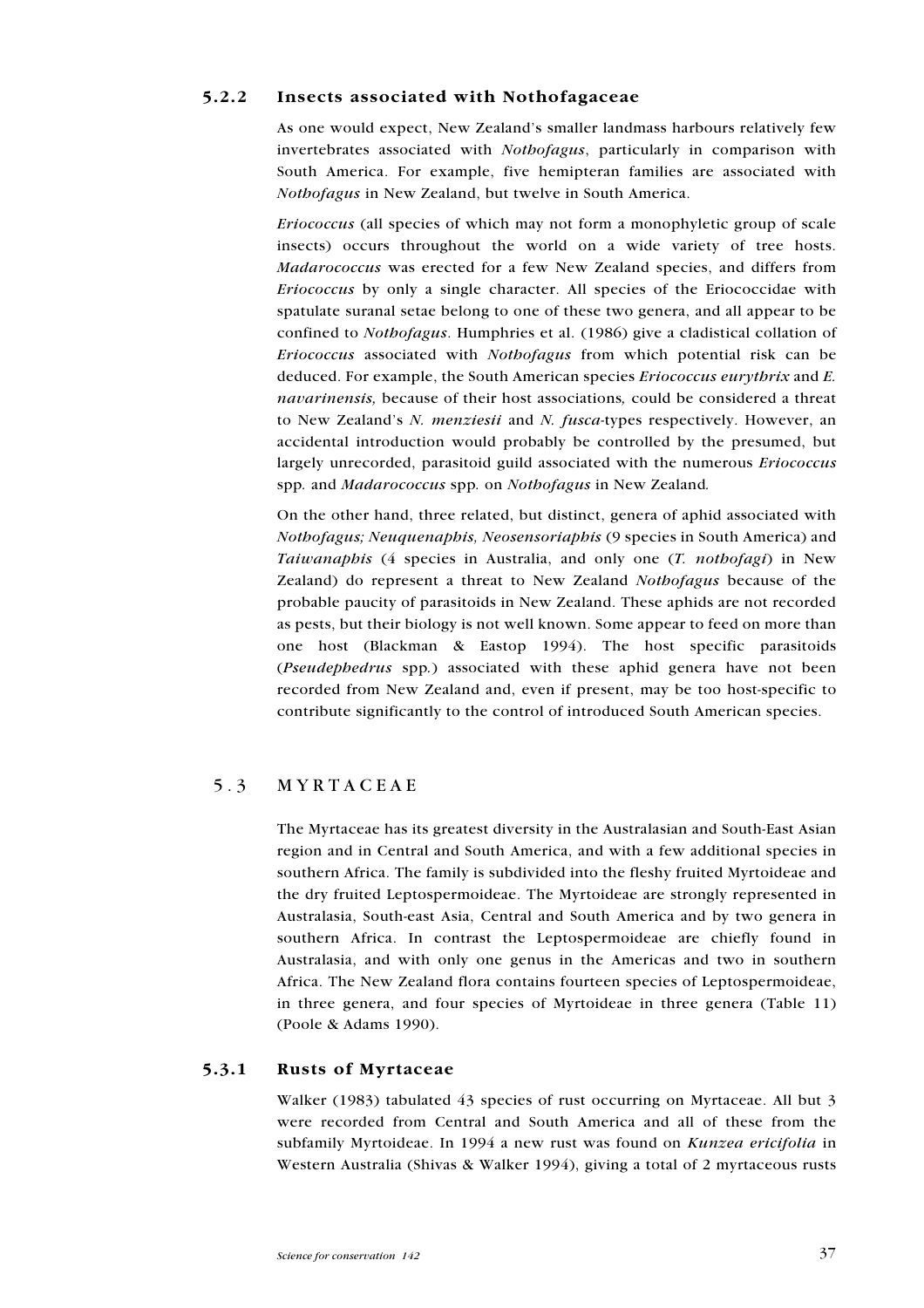| LEPTOSPERMOIDEAE       | <b>MYRTOIDEAE</b>      |
|------------------------|------------------------|
| Leptospermum scoparium | Lopbomyrtus bullata    |
| Kunzea ericoides       | Lophomyrtus obcordata. |
| K. sinclairii          | Neomyrtus pedunculata  |
| Metrosideros excelsa   | Syzygium maire         |
| M. umbellata           |                        |
| M. robusta             |                        |
| M. bartlettii          |                        |
| M. kermadecensis       |                        |
| M. albiflora           |                        |
| M. fulgens             |                        |
| M. carminea            |                        |
| M. diffusa             |                        |
| M. colensoi            |                        |
| M. perforata           |                        |

TABLE 11. NEW ZEALAND INDIGENOUS SPECIES OF MYRTACEAE.

from Australia and 2 from India. Of the American species Puccinia psidii, guava rust, has been recorded attacking Australian species of Callistemon, Eucalyptus and Melaleuca species cultivated in South America. Species of Eucalyptus attacked in Brazil include E. citriodora, E. cloeziana, E. grandis, E. maculata, E. paniculata, E. pirocarpa, E. punctata, E. saligna, E. tereticornis and E. urophylla (Anon. 1985). The Australian tree Melaleuca quinquenervia has become an invasive weed of natural areas in southern Florida (Liebold et al. 1995). In January of 1997 a significant epiphytotic caused by P. psidii was reported by Rayachhetry et al. (1997) and it was speculated whether this rust could be used as a biocontrol agent of melaleuca. There appear to be no records of cultivated New Zealand Myrtaceae having been attacked by P. psidii.

The Australian rust Uredo xanthostemonis has been reported on Xanthostemon paradoxus and X. eucalyptoides from the Northern Territory (Walker 1983). The host species are placed in the subfamily Leptospermoideae, Metrosideros alliance, Xanthostemon suballiance by Briggs & Johnson (1979).

Melampsora eucalypti and Melampsora sp. have been recorded on Eucalyptus globulus and E. citriodora respectively from India. Examination of the type material of M. eucalypti failed to find any rust according to Walker (1983). Also when Walker attempted to confirm the identification of Upadhyay & Bordoloi's (1975) Melampsora sp. on E. citriodora no material could be located and requests for fresh material was unsuccessful. It would appear that unless further specimens are found it is unlikely that there are any rusts attacking *Eucalyptus* species in India.

#### 5.3.2 Foliage pathogen of Myrtaceae: Aulographina eucalypti

The leaf pathogen *Aulographina eucalypti* occurs commonly as a leaf and twig pathogen of eucalypts in south-eastern Australia and Tasmania having been reported on 38 species (Wall & Keane 1984). It is also known from Queensland (Walker 1996) and the Northern Territory (Yuan 1996). The fungus has been inadvertently introduced into the United Kingdom (Spooner 1981), New Zealand (Dick 1982), Hawaii (Wall & Keane 1984), Brazil (Ferreira 1989), South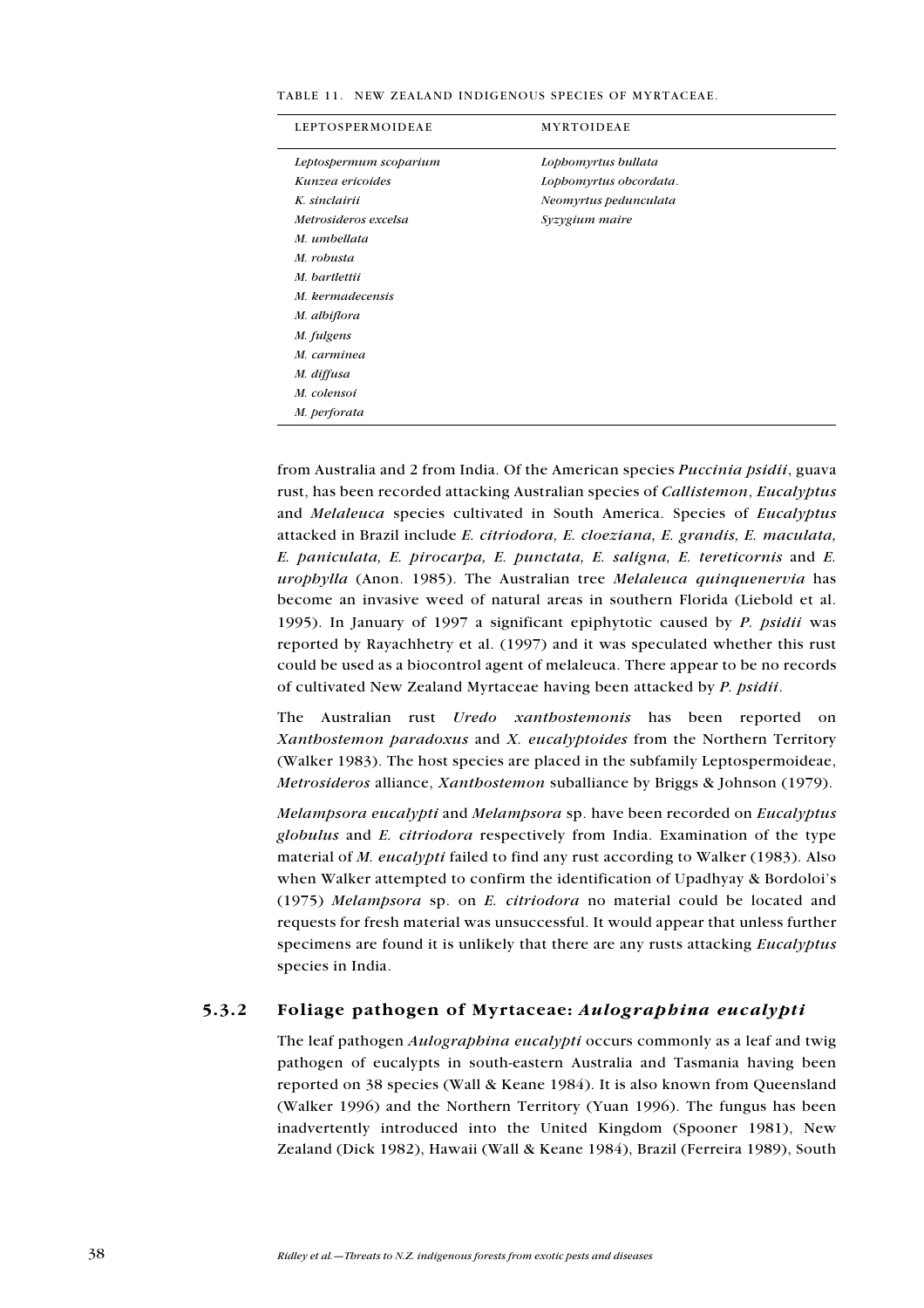Africa (Crous et al. 1989) and Chile (Wingfield et al. 1995). In Australia A. eucalypti has been recorded from Angophora costata, a genus closely allied to Eucalyptus, and from the introduced South American Myrtoideae genus Feijoa sellowiana (Walker 1983, 1996). Walker (1996) reports it on Ericaceous hosts, Arctostaphylos stanfordiana and Arbutus unedo, from North America and Europe. This led Walker to comment on the risk of introduced fungi jumping from the somewhat predictable (Feijoa, Myrtaceae) to the unpredictable (Arctostaphylos and Arbutus, Ericaceae). The health status of the host in both of these reports are unknown and these may represent highly localised opportunism rather than a move to a new host. There are as yet no reports from outside of Australia of A. eucalypti occurring on hosts other than Eucalyptus spp.

#### 5.3.3 Stem canker of Myrtaceae: Cryphonectria cubensis

Cryphonectria cubensis has become a significant pathogen of Eucalyptus spp. in tropical areas of Brazil, Central America, Florida, Hawaii and Western Samoa (Hodges et al. 1979; Hodges 1980), Cameroon (Gibson 1981), India (Sharma et al. 1985) and South Africa (Wingfield et al. 1989; Conradie et al. 1990). It is only recently that *C. cubensis* has been found in native stands of *Eucalyptus* (*E.* marginata) in temperate Western Australia (Davison & Coates 1991; Davison & Tay 1995). The only other known host is *Syzygium aromaticum* (Hodges et al. 1986), the clove, which has been dispersed throughout the tropics from its native range in the Molucca Islands of Indonesia. It is believed that the fungus has been inadvertently carried to most tropical areas on *S. aromaticum* plants destined for either clove production or as tropical ornamentals (Hodges et al. 1986). If that is indeed the case then the fungus was already well established as a minor pathogen before the arrival in most cases of Eucalyptus spp. for use in plantation forestry. However there is still an anomaly in the presence of C. cubensis in Western Australia which has yet to be explained but suggests that non-tropical Myrtaceae could be at risk in the future.

The original host of C. cubensis was  $Syzyz$  *um aromaticum* a member of the subfamily Myrtoideae whereas *Eucalyptus* is a Leptospermoideae. This represents a jump of both genus and subfamily. Hodges et al. (1986) inoculated stem segments of a number of Myrtaceae but only obtained fungal growth on four of the thirteen species trialed (Eucalyptus saligna, Syzygium aromaticum, Syncarpia glomulifera and Eugenia megacarpa). Similar inoculation trials were conducted by Swart et al. (1991) who showed that Eucalyptus grandis, Psidium guajava and Syzygium cordatum were also susceptible.

#### 5.3.4 Pests associated with Myrtaceae

It is virtually impossible to identify specific threats to the New Zealand Myrtaceae given the huge number of Hemiptera associated with this quintessential Australian plant family, exemplified by the 600 species of Eucalyptus. Australia is our nearest and largest trading partner and a continual stream of establishing Australian forest insects is recorded in New Zealand. The folly of attempting to grow pest-free *Eucalyptus* in this country has been reiterated by Kay (1989, 1999b). If the Australian Hemiptera have co-evolved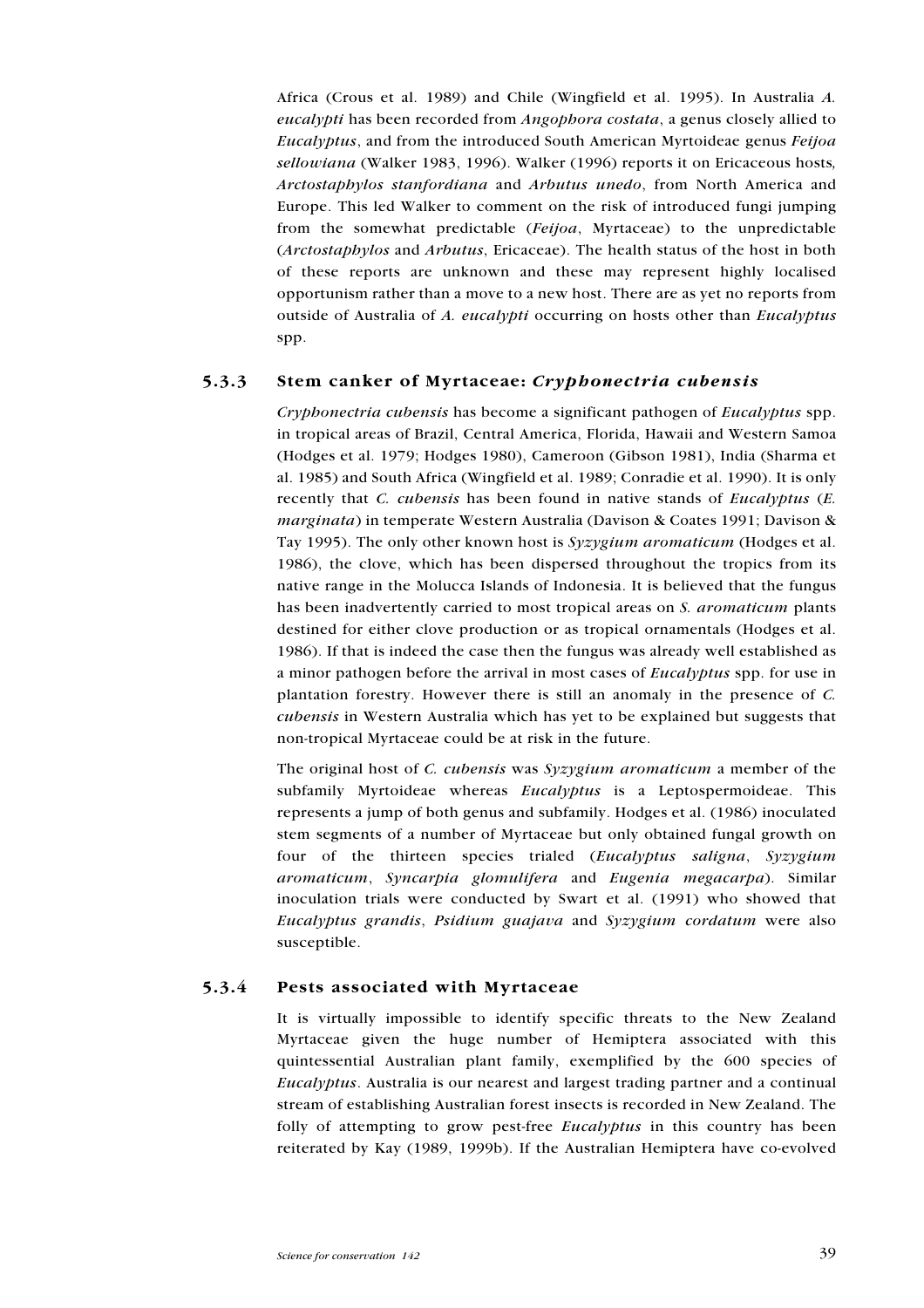with the vast 'Eucalyptus' assemblage (Pryor & Johnson 1971) they may well be constrained to a relatively narrow host range within the Myrtaceae and pose little threat to New Zealand endemics. However, this does not seem to be the case for some Australian immigrants. The eucalyptus leaf-mining sawfly, Phylacteophaga froggatti was found on a number of unrelated hosts, including Quercus and Betula when first recorded in New Zealand (Kay 1986).

It is pertinent to this exercise that of the 37 recorded species of Australian Hemiptera established in New Zealand, 13 are recorded from myrtaceous hosts, but only four have established on indigenous plants (Leptospermum spp.), which have conspecifics in Australia. It could be argued that New Zealand endemics are relatively resistant to invertebrate attack (Kay 1999a) and that the conspecific status of Leptospermum and Kunzea, or their pioneer life strategy of 'run rather than fight' $-i.e.$  precocious seeding and colonisation of transient, disturbed sites-renders them more susceptible to colonisation. A possible threat to Leptospermum is the aphid Anomalaphis casimiri, recorded from an ornamental variety (Blackman & Eastop 1994).

The role of pathogens and pests in the decline of Metrosideros forest in Hawaii is thought to be secondary to either abiotic factors or moribund even-aged stands, although pathogens and pests may have accelerated the decline (Mueller-Dombis 1985; Stoner 1977).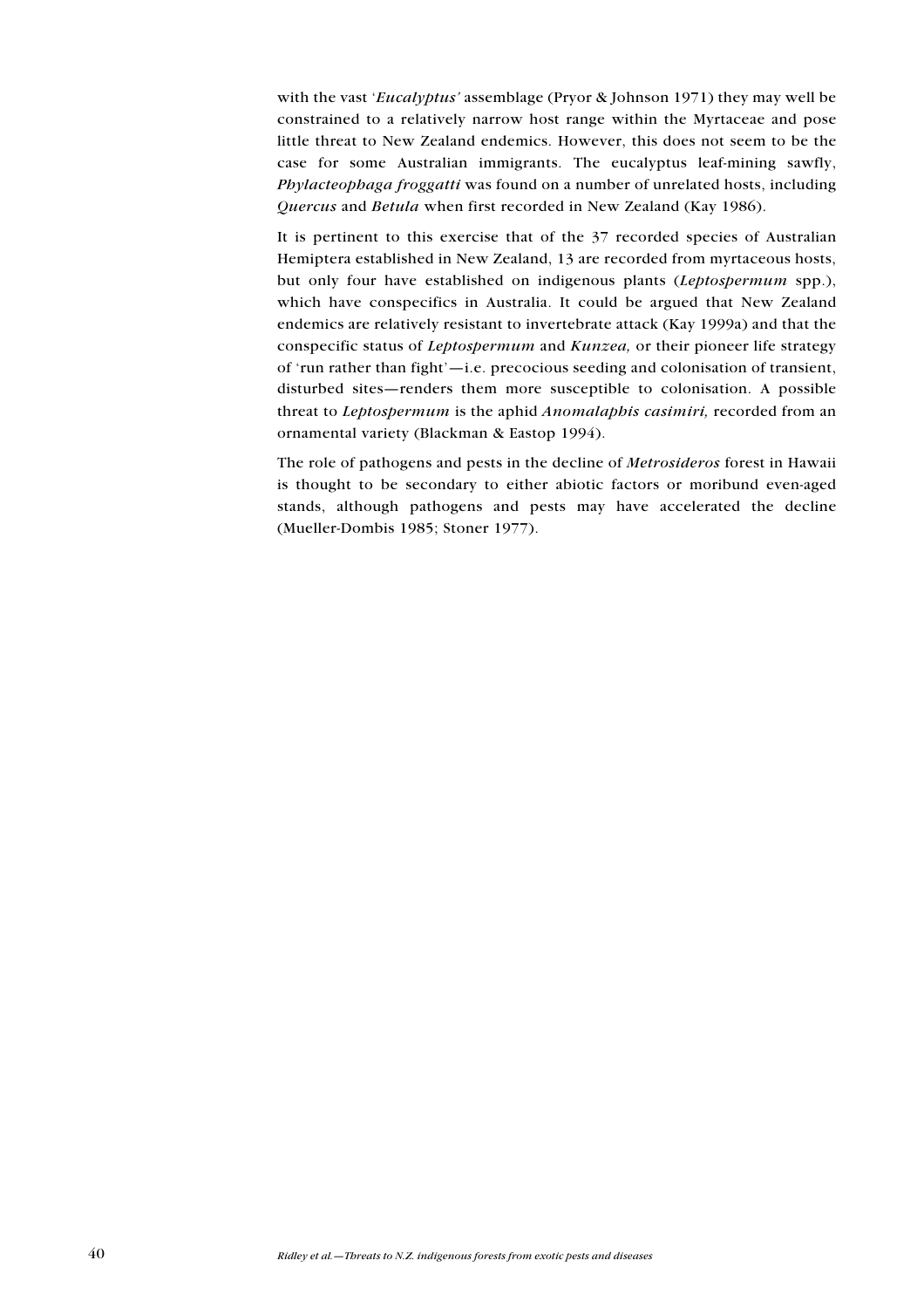# 6. Impact scenarios of invasions of potential forest pathogens

Impact scenarios have been developed for two pathogens capable of attacking New Zealand's indigenous tree species: myrtle wilt of Nothofagus and guava rust of Myrtaceae. These pathogens have been selected because there is a wealth of published data on which to base scenarios and to lift them above the level of mere conjecture. Similarly impact scenarios have been developed for two insects: the lepidopteran *Orgyia thyellina* (white spotted tussock moth) and the sapsucker Eriococcus orariensis (causal agent of manuka blight). Both these pests had successfully established in New Zealand however, O. thyellina was successfully eradicated (Bain 1998; Hosking 1998) and *E. orariensis* began to decline after the inadvertent introduction of a fungal parasite (Zondag 1977b). As they did initially establish, a wealth of published and unpublished data exists on which to base the scenario and to contemplate what could have happened if man or natural intervention had not occurred.

## 6.1 MYRTLE WILT OF Nothofagus CAUSED BY Chalara australis

Nothofagus cunninghamii (myrtle) is the most common of the dominant tree species in many of the rainforest communities of Tasmania. Locally severe, but widespread mortality was first reported by Howard (1973) in both disturbed and undisturbed forests in north-west Tasmania.

Tree death was caused by a new species, Chalara australis (Kile & Walker 1987), and was associated with accelerated attack by an ambrosia beetle Platypus subgranosus. Naturally infected trees take from less than 1 year to more than 2.5 years to die from the time of initial infection (Kile & Walker 1987). Elliot et al. (1987) reported that in a survey of 20 rainforest sites 9.4% to 53.4% of *N. cunninghamii* trees were attacked. Although high disease levels were seen to occur in unmodified sites, activities such as roading and logging led to increased levels of infection and mortality.

Chalara australis is taxonomically closely related to the causal agents of several tree diseases. The most serious of these is oak wilt, caused by Certocystis fagacearum (= Chalara quercina) which has proved devastating to many species of oak in North America. Chalara neocaledonia, the species most similar to *C. australis*, is the cause of a vascular wilt disease of *Coffea robusta* (coffee) and Psidium guajava (guava) in New Caledonia (Witthihn et al. 1998). Ceratocystis virescens which is responsible for a disease of Acer saccharum in the United States and is also found in logs and lumber of several hardwood species (including Fagus spp.) has *Chalara* asexual stages with close affinities to C. australis. Although several other species of Chalara occur on the Fagaceae, most are saprophytes with some causing sapstain and timber degrade. Chalara quercina, in North America and the Chalara stage of Ceratocystis fimbriata are the only 2 species parasitic on Fagaceae. Several species of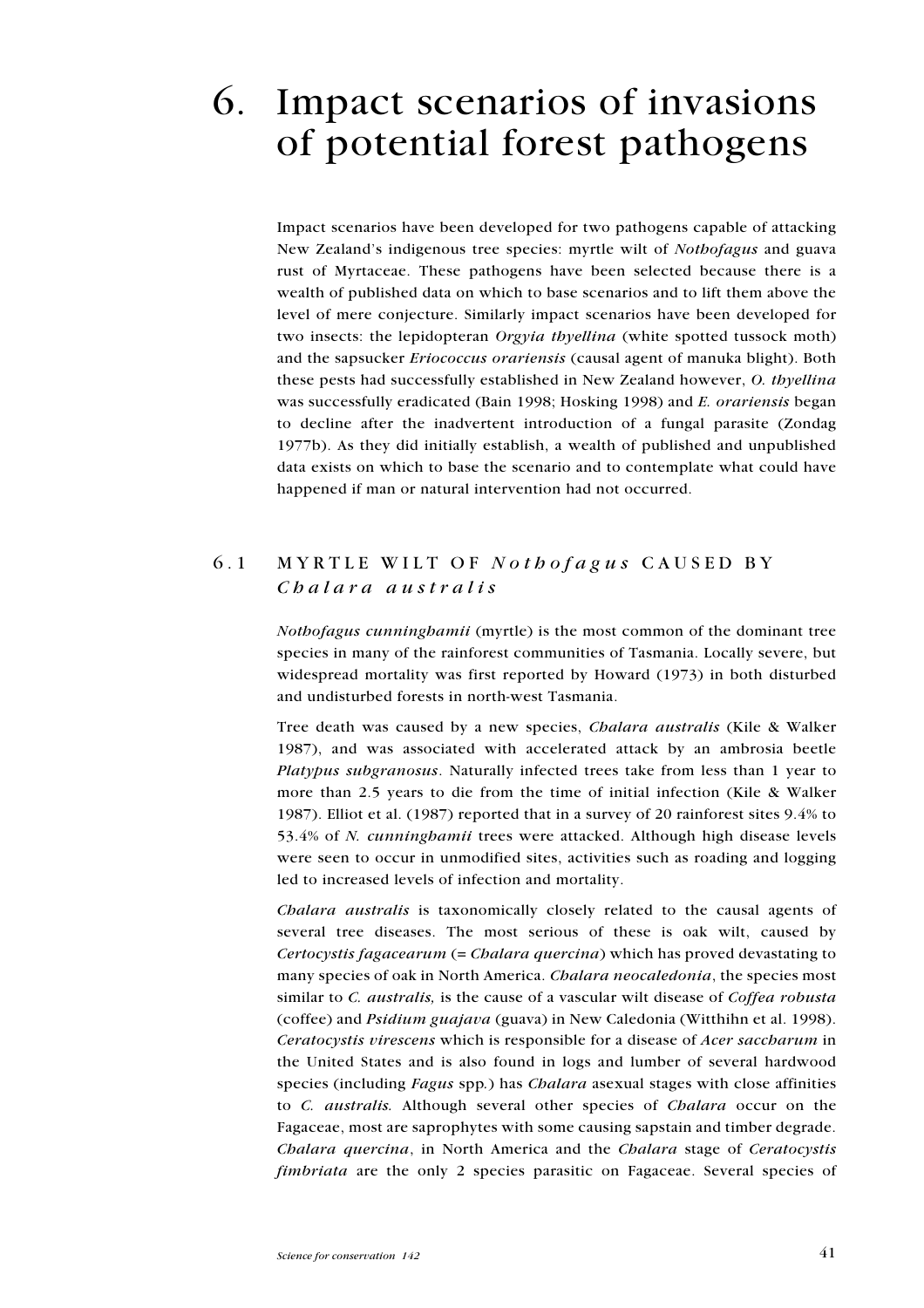Chalara have been found on Nothofagus spp. in New Zealand (Nag Raj  $\&$ Kendrick 1975) but none have proved to be parasitic.

Kile (1989) showed that young plants of Nothofagus menziesii and N. solandri var. cliffortioides were not susceptible. However Kile & Walker (1987) found mature trees of N. cunninghamii were more susceptible to C. australis than seedling or saplings. Thus mature trees of New Zealand species could be susceptible to this disease.

Infection of wounds by airborne and/or water-borne spores is considered to be the main method for the establishment of new infections. Spores can be either liberated from mycelium growing on the surface of infected trees or other wood surfaces, or by wind-borne frass contaminated with spores and mycelial fragments from beetle tunnelling in infected tissue. There is also evidence of below ground spread, probably through either root grafts, root contact, or below-ground vectors. Kile & Hall (1988) demonstrated that C. australis was not dependent on *P. subgranosus* for transmission or for entry to the trees, although P. subgranosus is of some significance in disease spread through liberation of contaminated frass and creation of wounds in stressed trees. However 3 New Zealand species of Platypus, P. apicalis, P. caviceps and P. gracilis, would be capable of playing an important part in transmitting such a pathogen were it to find a susceptible host in this country and become established. There would appear to be no climatic barriers to the growth of the fungus in most parts of New Zealand.

Faulds (1977) provided experimental proof that mortality of Nothofagus fusca associated with pinhole borer (Platypus spp.) attack was the direct result of invasion of sapwood by *Sporothrix* sp., a fungus which is a frequent contaminant of Platypus beetles. Dieback and mortality of other Nothofagus spp. with similar symptoms and damage and with *Platypus* attack is presumed to be caused by the same pathogen. Platypus and Sporothrix have also been found to be associated with mortality of *Weinmannia racemosa* (Payton 1989). Sporothrix is one of the typical asexual stages of many Ophiostoma species, including O. novo-ulmi. A sexual stage of the fungus causing mortality of *Nothofagus* and *Weinmannia* has not been found though another Ophiostoma, along with its Sporothrix and Graphium asexual states has been collected from the bark at the entrance of a Platypus tunnel. This second Ophiostoma does not have any known pathogenic capability. It is therefore quite possible should C. australis become established in New Zealand for it to be vectored by a Platypus species.

The possibility that hybridisation between a virulent pathogen introduced from overseas and a closely related native fungus might occur, and give rise to a parasite capable of seriously damaging our indigenous flora has been considered in depth with regard to the recent introduction of Dutch elm disease to New Zealand. Dr C. Brasier (Forestry Commission, Great Britain) a world expert on Dutch elm disease visited New Zealand in 1993 following the outbreak of Dutch elm disease in Auckland. He raised the possibility that O. novo-ulmi may be capable of hybridising with the *Sporothrix* sp. known to cause mortality of Nothofagus fusca leading to a new, more virulent strain. The two fungi could very conceivably come into contact through the activities of Platypus species. Although principally found in Nothofagus spp., two of the three Platypus species in New Zealand have a very wide host range (Milligan 1979) including species of *Ulmus* (Forest Research records). *Platypus apicalis* is particularly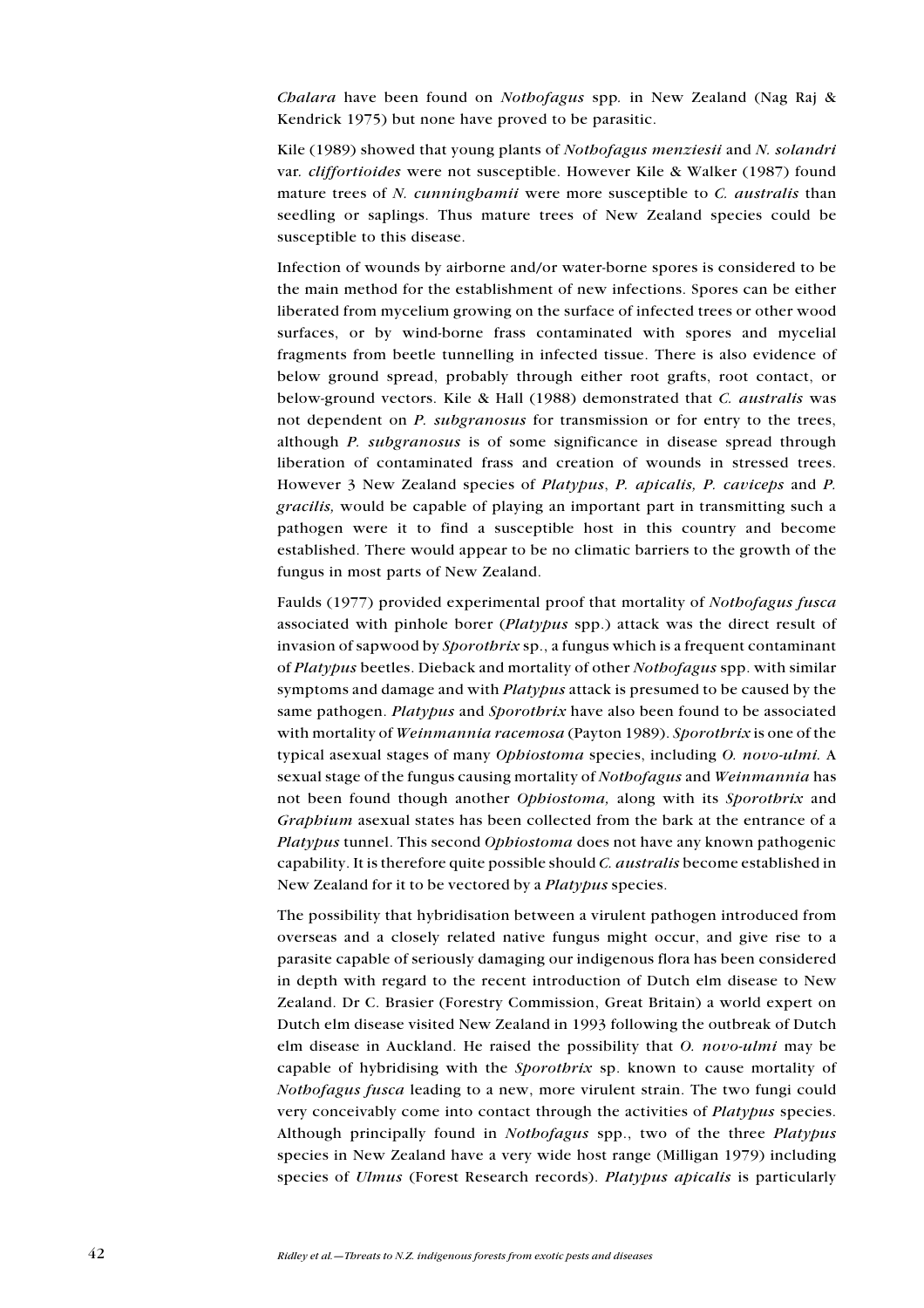partial to elm, and brood rearing has been recorded in dead or dying trees, stumps and logs of *Ulmus* spp. Since the establishment of Dutch elm disease in Auckland in 1990 and in Napier in 1993 Platypus apicalis attack of debarked stumps of elms, felled because of *O. novo-ulmi* infection, has been recorded at both locations. The monitoring of developing broods has been carried out at several sites and the capability of new emerging adults to carry spores of O. novo-ulmi has been demonstrated (L. Bulman, Forest Research, pers. comm.). These beetles could carry the fungus to *Nothofagus* where it could come into contact with the Sporothrix sp.

If this contact occurred there was the possibility that, through a process of hybridisation and evolution, Sporothrix could acquire genes for vascular wilt toxins and the ability to avoid elicitation of host defence mechanisms from O. novo-ulmi, and thereby initiate an epidemic in Nothofagus forests. Because of this concern a series of mating experiments using isolates of O. novo-ulmi from Auckland crossed with isolates of Ophiostoma and Sporothrix from Nothofagus from all parts of New Zealand were carried out. In all attempted matings hybrids failed to form. Thus the likelihood of a hybrid forming between O. novo-ulmi and co-generic fungi from Nothofagus appears extremely remote. Such a scenario would be far more likely to result from the arrival of a fungus from an area with forest types with close affinities to those in New Zealand (such as Tasmania) than from the Northern Hemisphere Dutch elm disease fungus Ophiostoma novo-ulmi.

New Zealand has approximately 6.24 million hectares of native forest (McKelvey 1995) of which pure or mixed Nothofagus forest forms 4.25 million hectares or 68% (Wardle 1984). Nothofagus forms the framework for a unique assemblage of organisms. Beech forest can range from sea level to the tree line at  $1000-1350$  m. At any one site in the altitudinal and latitudinal range of the genus, the diversity of vascular plants may only reach just over thirty species. However, over its entire range many species are involved and Wardle lists 100 of the most characteristic and important species. Wardle (1984) lists 24 species of native birds that are either partially or fully dependent on beech forest habitat. Horak (1970) found that of 700 species in 140 genera of Agaricales (Fungi), known at that time from New Zealand, 50% were found in Nothofagus forests.

Man's dependence on beech forest is related to where it has survived clearance. The most extensive beech forests occur on steep land and survive as protection forest. The 1913 New Zealand Royal Commission on Forestry recognised the value of these forests in protecting the soil, conserving water, preventing floods and providing shelter from wind. Protection forests form the water catchments for 1.432 million urban dwellers (McKelvey 1995). There is no doubt that beech is very important for the maintenance of New Zealand's biodiversity and for its economic well being.

# 6.2 Puccinia psidii OR GUAVA RUST OF MYRTACEAE

Puccinia psidii was first recorded on Psidium guajava (guava) in Brazil in 1884. In 1934 there was a rust epiphytotic in Jamaica on Pimenta officinalis (pimento) which destroyed their pimento oil distillation industry (MacLachlan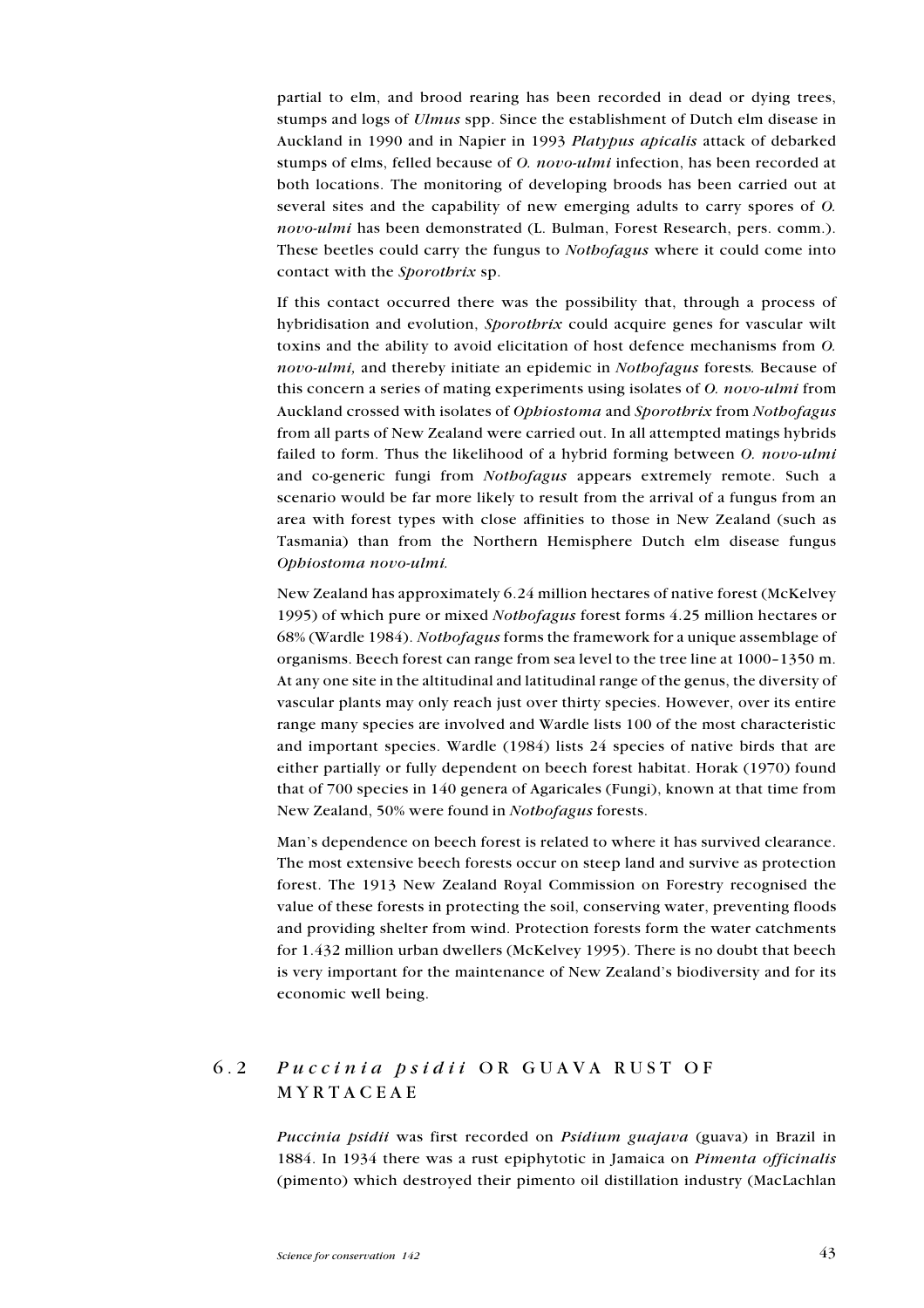1938; Anon. 1985). MacLachlan (1938) found that there were two strains of P. psidii present in Jamaica, one strain infecting Pimenta officinalis and P. acris but not Syzygium jambos, Eugenia malaccensis and Psidium guajava. The second strain infected S. jambos and E. malaccensis but not P. officinalis, P. acris and Psidium guajava. Neither the Pimenta, nor the Syzygium strain of quava rust were capable of infecting guava.

The first report of P. psidii on eucalypts was on *Eucalyptus citridora* in Brazil in 1943 (Joffily 1944). Since then it has also been found to infect, E. cloeziana, E. grandis, E. maculata, E. paniculata, E. pirocarpa, E. punctata, E. saligna, E. tereticornis and E. urophylla (Anon. 1985). Castro et al.  $(1983)$  found that E. cloeziana, E. grandis, P. guajava and Myrciaria cauliflora could all be infected by inoculum derived from  $P$ . *guajava* but there was some hostpathogen specificity. Similarly Ferreira (1983) was able to infect Callistemon speciosus, E. grandis, S. jambos and M. cauliflora with inoculum derived from E. grandis and S. jambos, but not P. guajava. However, inoculum derived from P. guajava would only infect P. guajava.

Puccinia psidii was first recorded on the Australian genus Melaleuca, on M. leucadendron, in Florida in 1977 (Anon. 1977). Then a significant epiphytotic in January of 1997 caused by  $P$ . *psidii* of  $M$ . *quinquenervia* was reported by Rayachhetry et al. (1997). This species has become an invasive weed of natural areas in southern Florida (Liebold et al. 1995). The epiphytotic was so spectacular that it was speculated whether this rust could be used as a biocontrol agent of Melaleuca.

Guava rust occurs from north-eastern Argentina, Uruguay, Paraguay, Brazil, French Guiana, Suriname, Gyana, Venezuala, Colombia, northern Peru, Ecuador, the Caribbean and Florida (Anon. 1977, 1985). Thus it ranges from the tropics to the temperate zones at  $30^{\circ}$  N and  $40^{\circ}$  S latitude. Carvalho et al. (1994) has reported that a high incidence of infected leaves and twigs of E. cloeziana in Bahia, Brazil correlated with a relative humidity of 90% and a temperature range of 15-25°C. Thus there are areas of northern New Zealand that could be suitable for the establishment of P. psidii.

Puccinia psidii exhibits three features that are of concern. First, the pathogen has in the last fifty years shown that it has the ability to jump from its natural South American hosts in the Myrtoideae to Australasian Leptospermoideae, chiefly in the form of *Eucalyptus*, but also *Melaleuca* and *Callistemon*. In the Myrtoideae it is able to infect a number of South American species in a number of genera but it can also infect species not native to South America as in the case of Eugenia malaccensis. Second, it is assumed that, based on the initial records, P. psidii is tropical in origin. However, it is showing a definite trend to move towards the temperate zones both in South and North America. Finally, both these trends may be genetically based and a high degree of genetic variability is a feature of Puccinia pathogens of crops such as wheat and maize. What we may be witnessing in the Americas is the exposure of a greater number of Myrtaceae to the pathogen and this is selecting for strains that can infect them. Also the presence of a continuous population, in the form of plantation eucalypts, growing over a wider climatic range may be selecting for locally adaptive variants and would explain the results of Castro et al. (1983) and Ferreira (1983).

If an increase in genetic variability is occurring and resulting in the development of an increasing number of host specific strains then this poses a real threat to the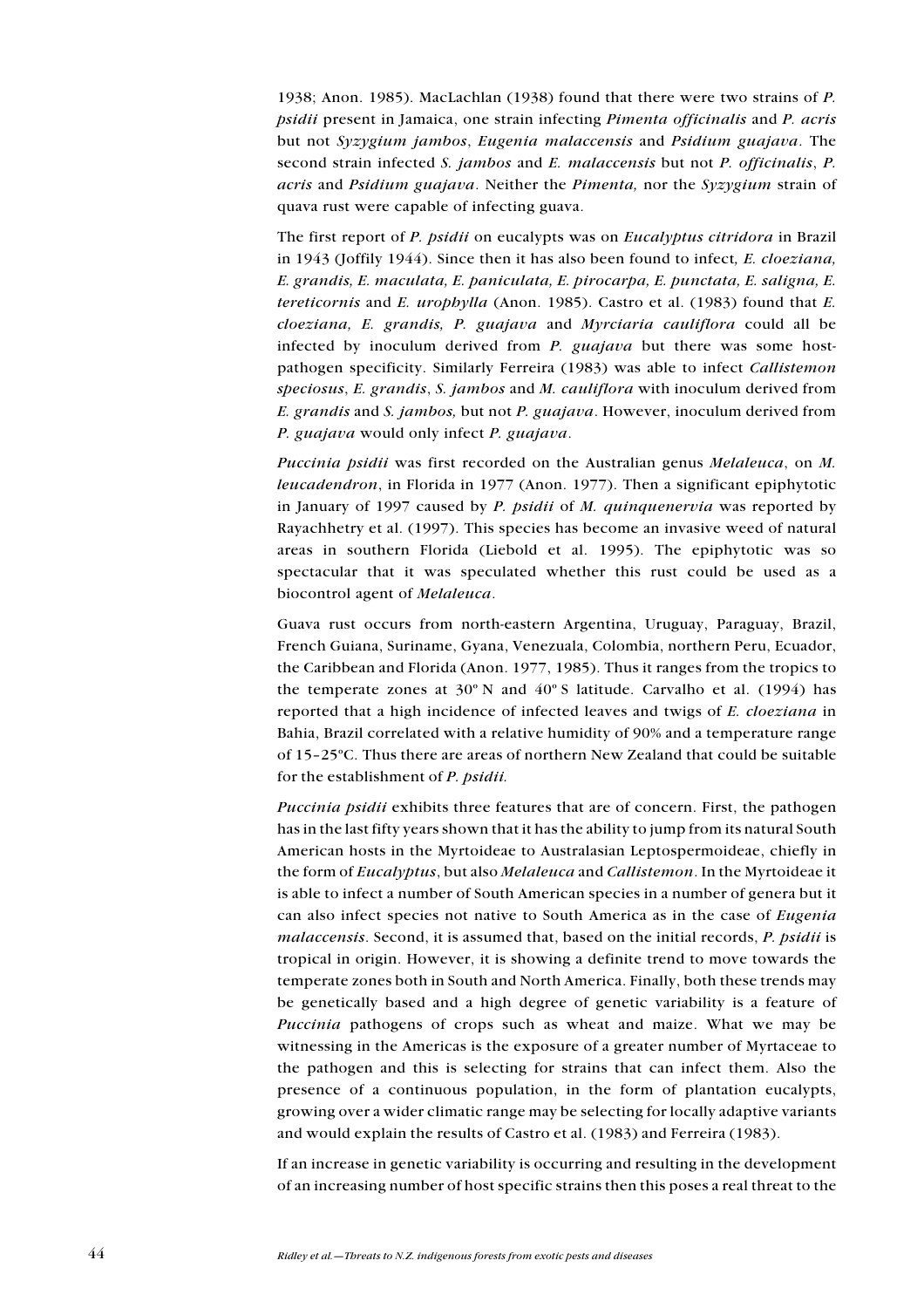New Zealand species of Myrtaceae. It is possible that the pathogen could become established on any of the 16 species (6 genera) of native or one of the many Australian, European, or South American species present in New Zealand. There are 90 species of exotic Myrtaceae grown widely in New Zealand. These are divided into 86 Australian species (16 genera), 1 European species, and 4 South American species (3 genera) (Palmer 1982; Webb et al. 1988). Thirty of these have become naturalised, 27 from Australia (7 genera) and 3 from South America (2 genera). New Zealand also shares 1 species, Leptospermum scoparium, with Australia. Caution must also be taken concerning generic and species limits as they are not necessarily well defined as exemplified by the putative garden hybrid between the New Zealand species Lophomyrtus bullata and the Australian Syzygium australe ('Eugeniamyrtus smithi') (Palmer 1982). Therefore, supposed generic barriers to pathogens may not exist in reality.

The cost to New Zealand if only Leptospermum scoparium and or Kunzea ericoides were severely infected can be gauged from the effect that Eriococcus orariensis had on L. scoparium. These two species form important hill country protection forest and act as nursery crops in disturbed sites. The cost to New Zealand if Metrosideros robusta or M. umbellata were to be lost has been well demonstrated in the case of possum (Trichosurus vulpecula) which has caused major defoliation over many years (Payton 1988; Pekelharing & Batcheler 1990; Rose et al. 1992). It is probable that defoliation by P. psidii will have similar effects. Similarly if M. excelsa is attacked a similar sequence of events that led to it's decline due to possum browsing will probably occur again (Hosking et al. 1989; Hosking & Hutcheson 1993) with consequent environmental and cultural losses (Simpson 1994).

## 6.3 Orgyia thyellina  $-$  THE WHITE SPOTTED TUSSOCK MOTH

Orgyia thyellina (Lepidoptera: Lymantridae), the white spotted tussock moth, represented an example of an invader with the potential to threaten New Zealand's indigenous forests. The moth was first recorded in quite high numbers within a limited area of Auckland city in April 1996 (Hutching 1996; Hosking & Holden 1998). Orgyia thyellina was broadly polyphagous, well protected from generalist predators, lacked any specific parasitoids, and was from a family containing recognised forest pests, such as  $Lyman trial$  dispar, and with representative species in both the Northern and Southern Hemispheres.

The known host range of the genus Orgyia spans some 30 plant families, of which the Fagaceae, Betulaceae and Myrtaceae are well represented, along with species from the Order Coniferales. The recorded host list of O. thyellina included plants from 9 families, of which 3 (excluding Nothofagaceae) are represented in the New Zealand flora (Ericaceae, Moraceae and Rosaceae). This list was not considered definitive by the advisory body set up to oversee the eradication attempt, so testing, following standardised procedures, was undertaken at Forest Research to assess the threat this species posed to the indigenous and naturalised flora.

The tests confirmed the published host range of O. thyellina, but also expanded it to include 6 additional plant families, 3 of which (Nothofagaceae, Fabaceae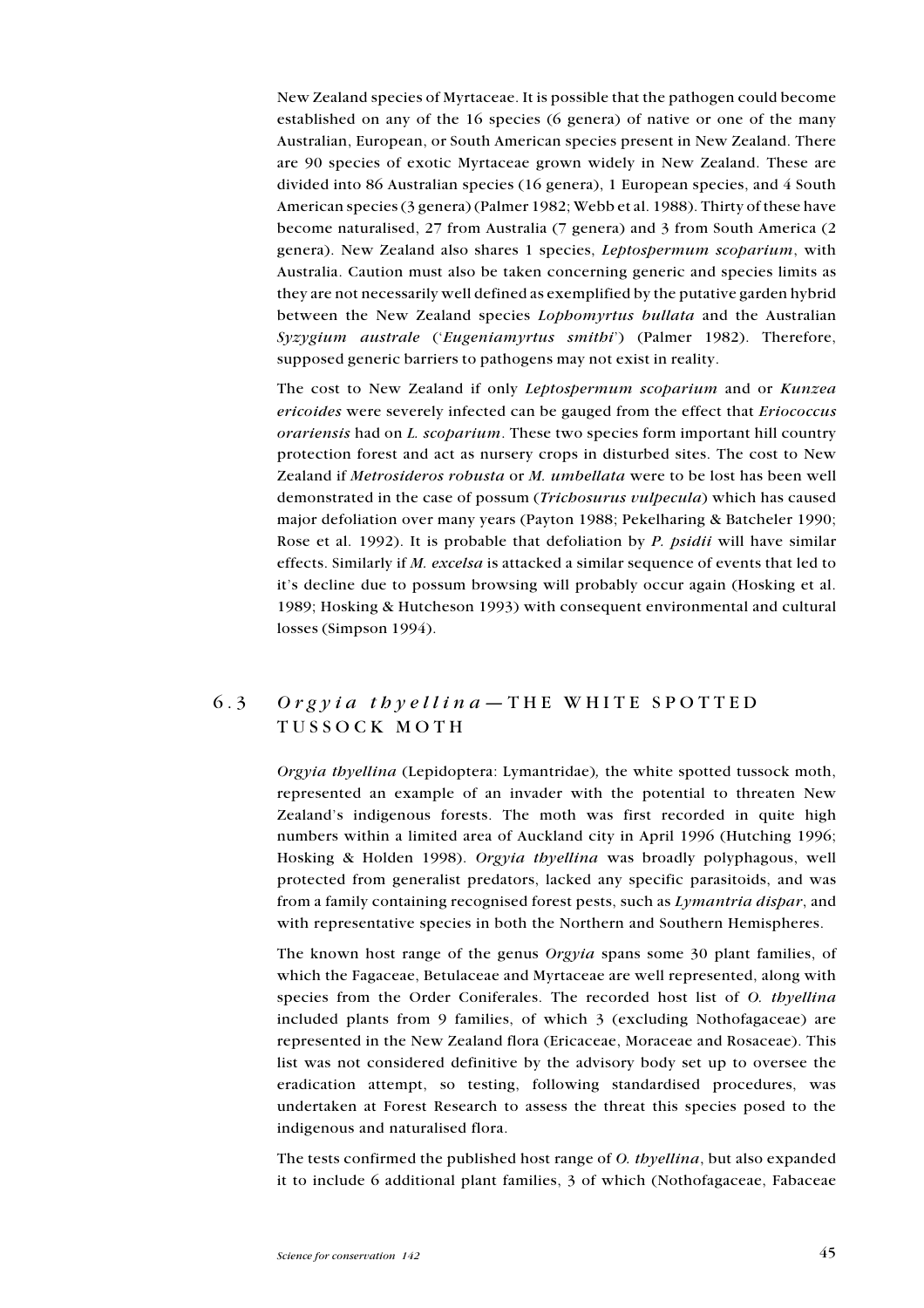and Oleaceae) had endemic representatives. The additions to the host range were, with the exception of Nothofagaceae, from within the host range of the genus Orgyia and particularly from those plant families well patronised by other Orgyia species. None of the indigenous plant species outside the genus Orgyia host range were accepted as hosts by O. thyellina. Within this host range New Zealand indigenous plant species, with the exception of *Gaultheria* (Ericaceae), were the least palatable or were non-hosts to the caterpillars.

The most palatable exotic plant species within the host range of O. thyellina was Betula (Betulaceae) while the most palatable indigenous tree species was Nothofagus solandri var. solandri (Nothofagaceae). This reinforced the hypothesis that Nothofagus is more closely related to the Betulaceae than to Fagaceae (Nixon 1982; Jones 1986; Hill & Jordan 1993). It was difficult to assess the threat from O. thyellina. The survival, growth, and development of O. thyellina on the least palatable hosts, was much lower than on its preferred hosts, which suggested that it might not do well on indigenous species. There is evidence to suggest that fecundity within the genus Orgyia, and for O. thyellina, is directly proportional to its body weight (Harrison & Karban 1986; Forest Research, unpublished data). When fed on N. solandri var. solandri, O. thyellina body weight was about half of that considered normal, resulting in a 50% reduction in fecundity. Also the small initial gene pool of the founder population might have limit the ability of *O. thyellina* to adapt to a new host. However this had to be tempered with *O. thyellina* being a novelty in the already established fauna, and the possible lack of predators. Fortunately, or unfortunately, many of these questions could not be answered as the containment methods and the blanket aerial spraying of the invested area with the bacterium Bacillus thuringiensis var. kurstaki successfully eradicated O. thyellina (Hosking 1998).

The conclusion drawn from this case study supports the accepted dogma that related insects feed on related plants and that insect/plant interactions are determined by temporal and spatial association. The Lepidoptera from the Northern Hemisphere that we should be most concerned about for the future of our Nothofagus spp. are those polyphagous and oligophagous species with a liking for Betula.

# 6.4 Eriococcus orariensis CAUSAL AGENT OF MANUKA BLIGHT

The Eriococcus (Hemiptera: Coccidea: Eriococcidae) species responsible for manuka blight of Leptospermum scoparium was first recognised by DSIR entomologists from a farm in South Canterbury in 1942 (Sewell 1953). The effect of the blight was to kill the affected plant. At that time it was reported to have started on farms in this area, but subsequently reports place the first outbreaks in the Orari Gorge, South Canterbury, in 1936/37 (Hamblyn 1959; Hoy 1961; Zondag 1977b). By 1946 a number of popular articles had appeared and this fuelled enough interest by farmers that by 1948 the sale of manuka blight was being advertised widely (Sewell 1953). The next year an article appeared promoting manuka blight as a biological control agent for L. scoparium (Hoy 1949). The blight had been deliberately introduced into Taranaki and northern Hawke's Bay in  $1947/48$  (Hoy 1949, 1961). At this stage a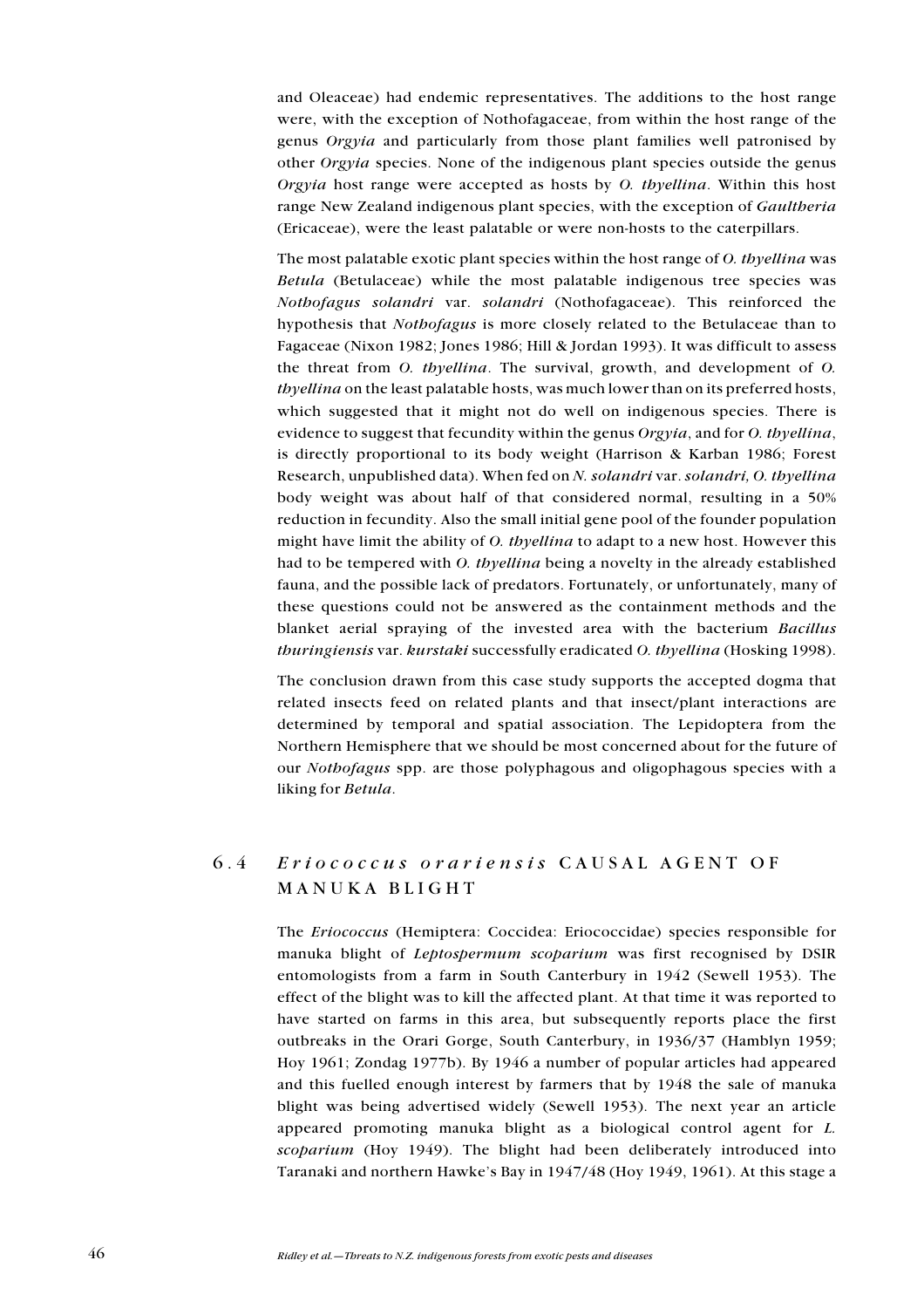number of Government agencies involved in forestry and soil conservation became concerned and began recommending to Government the stopping of further deliberate distribution of blight (Anon. 1950; Hoy 1961). With this swing against the deliberate distribution of blight farmers became reluctant to divulge whether the blight was present on their land. However it is known that once blight was established on a farm that the farmer would deliberately spread it around his property. There is also one known case of a farmer hiring a light aircraft to fly infected material from Canterbury to his North Island farm and then dropping it from the air (Hoy 1961).

The concern of foresters and soil conservators resulted in a debate at the 6th New Zealand Weed Control Conference held at Massey Agricultural College in August, 1953. Foresters (Foster 1953) and soil conservators (Cambell 1953) argued that L. scoparium was an important nurse crop for the long term management of native timber species and for the stabilisation of hill country. Whereas the view of farmers (Gardiner 1953) and agriculturalists (Hamblyn 1953) can be summed up by a quote from Hamblyn:

The agriculturalist considers that the increasing loss to the country of grazing land going under manuka because of the inability of the farmer to face the cost or provide the labour to keep this plant in control, and the prospect of a continuing annual expenditure of vast sums in the endeavour to keep land free from manuka, are of such moment that these considerations outweigh any arguments that can be brought forward against the use of the mealy bug *Eriococcus* in the control of this plant.'

No controls were placed on the artificial spread of the disease and in tandem with localised natural spread the blight had effectively covered the entire North Island and the eastern side of the South Island by 1958. At this time it was difficult to find stands that did not have the insect present (Hoy 1954a, 1961). However, by the late 1950s the effectiveness of the blight was declining, particularly in the North Island (Hamblyn 1959). Initially it was thought to be due to adverse weather conditions, but later a fungal parasite, Angatia thwaitesii<sup>3</sup>, was found to be killing *Eriococcus* (Hamblyn 1959; Hoy 1961). The fungus was so effective that 16 years later Zondag (1977b) was able to report that the blight caused by Eriococcus was of little importance.

The Eriococcus sp. was named Eriococcus orariensis (Hoy 1954b) and it was not for several more years before it was located and mapped in its native Australian range (Hoy 1959, 1961). Its natural range is southern and eastern Australia where it is seldom associated with wide scale death of its host L.

 $3$  Myriangium thwaitessi was originally described from Ceylon by Petch (1924) and transferred to Angatia by Arx (1963). Although Dingley (in Hoy 1961) designated the fungus killing E. orariensis as M. thwaitessi no evidence to support this identification has been published. Given the geographic disjunction between Ceylon and New Zealand, that A. thwaitessi has only ever been reported from Ceylon and New Zealand, and that no other species of Eriococcus, whether native or introduced from Australia, is attacked, it is reasonable to assume that the New Zealand fungus is a specific pathogen of E. orariensis and not A. thwaitessi. It is more likely to be an Australian species that occurs in sufficiently low numbers to have gone undetected in Australia. This parallels the case of the nematode parasite *Beddingia siricidicola* which attacks the wood wasp *Sirex* noctilio. This nematode was discovered and described from New Zealand and consequently discovered in its native European range (Zondag & Nuttall 1977).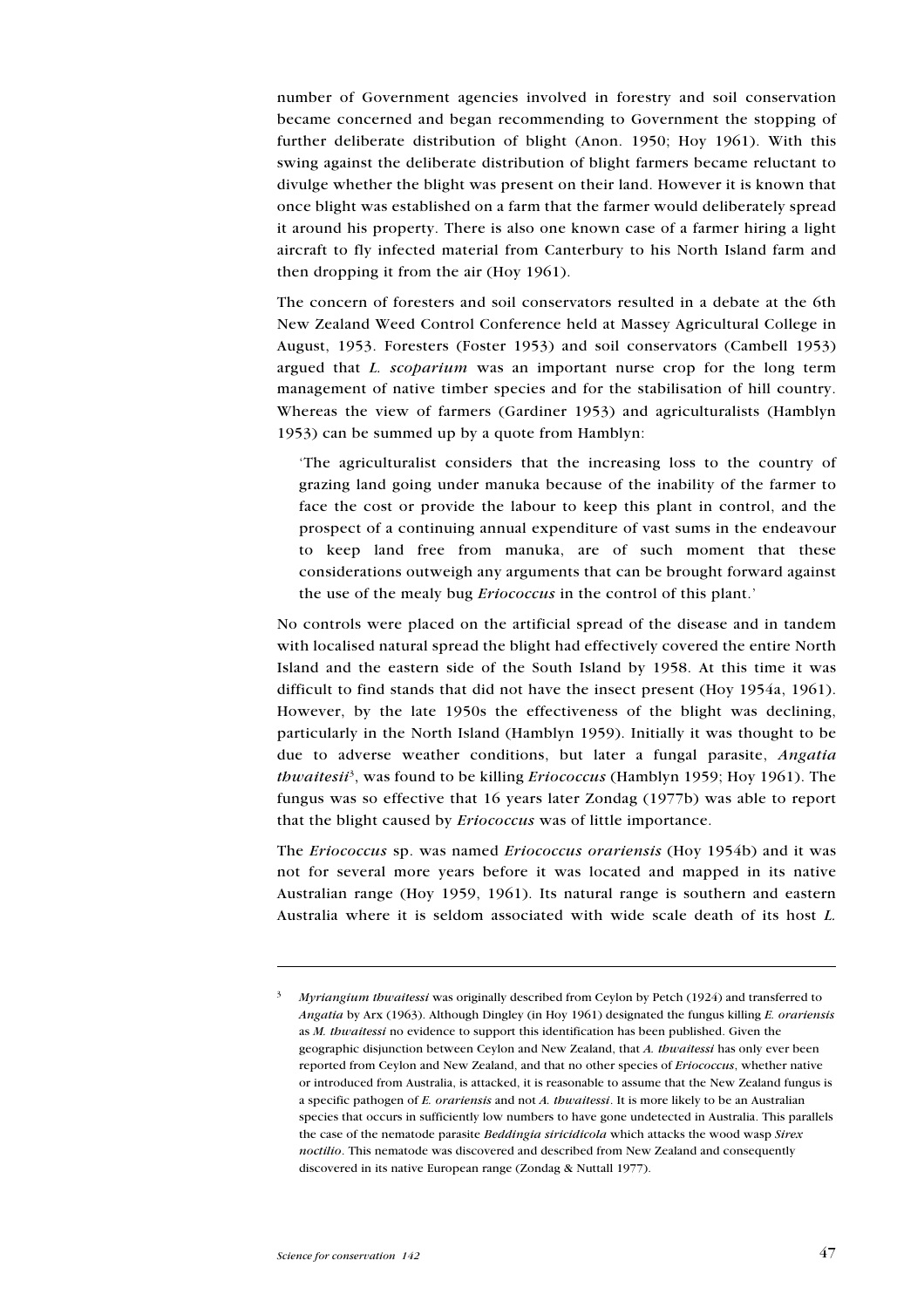$j$ uniperinum on the mainland and  $L$ , scoparium in Tasmania. How  $E$ , orariensis gained entry to New Zealand is unknown. Hoy (1954a) speculated that the insect might have been accidentally imported on ornamental varieties of manuka from Australia, but noted that it did not explain its first appearance in the remote Orari Gorge. W. Cottier (Anon. 1957) commented that it came on either imported nursery stock of Leptospermum or was carried to New Zealand on air currents from Australia. However, a number of comparisons can be drawn with the recent illegal introduction of rabbit haemorrhagic disease virus into New Zealand. In both cases a small segment of New Zealand society that stood to gain financially flouted public opinion and the desires of other segments of society. Diseased material was deliberately released and distributors were uncooperative with government agencies. Diseased material was sold, distributed probably through the postal system, and aerial drops of diseased material in uninfected areas were made (Davies 1998). In the case of rabbit haemorrhagic disease virus it is known that diseased material was brought from Australia so it is possible to speculate that manuka blight may have arrived the same way. It is also possible that further introductions occurred and may explain the sudden appearance of A. thwaitesii in the Gisborne region, the fungus having inadvertently been introduced with another consignment of infested material from Australia. Cottier's suggestion that the insect may have been blown to New Zealand on prevailing winds from Australia seems unlikely. Trans-Tasman transport has been reviewed (Close et al. 1978) and although reasonably common for insects and fungi, deposition of transported insects is usually in the northern and western regions of New Zealand and not on the eastern side of the Southern Alps as required for E. orariensis.

Leptospermum scoparium is an important species in serial succession, quickly colonising open and disturbed ground especially after fire (Evans 1987; Chapple 1992). It has a remarkably wide ecological range from seaside sands, bogs, dry rock outcrops, or leached gravels, and from sea level to the alpine zones at 1500 m or more (Evans 1987). As the initial species in a succession back to mature forest, L. scoparium does not dictate what is to follow but acts as a nurse crop for virtually all forest types including Nothofagus fusca in Canterbury (Burrows & Lord 1993), Weinmannia racemosa and Nothofagus menziesii in Fiordland (Mark et al. 1989), N. menziesii, W. racemosa, and Metrosideros umbellata in the Catlins (Allen 1988), and Agathis australis and Dacrydium cupressinum in the Waitakere Range (Esler & Astridge 1974). It also creates habitats for bryophytes (Johnson 1976), agaric fungi (Horak 1970) as well as a broad range of other forest margin plants, insects, birds and reptiles (Chapple 1992). As a primary coloniser of cleared ground L. scoparium plays a major role in soil stabilisation (Watson & O'Loughlin 1985). Bergin et al. (1995) have shown that the chance of landslide damage on the East Coast of the North Island for a 10 year-old manuka stand was 65% less than pasture and 90% less at 20 years.

Had  $L$ . scoparium been decimated by  $E$ . orariensis, then profound changes would have occurred in the New Zealand landscape with consequent economic, social, and environmental costs resulting from loss of forest regeneration and associated land destabilisation.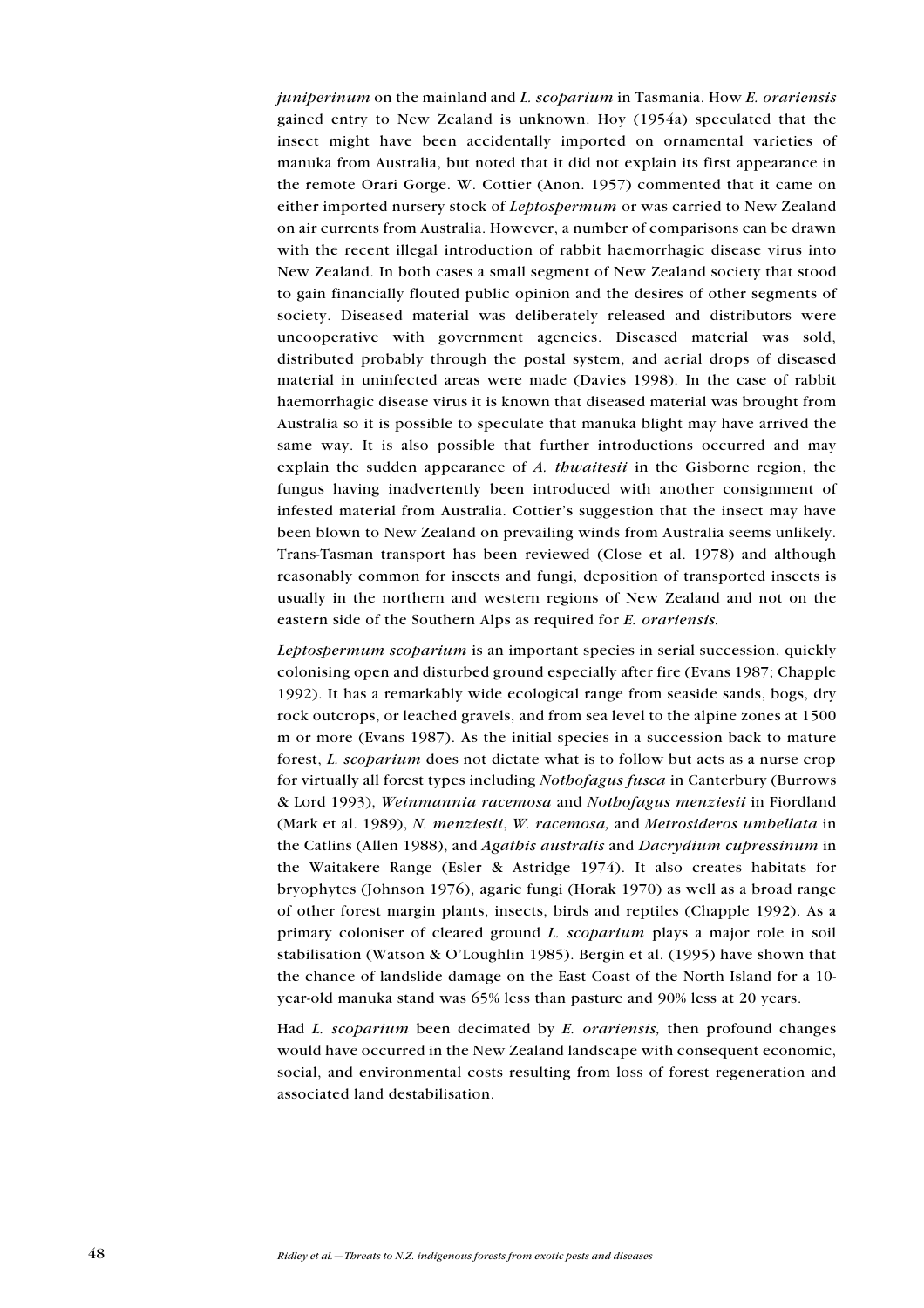## 6.5 DISCUSSION

An assessment of epiphytotics in natural systems shows that pathogenic fungi are generally highly conservative in their host preference. The notion that a pathogen can readily move from species to species is not generally supported by field and experimental observation. Rather, pathogens have co-evolved with their hosts, where selection for novel attack mechanisms in the pathogen are abrogated by selection for counter attack mechanisms in the host. The result of this evolutionary pressure is that a great many pathogens are either limited to a single or small groups of species, or jump only short taxonomic distances and are often confined to a single host genus or family. This argument is supported by the case studies of Dutch elm disease and chestnut blight in Europe and North America, where pathogens have jumped from co-evolved resistant host species to non-resistant host species in the same genus, but outside of the pathogen's native range.

The evolutionary history of the Earth's flora has resulted in a distinct division between those flora derived from the Laurentian land mass, and largely confined to the Northern Hemisphere, and those derived from Gondwanaland and confined to the Southern Hemisphere. This dichotomy has resulted in tree families generally being either confined to the Northern or Southern Hemisphere. This, combined with pathogen host conservatism, means that for an epiphytotic to occur in a native forest a pathogen must move east-west in either hemisphere to encounter non-resistant hosts. Any movement north south across the equator is likely to be unsuccessful, due to the lack of closely related susceptible hosts. The argument for the lack of north-south movement is circumstantial and based on the manifest failure, so far, of any pathogen do so. New Zealand is a particularly good case study as large numbers of plants and their pathogens have been imported, but none of the pathogens have succeeded in transferring to native tree species.

For New Zealand the source of potentially devastating tree pathogens will be from the remnants of Gondwanaland: Australia, South America, Africa, and possibly India. The selected host families examined—Araucariaceae, Podocarpaceae, Nothofagaceae, and Myrtaceae—are either exclusively or predominantly confined to these areas. The scenarios developed for *Chalara* australis and Puccinia psidii clearly show that there is a risk to the New Zealand flora by pathogenic invasion from other Gondwanan flora.

The two scenarios represent examples of the types of insect—a lepidopteran and a sapsucker-which have great destructive potential. However the evidence from the scenarios would suggest that the threat to New Zealand native flora is not as great as the threat to the naturalised flora from such invertebrate introductions. The extensive list of native plants apparently attacked by exotic pests (Table 8) probably represents the xenophagic, i.e. will eat everything, behaviour of founding populations (Swan 1973). Such founding populations would escape immediate regulation from generalist predators and consequently colonise plants that in the long term would be marginal to their survival.

Sapsuckers (Hemiptera) are typically small and often have complex reproductive cycles which usually incorporate a parthenogenetic stage, i.e. mating is not required. New introductions are therefore difficult to detect and can rapidly establish a viable population from low founder numbers. They thrive in dry regions which promote both insect survival and host stress, the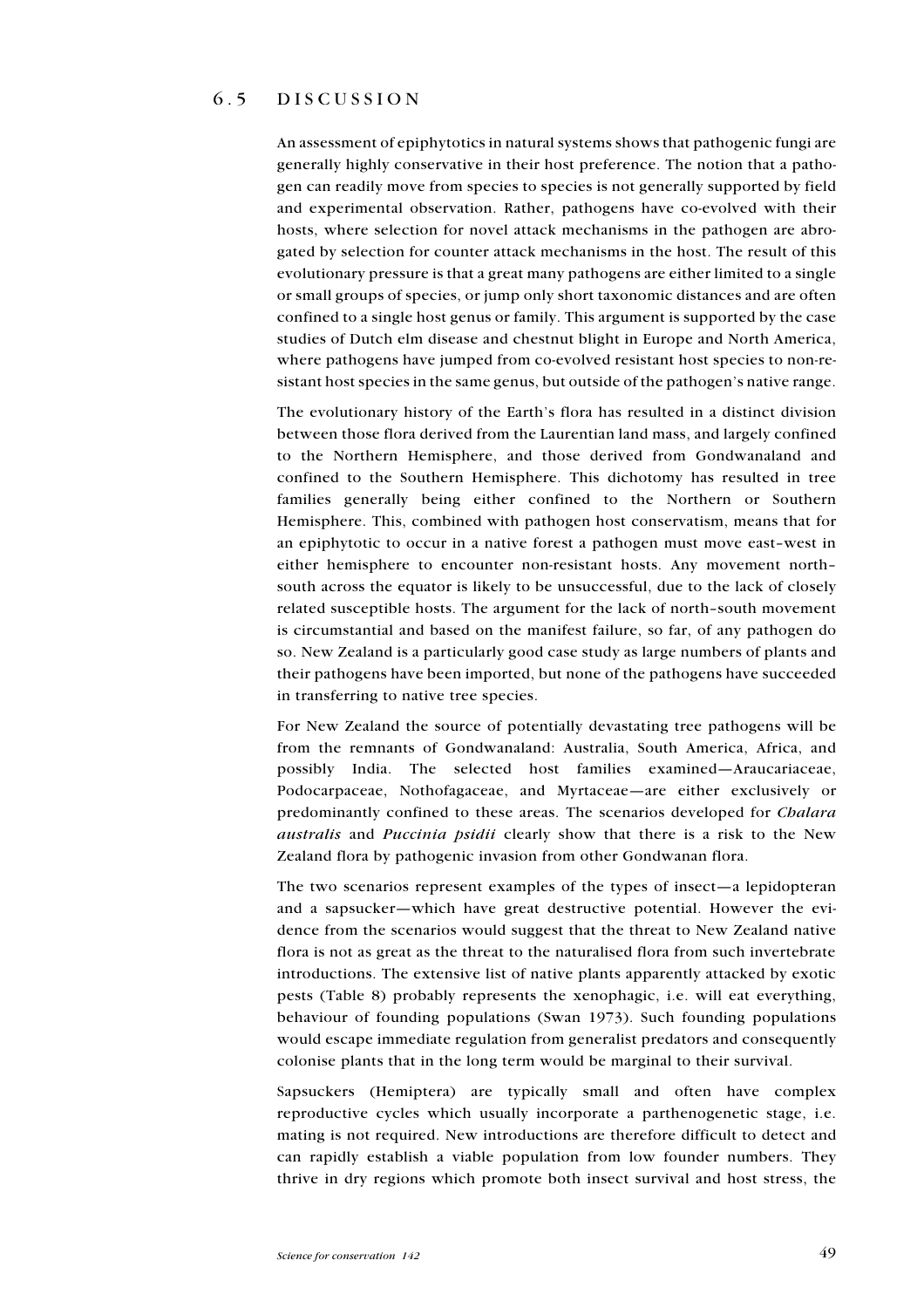latter increasing the hosts susceptibility to attack. The Australian species Eriococcus orariensis was first recorded from Canterbury, one of the drier regions of New Zealand. However its establishment was facilitated by its New Zealand hosts being the same species as its Australian hosts. Eriococcus orariensis New Zealand host, Leptospermum scoparium, also occurs in Tasmania, Victoria, and New South Wales (Thompson 1989; Harden 1991) so its establishment on New Zealand provenances was only to be expected. The decline in the severity of manuka blight, attributed to the entomopathogen A. thwaitesii, may equally have been the result of the strong natural selection pressure exerted by E. orariensis for pest resistance.

The establishment of *Orgyia thyellina* highlighted the fear of a 'gypsy moth scenario' occurring in New Zealand. However Niemela & Mattson (1996) argue that the fundamental similarities in the floral and faunal composition of North America and Europe predispose these two continents to a successful interchange of insects. While Barbosa & Schaefer (1997) concluded it is the availability and quality of host plants that is the 'major driving force determining the spread and abundance of invading species'. The establishment in New Zealand of exotic Lepidoptera is likely to be more difficult than for Hemiptera because of the greater chance of detection and slower population development. The challenge for O. thyellina to establish in New Zealand was primarily its host plant preferences. Orgyia thyellina developed best on its Northern Hemisphere hosts first, then plants also eaten by other members of the genus Orgyia, and then developed least well on other plants including the New Zealand natives. As pointed out in the scenario, potential fecundity declined in proportion to body size and on less suitable hosts could not maintain normal development. The ability of Orgyia thyellina to survive on some Nothofagus spp. did indicate that it was potentially a threat to these species.

All invertebrate immigrants are aided in their entry into New Zealand by the large range of exotic plants that are established as amenity species about our ports of entry. In particular, fast growing Australian species seem to be favoured. These plantings enable exotic invertebrates to establish a bridgehead from which to expand and possibly adapt to alternative hosts. However the flora of our biggest and closest trading partner, Australia, is dominated by the radiation of two genera, Eucalyptus and Racosperma (Acacia spp.). The consequent and equivalent radiation of phytophagous insects is presumably the result of exploitation of subtle intra-generic differences between the many species in each genus. As a result these insects are probably not well preadapted to exploit the unique New Zealand flora.

The temperate Northern Hemisphere insects are disadvantaged not only by the relative isolation of New Zealand, but also the antipodal seasons which tend to restrict entry to New Zealand to egg masses and dormant pupae. Also the majority of insects have only one generation per year which puts them at a competitive disadvantage as well as exposing them to increased predation pressure in New Zealand.

South America may well be the greatest source of potential threats. This continent has some common floristic elements with New Zealand and has a great, but largely unstudied, diversity of insects. Fortunately, at present, it is not a major trading partner, however, this situation could very well change so there is a need to be vigilant.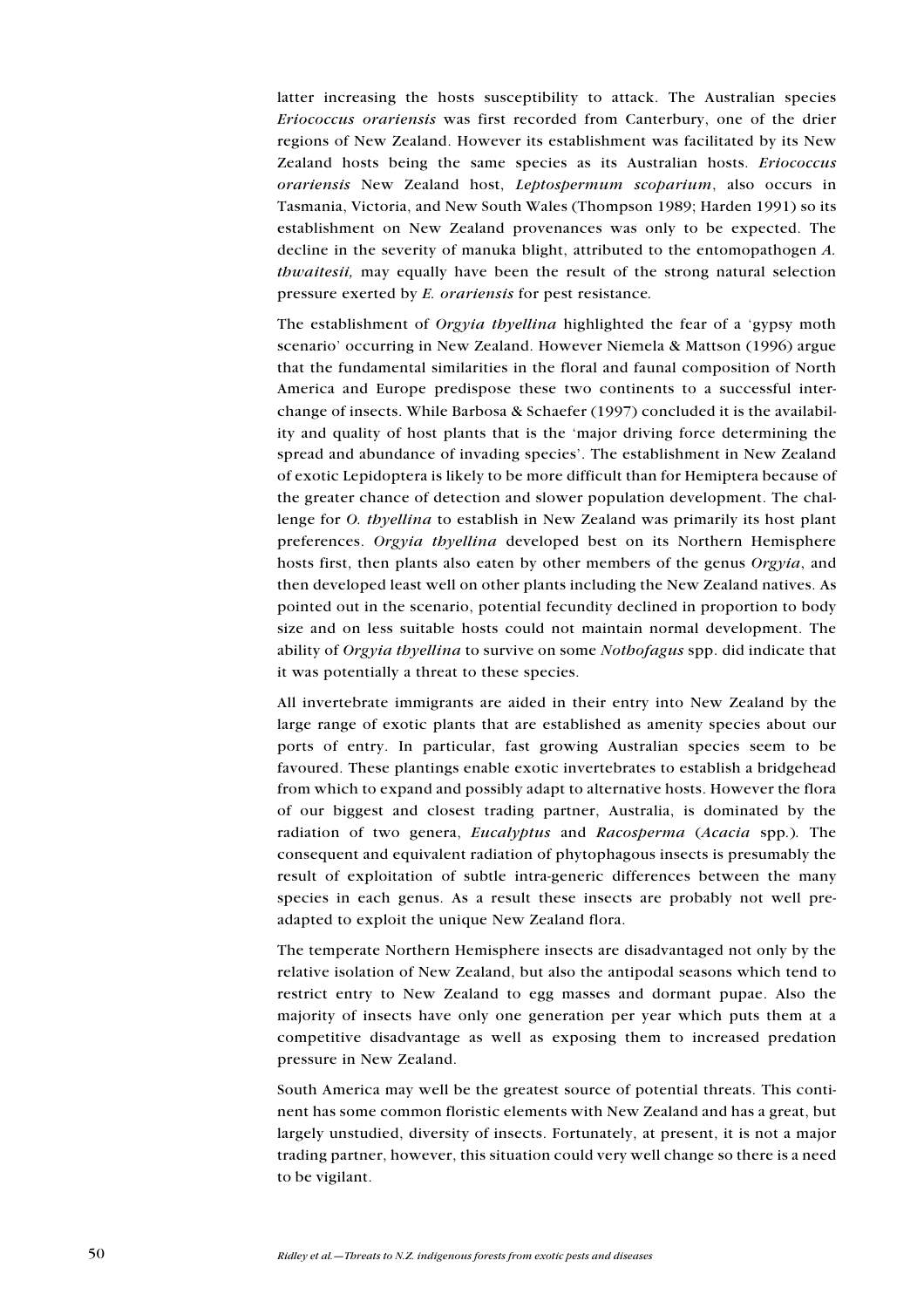# 7. Risk assessment using the four scenarios

Utilising the data and pathways outlined in section 2 and applying them to the known biology reviewed in sections  $3-6$  it is possible to estimate the likelihood of arrival of the pathogen or pest in New Zealand. Likelihood  $\mathbb{O}$  will be ranked on a scale of: certain-likely-unlikely-very unlikely. Should one of these pathogens or pests successfully establish an assessment of the **threat** $\mathcal{D}$ , as low, medium or high, to indigenous forest will be made. Having assessed likelihood and threat to indigenous forest it is then possible to assess the  $risk@$ , as low, medium or high, to indigenous forests that each example poses.

### 7.1 Chalara australis

The likelihood of C. australis, the cause of myrtle wilt of Nothofagus in Tasmania, being inadvertently introduced into New Zealand is ranked as very unlikely. This is because *C. australis* is reliant on water droplet dispersal of its spores, not wind or insect vectors, thus contaminated material would have to be placed in close proximity to a susceptible host for infection to occur. It is also known that some New Zealand species of Nothofagus appear to be resistant although this has not been tested rigorously (Kile 1989).

The volume of direct traffic between Tasmania and New Zealand is comparatively low with only 929 passengers arrived from Hobart in 1997, compared with 148,283 from Melbourne. Unfortunately it is not possible to break the Australian trade figures down by state or port but it is likely they also reflect this low traffic volume.

Based on the known biology of C. australis the likelihood of its arrival and establishment in New Zealand is considered very unlikely $\mathcal{D}$ . Should it become established, the natural resistance of New Zealand's Nothofagus species (although not all species have been tested) suggest that there is a low threat  $\circledcirc$ from the pathogen. Thus overall the risk $\circled{S}$  to New Zealand's indigenous forest appears to be low.

### 7.2 Puccinia psidii

The likelihood of P. psidii, the causal agent of guava rust, arriving in New Zealand, like C. australis is also unlikely due to the long distance between New Zealand and South America coupled with the low volume of passenger traffic and trade. However this situation could change in the future as the New Zealand Government endeavours to promote trade with South America (Goulter 1998) or if it became established in Australia or Asia (Coutinho et al. 1998).

Puccinia psidii is a rust and therefore an obligate parasite requiring either a living infected host or a dead host on which sporulation has commenced as a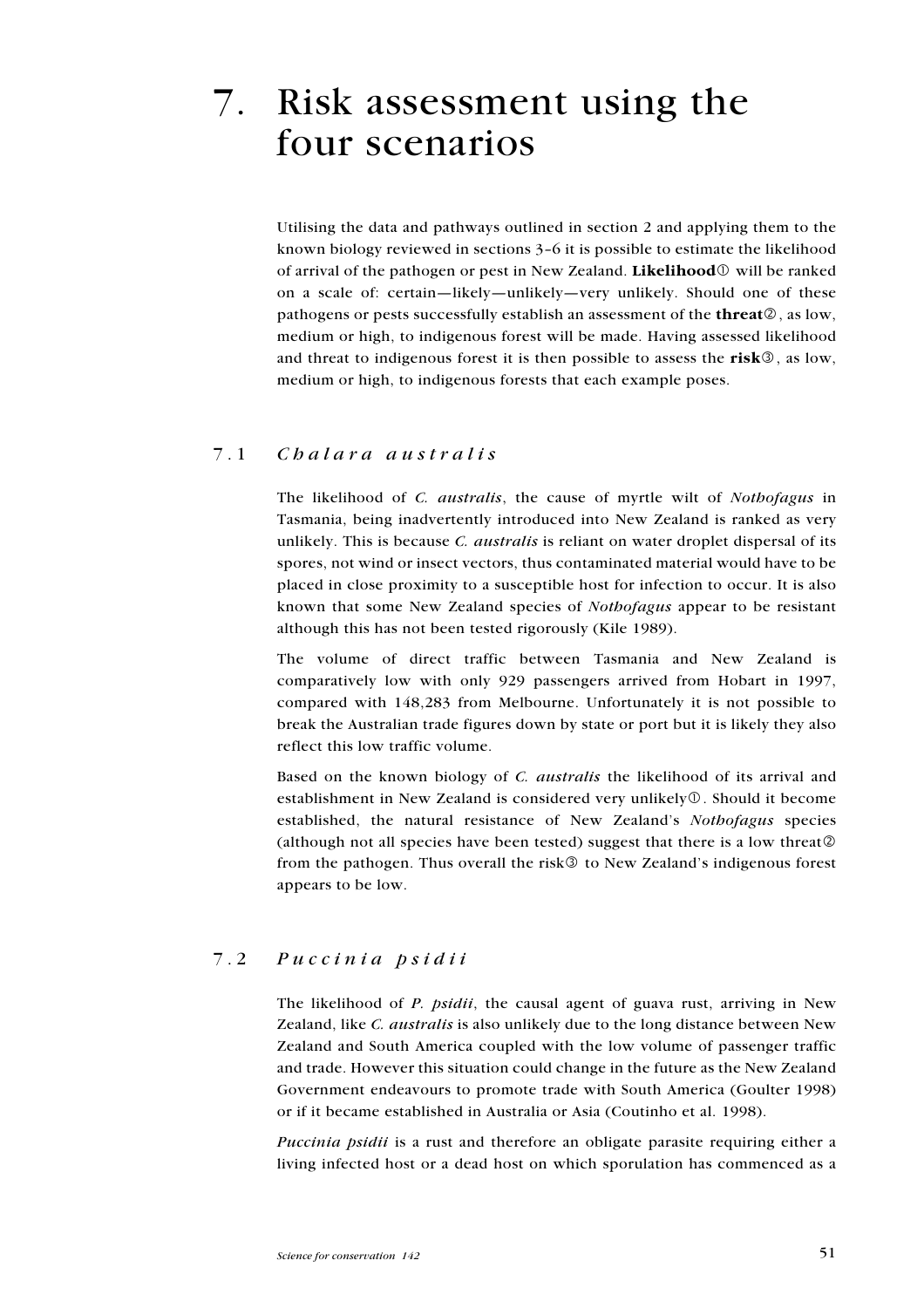means of entry into New Zealand. Any importation of nursery stock of known hosts would require high security quarantine and this eliminates this pathway unless the nursery stock is brought into New Zealand illegally. Therefore the likelihood $\mathbb O$  of arrival is considered very low. If illegal infected or sporulating material did enter New Zealand the spores would have to be wind dispersed to a susceptible host in a climatically suitable area of northern New Zealand. However the apparent variability of this fungus indicates that there is a moderate to high threat  $\circledcirc$  to indigenous forest should a cool-tolerant strain be brought in or develop in New Zealand. Thus the threat to indigenous forest would be from low to moderate and consequently the risk $\circled{a}$  low to moderate.

## 7.3 Orgyia thyellina

Based on experience there is a high likelihood  $\mathcal{O}$  of  $\mathcal{O}$ . the unit delta white spotted tussock moth) arriving in New Zealand. Its native range is Asia North, an area with a high volume of passenger traffic and trade with New Zealand. As this insect is polyphagous it could easily establish on host material surrounding ports and airports and use these areas as a bridgehead to invade our urban and rural environments. However feeding trials suggest that it is unlikely to enter indigenous forests aggressively although there might be population explosions from time-to-time. Based on its known biology it would seem that the threat to indigenous forest would be low to medium and only at times when population pressure pushes it onto less suitable hosts such as Nothofagus. Thus the risk<sup> $\circled{3}$ </sup> to indigenous forest is considered to be low to medium.

#### 7.4 Eriococcus orariensis

If E. orariensis, causal agent of manuka blight, and its fungal parasite were not already established the likelihood $\mathcal D$  of it arriving in New Zealand from Tasmania is considered unlikely as traffic between these two is low. However, as the insect also occurs in South-eastern Australia importation from there is likely due to the higher traffic volumes. There is a good chance that the insect could be transported to New Zealand in cargo or aircraft and once released could easily find a suitable host within a few kilometres of any port or airport in New Zealand. Thus the threat  $\oslash$  to indigenous forest would be considered medium to high. The risk $\circled{3}$  to indigenous forest is high as was demonstrated in the 1940s and 1950s. It was only through luck that a parasitic fungus also entered the country, through an unknown pathway, and stopped it from devastating Leptospermum scoparium populations.

This case study also exemplifies the risk from the unknown as E. orariensis was not known in its native range until it became a pest in New Zealand. Similarly the rust Puccinia cygnorum on Kunzea ericifolia was unknown in its native range until a consignment of K. ericifolia was rejected by New Zealand Quarantine Service (Shivas & Walker 1994).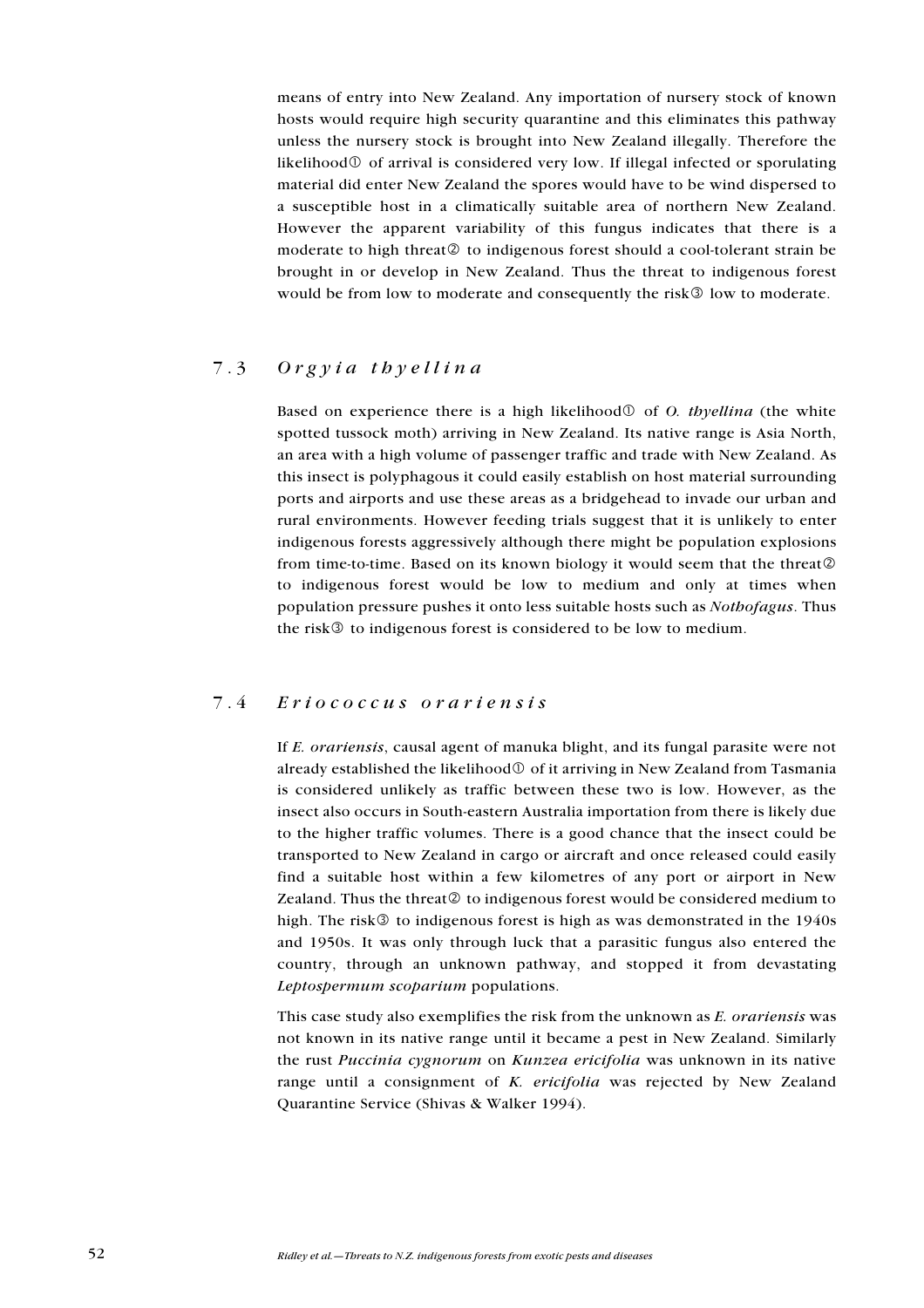### 7.5 DISCUSSION

Where a significant amount of information is available, as in the case of the four scenarios, it is possible to make an assessment of the likelihood of arrival and of threat to indigenous forests should such an arrival occur. However is it possible to be more specific or for that matter to generalise based on hindsight? The answer to that is both yes and no. With our knowledge of the biology of individual species increasing each year it should be possible to make a more detailed assessment of the risk should a particular organism reach New Zealand. But which organisms do we assess? Our knowledge of individual organisms is growing but not at the same rate as new organisms are being discovered. An example of the vagaries of this process is the south-west Australian myrtaceous rust Puccinia cygnorum on Kunzea ericifolia which was discovered by New Zealand quarantine inspectors who rejected a consignment of florist foliage. The fungus was subsequently examined in Australia and described as a new species (Shivas & Walker 1994). Based on specifics, we could not have predicted a myrtaceous rust from this source, as only one other Australian myrtaceous rust was known and it was limited to two hosts in a small area of the Northern Territory. Rather, generalities in the form of regulations come into play which prevent the entry of woody plant foliage into New Zealand unless it has been treated in a defined and predetermined way.

Our treatment of threats has to be based on a dichotomous approach. One approach is to evaluate the organisms that have caused problems overseas and assess their potential to cause similar problems in New Zealand. Such an assessment is generally well grounded in detail as problem organisms usually generate a reasonable amount of research. In such cases possible pathways of entry are easily identified and active monitoring of these pathways can be conducted. The second approach which covers the huge unknown is generic in concept. In this case we can review the pathways by which goods and people enter New Zealand and compare them with the type of contaminants, whether accidental or deliberate, that accompany them. From this it is possible to define how 'dirty' this pathway is and to adjust monitoring to an appropriate level so as to increase the chance of interception and thus reduce the risk of arrival.

The theme of this report has been to identify the source of threat to New Zealand's native forests. The evidence suggests that the principal threat will come from the temperate Southern Hemisphere although the Northern Hemisphere also poses a lower level of threat particularly in the form of polyphagous foliage insects. However these threats are unevenly distributed as demonstrated in the case of Nothofagus. With this particular genus the source of threat is limited to the temperate Nothofagus species found in Tasmania, small areas of Victoria, a pocket in southern Queensland, and in Chile and southern Argentina. As already described for *Chalara australis* the likelihood of arrival is low because of the small amount of direct traffic between these locations and New Zealand. Although there is an increase in ecotourism, and the number of travellers circumnavigating the southern end of the world is increasing (Crocker 1998), even with this increase in traffic with South America (Goulter 1998) it is unlikely that there would be any successful establishments of new pathogens and pests from these sources, as long as our present quarantine standards are maintained. The target of the ecotourist is unspoilt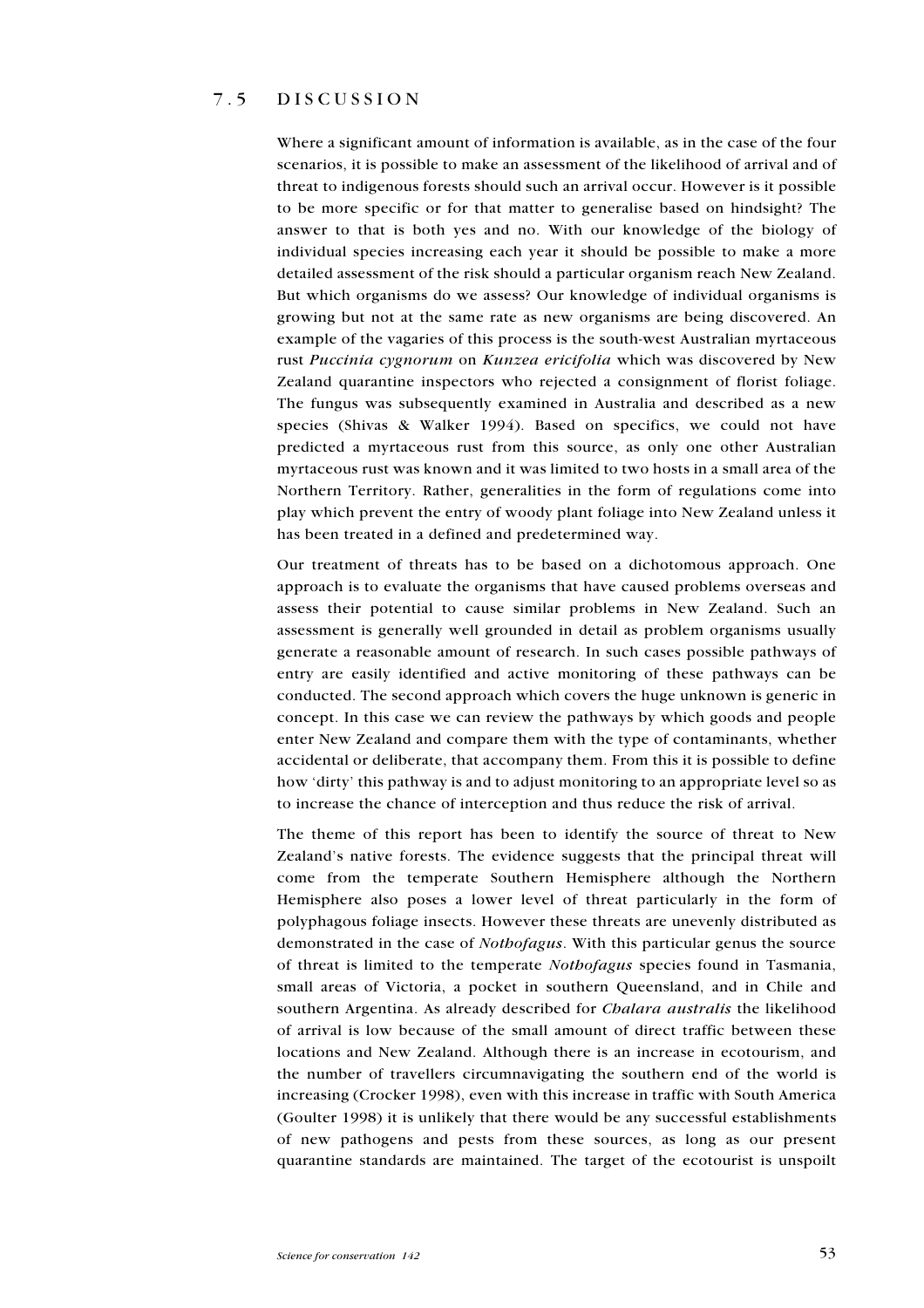ecosystems such as the Milford, Routeburn, and Heaphy tracks (Sage 1995). The potential of such southern travellers to inadvertently transport pests and diseased plant material in tents, backpacks or boots from southern South America or southern Australia directly into New Zealand's indigenous forests is indicated by the tent study of Gadgil & Flint (1983).

The New Zealand Myrtaceae are more threatened from importation of pathogens and pests because of the large number of Myrtaceous genera distributed across Australia and a more limited number in South America. However this potential threat has to be tempered with reality. There are some 86 Australian species of Myrtaceae grown or established in New Zealand. These species, and in particular the eucalypts, have an abundant suite of pests and pathogens that either arrived with them or have subsequently established in New Zealand (Bain 1976; Alma 1977; Bain 1977a, b, and c; Zondag 1977a; Dick 1982; Zondag 1982; Nuttall 1983; Kay 1986; Dick 1990; Ridley 1995; Appleton 1996; Crabtree 1997). The inevitability of this process of continuing invasion of Eucalyptus pathogens and pests was commented on by Bradbury (1997). Yet despite this ongoing invasion of eucalypt pathogens and pests not one appears to have made the leap to a native myrtaceous genus. The same holds true for other myrtaceous hosts, for example a Ctenarytaina species has become established in Auckland on the Australian *Acmena smithii*, but has failed to utilise any other myrtaceous host whether native or exotic (Anon. 1997a; Inglis 1997). The only myrtaceous pest to have successfully established has been Eriococcus orariensis (scenario 4) and this ultimately proved not to be a host range expansion, but merely an extension of its range to an uninfested population of Leptospermum scoparium.

Generally there is a low likelihood of arrival of pathogens and pests that could attack New Zealand's native woody plants, in the genera examined, from overseas. However it must always be borne in mind that nature is not predictable, because it is impossible to know all of the operating parameters and that Perturbations, starting as tiny fluctuations wrought by individuals, can accumulate to profound and permanent alterations in a much larger world (Gould 1991). Whilst acknowledging this, it must be borne in mind that the unthinkable, in terms of profound devastation of an indigenous genus, can occur as has been demonstrated in the Northern Hemisphere by the Dutch elm disease pandemic, the almost total annihilation of the North American chestnut, and the destruction wreaked by the gypsy moth.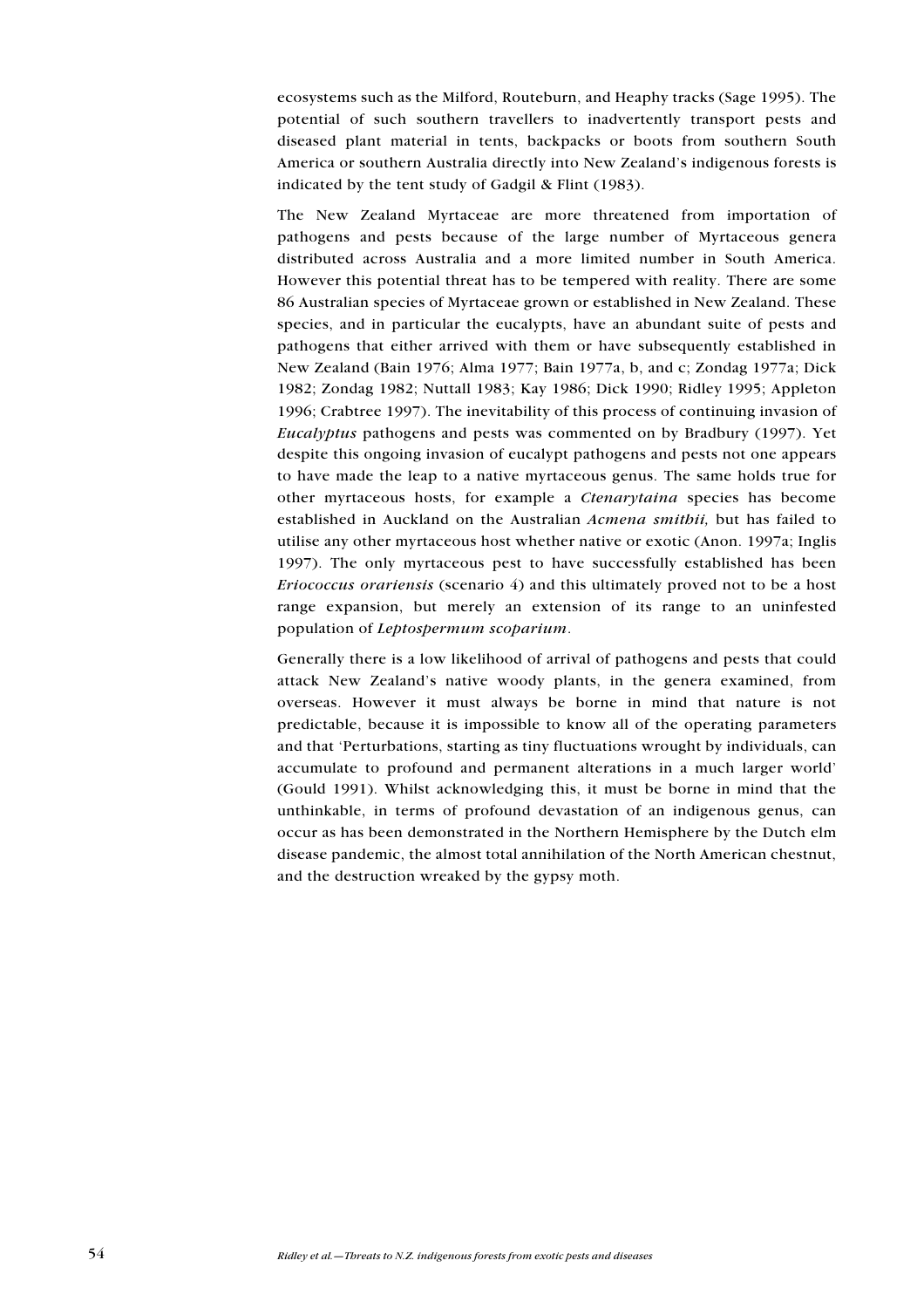# 8. Summary

The most important pathways for new exotic pathogens and pests of indigenous forests have been estimated to be air and sea containers, used cars, and sporting and camping equipment. The major traffic routes for trade and passengers are from Australasia and Europe, followed by Asia and North America, then much lower levels from the Pacific, Africa, and South America.

Over the last 10 years 61% of newly recorded pathogens and pests were detected in and around ports. 19% were found on indigenous hosts and of these, 72% were found in port environs. The majority of the new records were organisms that could only have entered the country on live plant material or plant debris.

For New Zealand the source of potentially devastating tree pathogens will be from the remnants of Gondwanaland: Australia, South America, Africa and possibly India. The Earth's flora is distinctly different between the Northern and Southern Hemispheres, and because pathogen generally exhibit host conservatism they must move east-west in either Hemisphere to encounter non-resistant hosts. Any movement north-south across the equator is very likely to be unsuccessful due to the lack of closely related susceptible hosts.

The notion that a pathogen can readily move from species to species is not supported by field and experimental observation. Rather pathogens have coevolved with their hosts with selection for novel attack mechanisms in the pathogen abrogated by selection for counter attack mechanisms in the host. The result of this evolutionary pressure is that a great many pathogens are either limited to a single or small groups of closely related species, or jump only short taxonomic distances and are often confined to a single host genus or family.

Similarly, herbivorous insects have co-evolved with their host so that the insects have evolved mechanisms to overcome specific plant defences. Consequently this narrows the host range and makes it difficult for insects to move to new hosts. This is particularly true for Australian insects which have co-evolved with a small number of highly species-diverse plant genera by taking advantage of subtle differences between these host species. South America may well be the greatest source of potential threats as it has some common floristic elements with New Zealand and has a great, but largely unstudied, diversity of insects.

Future changes in direct traffic between locations with similar floristic structures, such as South America and Tasmania, could increase the risk of contact with potential pathogens and pests causing organisms for New Zealand.

The risk from the unknown organism is real but unquantifiable. For this reason a quarantine policy should focus on pathways of entry and on generic groupings of pests and diseases rather than on specific organisms. To protect indigenous forests more emphasis should be placed on surveillance of pathways that link countries of the Southern Hemisphere. In particular surveillance should concentrate on air and sea containers, used cars, and used sporting and camping equipment arriving from Australia, South America, Africa and possibly India.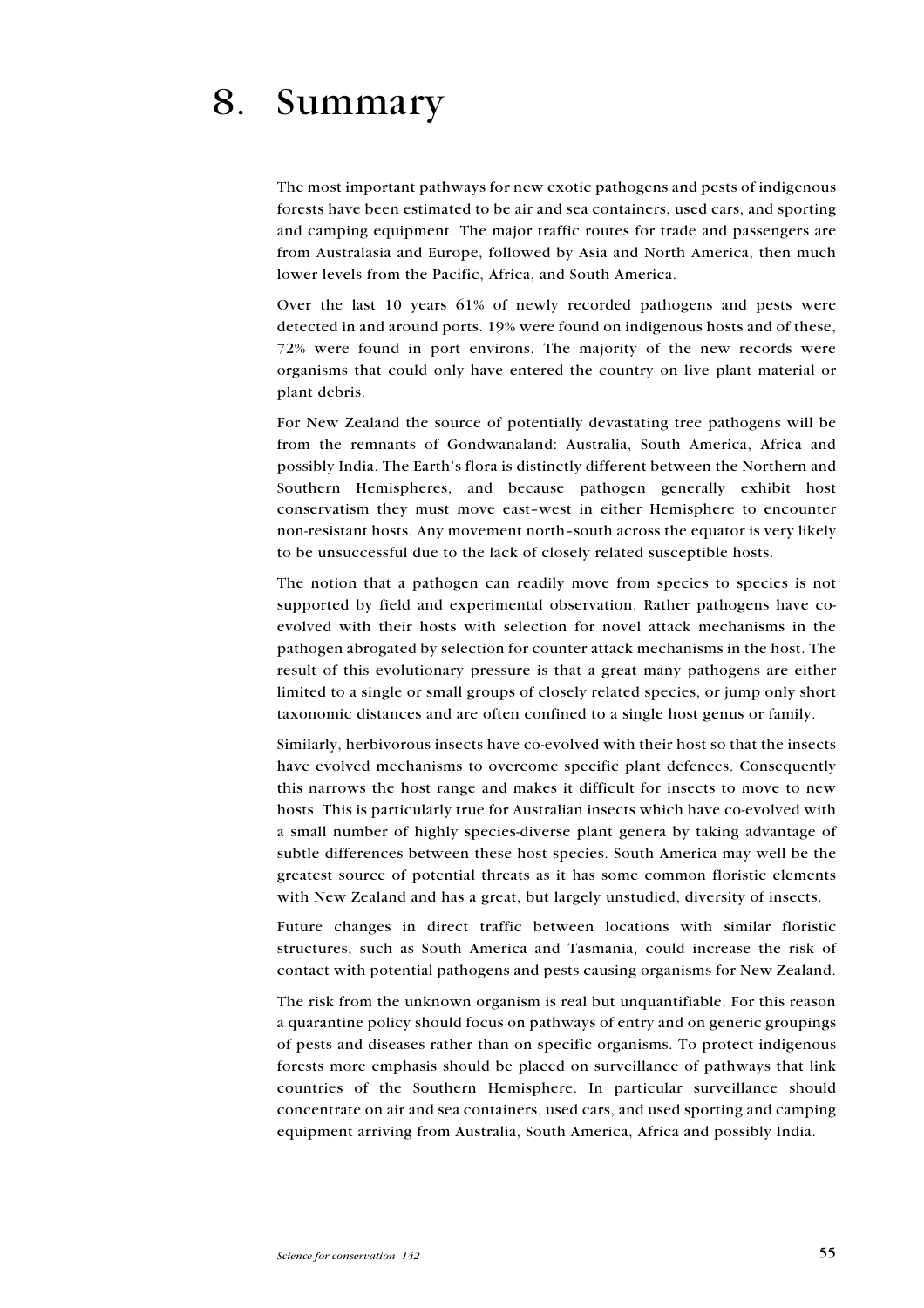There needs to be more funding of research on the taxonomy and ecology of fungi and insects in indigenous forests to establish a base line from which any newly introduced organisms will be recognised. In association with these baseline surveys, a structured surveillance system for indigenous forests needs to be developed so that limited resources can be deployed to look at the highest risk sites in a manner that will provide the greatest chance of detecting newly introduced pests or diseases.

# 9. Conclusions

The risk from the unknown organism is real but unquantifiable. For this reason a quarantine policy should focus on pathways of entry and on generic groupings of pests and diseases rather than on specific organisms. To protect indigenous forests more emphasis should be placed on surveillance of pathways that link countries of the Southern Hemisphere. In particular surveillance should concentrate on air and sea containers, used cars, and used sporting and camping equipment arriving from Australia, South America, Africa and possibly India.

There needs to be more funding of research on the taxonomy and ecology of fungi and insects in indigenous forests to establish a base line from which any newly introduced organisms will be recognised. In association with these baseline surveys, a structured surveillance system for indigenous forests needs to be developed so that limited resources can be deployed to look at the highest risk sites in a manner that will provide the greatest chance of detecting newly introduced pests or diseases.

# 10. Acknowledgments

The authors thank T.M. Withers and I.A. Hood (Forest Research), K. Glassey (Ministry of Agriculture and Forestry), S. Goddard (Department of Conservation), and Statistics New Zealand.

This report originated as a Forest Research Institute text prepared for the Department of Conservation (Investigation no. 2462).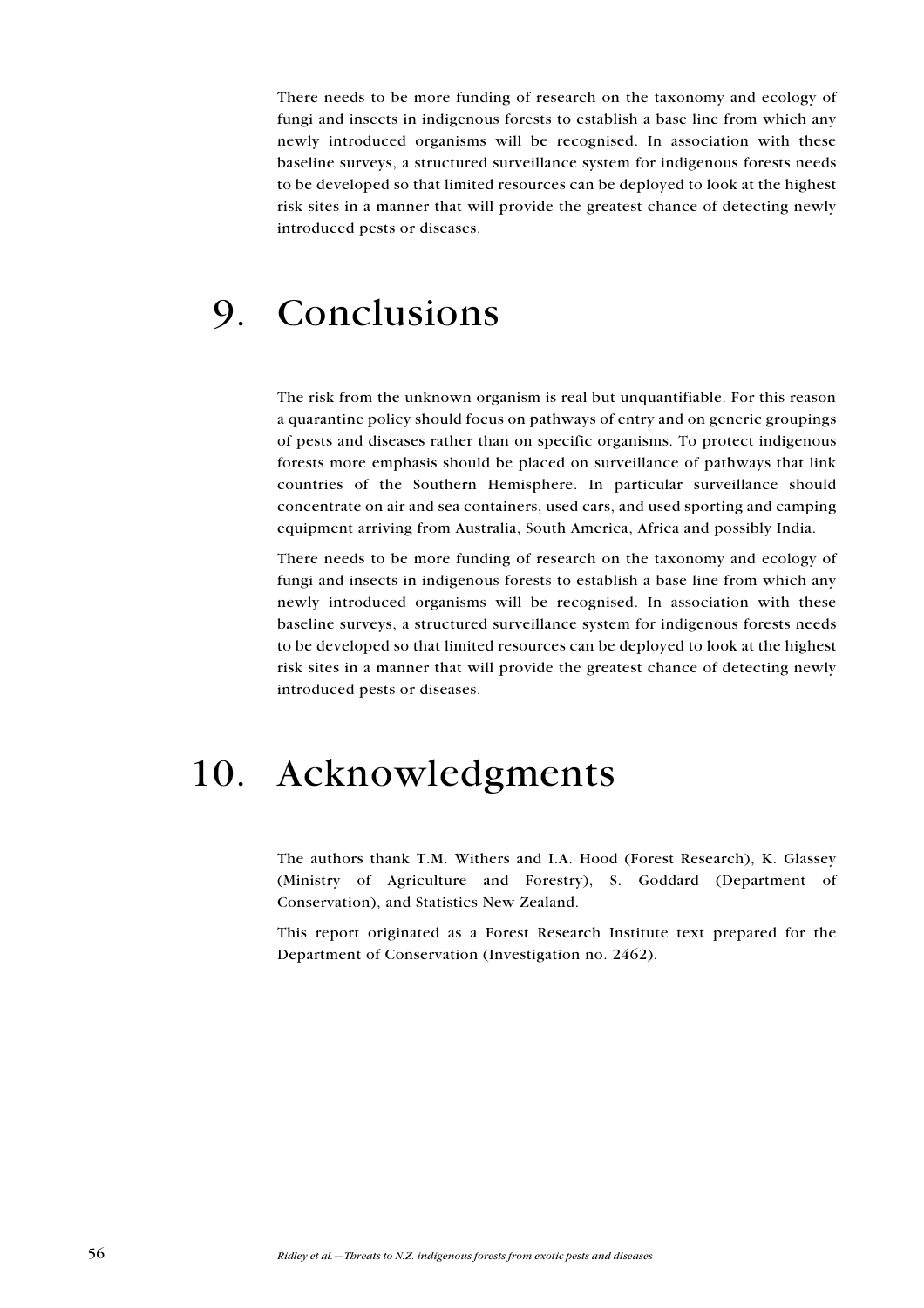# 11. References

- Allen, R.B. 1988: A forest succession in the Catlins Ecological Region, south-east Otago, New Zealand. New Zealand Journal of Ecology 11: 21-29.
- Alma, P.J. 1977: Antheraea eucalypti Scott (Lepidoptera: Saturniidae). Gum emperor-moth. New Zealand Forest Service, Forest and Timber Insects in New Zealand No. 7.
- Anagnostakis, S.L. 1996a: Chestnuts. Woodworking Times 2: http://www.woodworking.com./magazine/mar96chestnut/cnut3.html.
- Anagnostakis, S.L. 1996b: An historical reference for chestnut introductions into North America. Woodworking Times 2:

http://www.woodworking.com./magazine/mar96chestnut/cnut4.html.

- Anagnostakis, S.L. 1996c: Chestnuts and the introduction of chestnut blight. Woodworking Times 2: http://www.woodworking.com./magazine/mar96chestnut/cnut5.html.
- Anagnostakis, S.L. 1996d: Chestnuts breeding in the United States. Woodworking Times 2: http://www.woodworking.com./magazine/mar96chestnut/cnut8.html.
- Anon. 1950: Danger seen in propagation of manuka blight. New Zealand Journal of Agriculture 80: 337.
- Anon. 1957: Widely different views about the value of manuka blight. Nelson Evening Mail, 5 March 1957.
- Anon. 1977: 31st Biennial Report, 1 July, 1974-30 June, 1976, Division of Plant Industry, Florida Department of Agriculture and Consumer Services. Florida Department of Agriculture, Gainesville.
- Anon. 1985: Guava rust. Australian Quarantine Service, Commonwealth Department of Primary Industry, Plant Quarantine Leaflet No. 45.
- Anon. 1995a: The history of the American chestnut. The American Chestnut Foundation, http:// chestnut.acf.org/
- Anon. 1995b: The history of the American Chestnut Foundation. The American Chestnut Foundation, http://chestnut.acf.org/
- Anon. 1995c: Gypsy moth management in the United States: a cooperative approach. Final Environmental Impact Statement, Volume II, Chapters 1-9 and Appendices A-E. US Department of Agriculture.
- Anon. 1997a: Invader monkeys around with unwanted trees. New Zealand Herald 7 November 1997, p. A3.
- Anon. 1997b: Gypsy moth in the forest. Michigan's Gypsy Moth Education Program. Http:// www.ent.msu.edu/gypsed/index.html#Main\_menu
- Anon. 1997c: Natural enemies. Michigan's Gypsy Moth Education Program. Http:// www.ent.msu.edu/gypsed/index.html#Main\_menu
- Appleton, C. 1996: Brown lace lerp Cardiospina fiscella recorded in New Zealand. Forest Health News 53: 2.
- Arx, J.A. von. 1963: Die Gattungen der Myriangiales. Persoonia 2: 421-475.
- Barbosa, P.; Schaefer, P.W. 1997: Comparative analysis of patterns of invasion and spread of related Lymantrids. Pp. 153-175 in Watt, A.D.; Stork, N.E.; Hunter, M.D. (Eds). Forests and insects. Chapman and Hall, London
- Bain, J. 1976: Phoracantha semipunctata (Fabricius) (Coleoptera: Cerambycidae). New Zealand Forest Service, Forest and Timber Insects in New Zealand No. 4.
- Bain, J. 1977a: Gonipterus scutellatus Gyllenhal (Coleoptera: Curculionidae). Gum-tree weevil. New Zealand Forest Service, Forest and Timber Insects in New Zealand No. 8.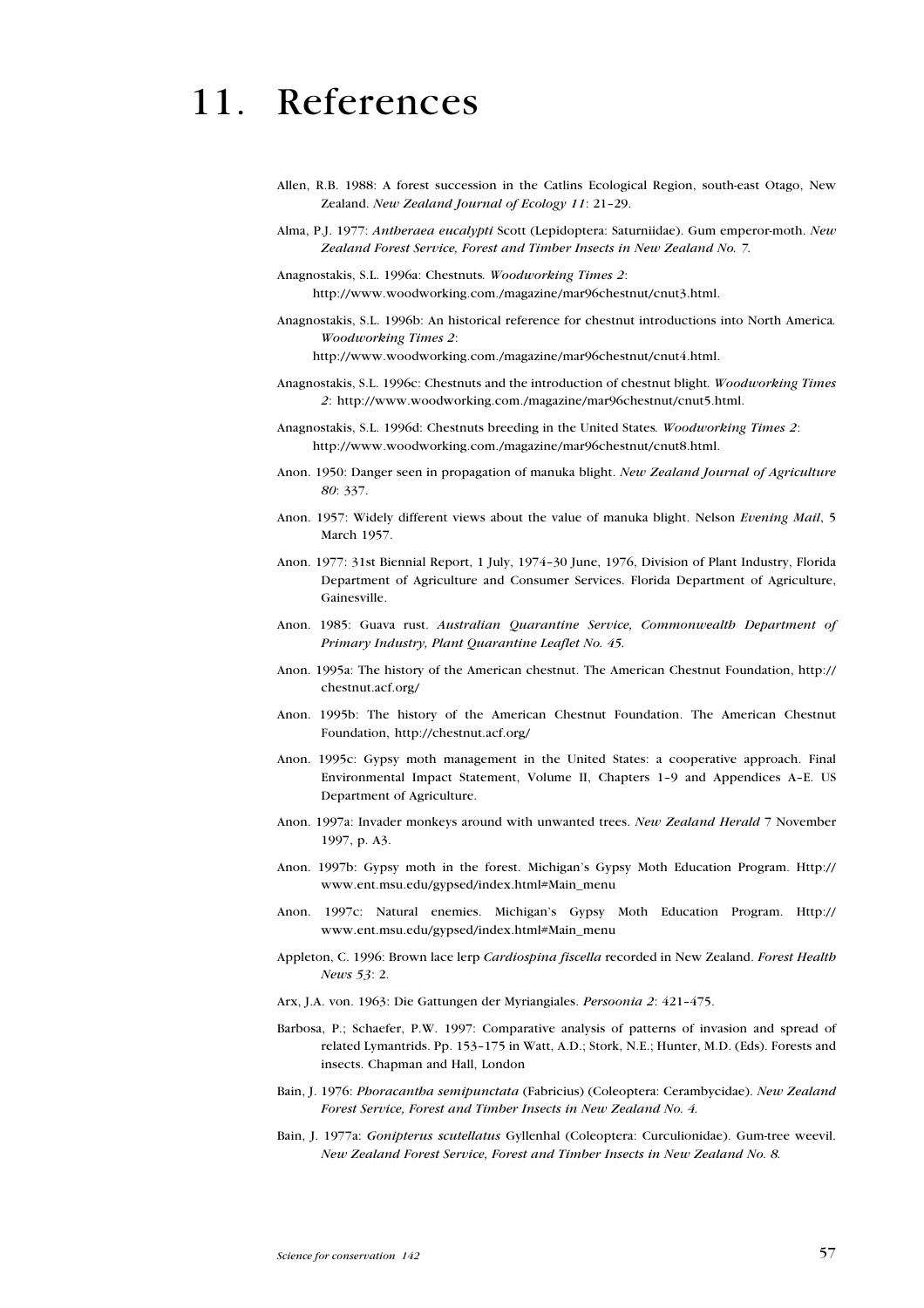- Bain, J. 1977b: Paropsis charybdis Stål (Coleoptera: Chrysomelidae). Eucalyptus tortoise beetle. New Zealand Forest Service, Forest and Timber Insects in New Zealand No.10.
- Bain, J. 1977c: Rhicnopeltella eucalypti Gahan (Hymenoptera: Chalcidoidea: Eulophidae). Bluegum chalcid. New Zealand Forest Service, Forest and Timber Insects in New Zealand No.15.
- Bain, J. 1998: Orygia colony destroyed. Forest Health News 75: 1.
- Bain, J.; Hosking, G.P. 1988: Are New Zealand *Pinus radiata* plantations threatened by pine wilt nematode Bursaphelenchus xylophilus? New Zealand Forestry 32: 19-21.
- Baker, E.G. 1966: Inadvertent distribution of fungi. Canadian Journal of Microbiology 12: 109 112.
- Baranchikov, Y.N. 1989: Ecological basis of the evolution of host relationships in Eurasian gypsy moth populations. Pp. 319-338 in Wallner, W.E.; McManus, K.A. (Eds). A comparison of features of new and old world tussock moths. General Technical Report. NE-123.
- Barrington, A.; Russel G.B.; Lane, G.A. 1993: Effect of selected plants on the growth and development of leafrollers. Proceedings 46th New Zealand plant Protection Conference: 187-190.
- Beever, R.E.; Forster, R.L.S.; Rees-George, J.; Robertson, G.I.; Wood, G.A.; Winks, C.J. 1996: Sudden decline of cabbage tree (Cordyline australis): search for the cause. New Zealand of Ecology 20: 53-68.
- Bergin, D.O.; Kimberley, M.O.; Marden, M. 1995: Protective value of regenerating tea tree stands on erosion-prone hill country, East Coast, North Island, New Zealand. New Zealand Journal of Forestry Science 25: 3-19.
- Blackman, R.L.; Eastop, V.F. 1994; Aphids on the world's trees: An Identification and Information Guide. CAB International, Wallingford.
- Bradbury, P. 1997: Pest interception statistics. Forest Health News 63: 1-2.
- Brasier C.M. 1983: A cytoplasmically transmitted disease of Ceratocystis ulmi. Nature 305:220-223.
- Brasier, C.M. 1990: China and the origins of Dutch elm disease: an appraisal. Plant Pathology 39:  $5 - 16$
- Brasier, C.M. 1991: Ophiostoma novo-ulmi sp. nov., causative agent of current Dutch elm disease pandemics. Mycopathologia 115: 151-161
- Brasier, C.M. 1995: Episodic selection as a force in fungal microevolution with special reference to clonal speciation and hybrid introgression. Canadian Journal of Botany 73: 1213-1221.
- Brasier, C.M. 1996: New horizons in Dutch elm disease control. Pp. 20-28 in Report on Forest Research 1996. Forestry Commission, Edinburgh.
- Brasier, C.M.; Gibbs, J.N. 1973: Origin of the Dutch elm disease epidemic in Britain. Nature 242: 607-609.
- Briggs, B.G.; Johnson, L.A.S. 1979: Evolution in the Myrtaceae—evidence from inflorescence structure. Proceedings of the Linnean Society of New South Wales series 2, 102: 157-256.
- Briggs, L.H.; Kingsford, M. 1974: New Zealand phytochemical survey. New Zealand Journal of Science 17: 3-8.
- Bulman, L. 1990: Bugs and health-integral part of forest protection strategy. New Zealand Ministry of Forestry, Forest Research Institute, What's New in Forest Research No. 197.
- Burrows, C.J.; Lord, J.M. 1993: Recent colonisation by Nothofagus fusca at Cass, Canterbury. New Zealand Journal of Botany 31: 139-146.
- Butin, H. 1969: Studien zur Morphologie und Biologie von Mikronegeria fagi Diet. et Neg. Phytopathologische Zeitschrift 64: 242-257.
- Butin, H.; Aquilar, A.M. 1984: Blue-stain fungi on *Nothofagus* from Chile-including two new species of Ceratocystis Ellis & Halst. Phytopathologische Zeitschrift 109: 80-89.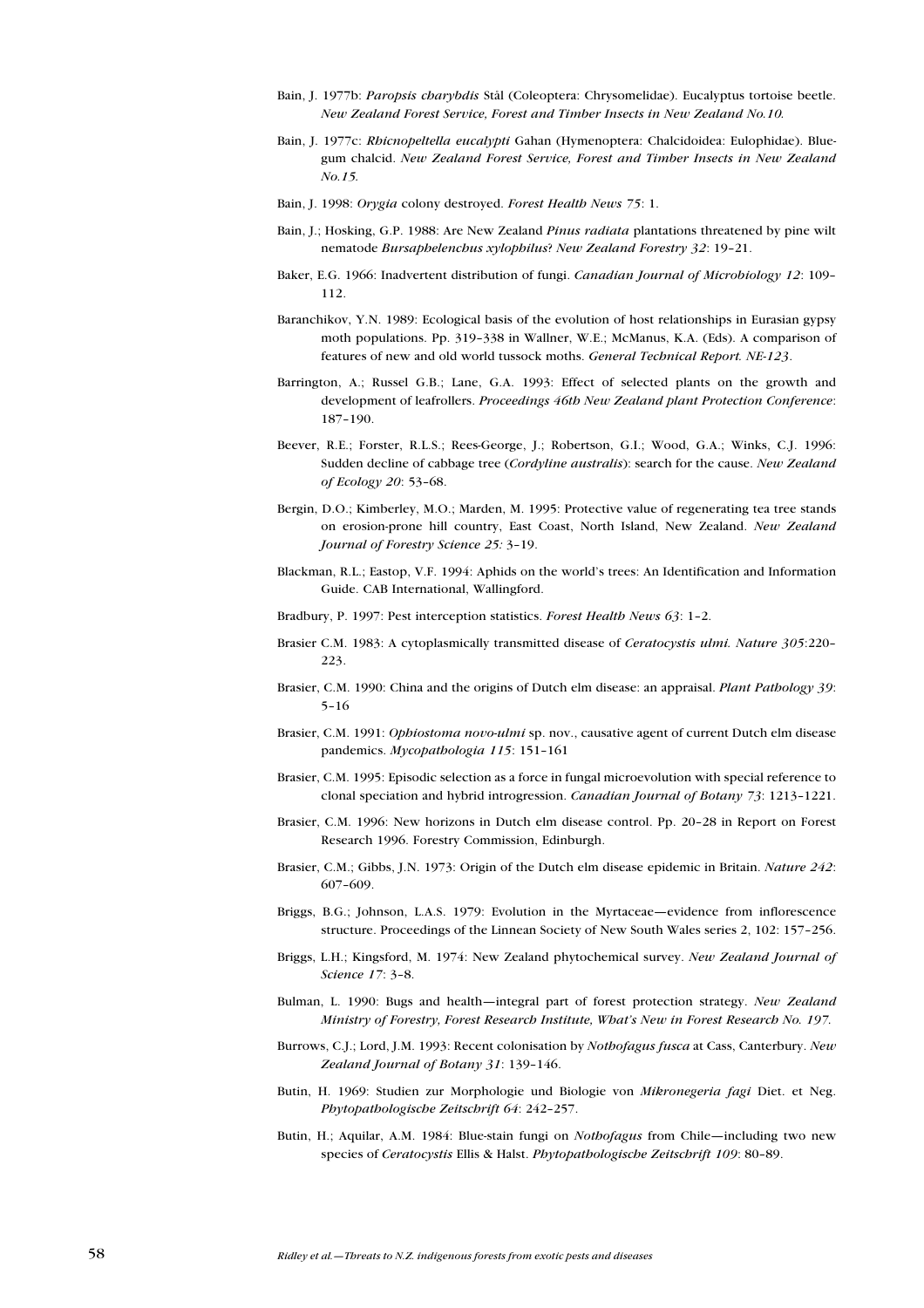- Campbell, D.A. 1953: Manuka blight—soil conservator's view. Pp. 45-48 in Proceedings of the 6th New Zealand Weed Control Conference, Massey Agricultural College, Palmerston North, 1820 August, 1953.
- Carter, P.C.S. 1989: Risk assessment and pest detection surveys for exotic pests and diseases which threaten commercial forestry in New Zealand. New Zealand Journal of Forestry Science 19: 353-374.
- Carvalho, A. de O. de; Alfenas, A.C.; Maffia, L.A.; Carmo, M.G.F. do; De Carvalho, A. de O.; Do Carmo, M.G.F. 1994: Avaliacao do progresso da ferrugem (Puccinia psidii) em brotacoes de Eucalyptus cloeziana coppice, in southeast Bahia, from 1987 to 1989. Revista Árvore 18: 265274.
- Castro, H.A.; Krugner, T.L.; Iderilha, G.H.F.: Capello, M.S.C.; Marchi, A.B. 1983: Inoculação cruzada de Eucalyptus, goiaba (Psidium guajava), e jambeiro (Syzigium jambos) com Puccinia psidii Winter. Fitopatologia Brasileira 8: 491-497.
- Chapple, D. 1992: Kicking the tea tree firewood habit. Forest and Bird 265: 43-44.
- Close, R.C.; Moar, N.T.; Tomlinson, A.I.; Lowe, A.D. 1978: Aerial dispersal of biological material from Australia to New Zealand. International Journal of Biometeorology 22: 1-19.
- Conradie, E.; Swart, W.J.; Wingfield, M.J. 1990: Cryphonectria canker of Eucalyptus, an important disease in plantation forestry in South Africa. South African Forestry Journal 152: 43-49.
- Coutinho, T.A.; Wingfield, M.J.; Alfenas, A.C.; Crous, P.W. 1998: Eucalyptus rust: a disease with the potential for serious international implications. Plant Disease 82: 819-825.
- Cowley, J.M.; Bain, J.; Walsh, P.J.; Harte, D.S.; Baker, R.T.; Hill, C.F.; Whyte, C.F.; Barber, C.J. 1993: Pest risk Assessment for Asian gypsy moth, Lymantria dispar L. (Lepidoptera: Lymantriidae). Lynfield Plant Protection Centre, Ministry of Agriculture and Fisheries, Auckland.
- Crabtree, R. 1997: The gum leaf skeletoniser, Uraba lugens, at Mt Maunganui. Forest Health News  $65: 2-3.$
- Cranwell, L.M. 1939: Southern-beech pollens. Records of the Auckland Institute and Museum 2: 175-196.
- Crocker, T. 1998: Bird city among the glaciers. New Zealand Herald 29 September 1998, p. D6.
- Crosby, T.K.; Dugdale, J.S.; Watt, J.C. 1976: Recording specimen localities in New Zealand: an arbitrary system of areas and codes defined. New Zealand Journal of Zoology 3: 69 (with separate map).
- Crous, P.W.; Knox-Davies, P.S.; Wingfield, M.J. 1989: A list of Eucalyptus leaf fungi and their importance to South African Forestry. South African Forestry Journal 149: 17-29.
- Daehler; C.C.; Strong, D.R. 1993: Prediction and biological invasions. Trends in Ecology and Evolution 8: 380-385.
- da Silva, W. 1997: On the trail of the lonesome pine. New Scientists 156 (2111): 36-39.
- Davies, H. 1998: Lessons to be learned from the introduction of rabbit haemorrhagic disease virus. Paper presented at The New Zealand Biosecurity Conference, Plaza Interrnational Hotel, Wellington, 30 April and 1 May 1998.
- Davison, E.M.; Coates, D.J. 1991: Identification of Cryphonectria cubensis and Endothia gyrosa from eucalypts in Western Australia. Australasian Plant Pathology 20: 157-160.
- Davison, E.M.; Tay, F.C.S. 1995: Damage to surface roots of *Eucalyptus marginata* trees at sites infested with Phytophthora cinnamomi. Australian Journal of Botany 43: 527-536.
- DeBach, P.; Rosen, D. 1991: Biological control by natural enemies. 2nd ed. Cambridge University Press. Cambridge.
- Dick, M. 1982: Leaf-inhabiting fungi of eucalypts in New Zealand. New Zealand Journal of Forestry Science 12: 525-527.
- Dick, M. 1990: Leaf-inhabiting fungi of eucalypts in New Zealand. II. New Zealand Journal of Forestry Science 20: 65-74.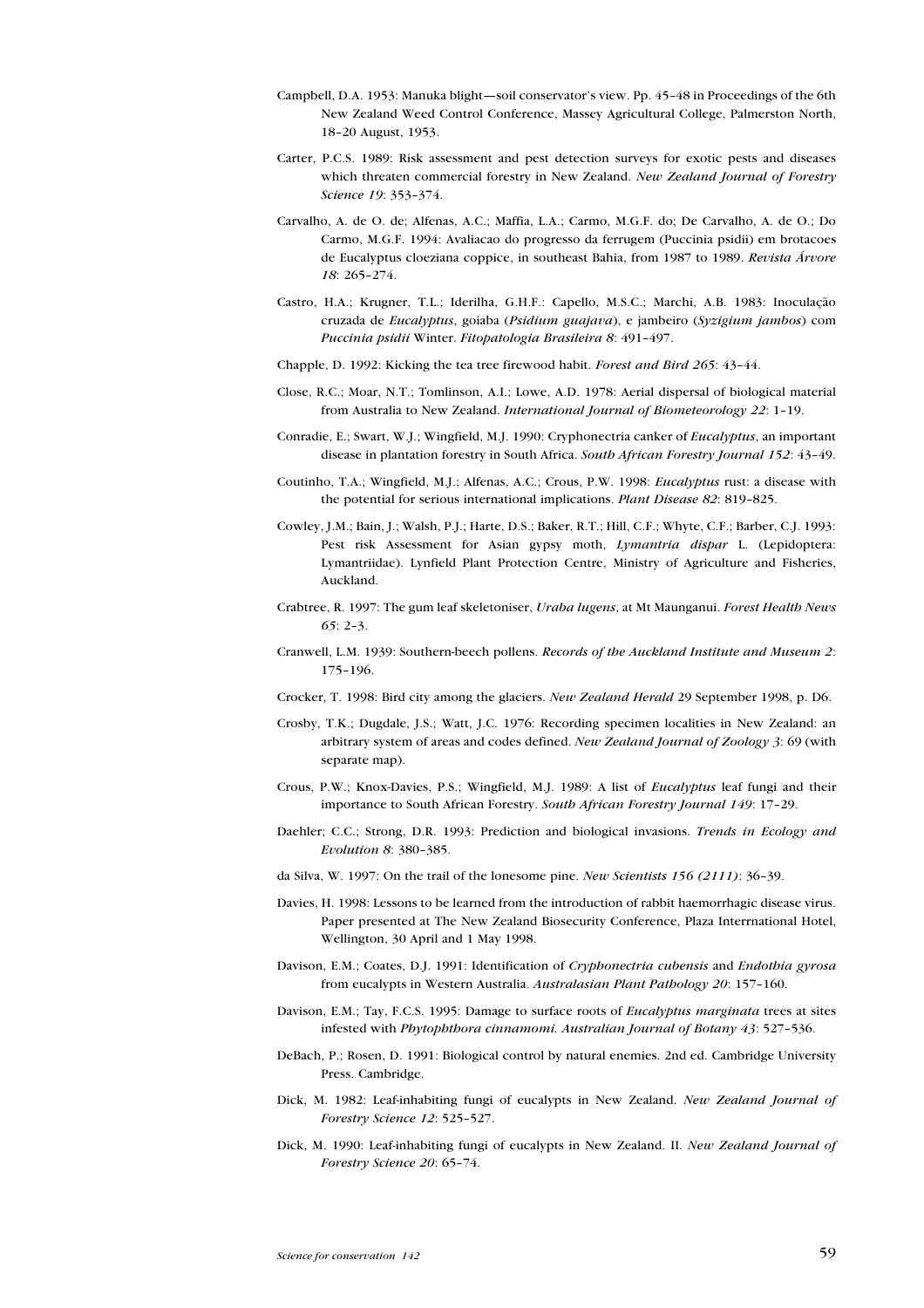- Dropkin, V.H.; Foudin, A.S. 1979: Report of the occurrence of Bursaphelenchus lignicolus induced pine wilt disease in Missouri. Plant Disease Reporter 63: 904-905.
- Dropkin, V. H.; Foudin, A.; Kondo, E.; Linit, M.; Smith, M.; Robbins. K. 1981: Pine wood nematode: a threat to US forests? Plant Disease 65: 1022-1027.
- Dunlap, T.R. 1980: The gypsy moth. A study in science and public policy. Journal of Forest History 24: 116-126.
- Dwinell, L.D. 1993: First report of pinewood nematode (Bursaphelenchus xylophilus) in Mexico. Plant Disease 77: 846.
- Elliot, H.J.; Kile, G.A.; Candy, S.G.; Ratowsky, D.A. 1987: The incidence and spatial pattern of Nothofagus cunninghamii (Hook) Oerst attacked by Platypus subgranosus Schedl 1 in Tasmania's cool temperate rain forest. Australian Journal of Ecology 12: 125-38.
- EPPO/CABI 1996: Bursaphelenchus xylophilus. In Quarantine pests of Europe. 2nd ed. CAB International, Wallingford.
- Esler, A.E.; Astridge, S.J. 1974: Tea tree (Leptospermum) communities of the Waitakere Range, Auckland, New Zealand. New Zealand Journal of Botany 12: 485-501.
- Evans, A. 1987: New Zealand in flowers. Reed Methuen Publishers, Auckland.
- Evans, H.F.; Mes-Hartrees, M.; Kubicek, Q.B. 1993: Pp. 1-25 in Risk of transmission of pinewood nematode, its vectors and pine wilt to EC forests. HEC/Canada/USA Technical Team.
- Evans, H. F.; McNamara, D.G.; Braasch, H.; Chadoeuf, J.; Magnusson,C. 1996: Pest risk analysis (PRA) for the territories of the European Union (as PRA area) on Bursaphelenchus xylophilus and its vectors in the genus Monochamus. EPPO Bulletin 26: 199-249.
- Faulds, W. 1977: A pathogenic fungus associated with Platypus attack on New Zealand Nothofagus species. New Zealand Journal of Forestry Science 7: 384-396.
- Ferguson, D.G. 1978: The Moths of North America north of Mexico including Greenland. Fascicle 22.2. Noctuoidea: Lymantriidae. Pp. 90-95. E.W. Classey Ltd and the Wedge Entomological Research Foundation.
- Ferreira, F.A. 1983: Ferrugem do eucalipto. Revista Árvore 7: 92-109.
- Ferreira, F.A. 1989: Patologogia Florestal. Principais Doenças Florestais no Brasil. Sociedade de Investigaçóes Florestais e Departamento de Cultura da Prefeitura Municipal de Viçosa, Brazil.
- Foster, F.W. 1953: Manuka blight-forester's view. Pp. 48-51 in Proceedings of the 6th New Zealand Weed Control Conference, Massey Agricultural College, Palmerston North, 18th, 19th, 20th August, 1953.
- Fulbright, D.W.; Weidlich, W.H.; Haufler, C.S.; Thomas, C.S.; Paul, C.P. 1983: Chestnut blight and recovering American chestnut trees in Michigan. Canadian Journal of Botany 61: 3164 3171.
- Futai, K.; Furono, T. 1979: The variety of resistance among pine species to pine wood nematode, Bursaphelenchus lignicolus. Bulletin Kyoto University Forestry 51: 23-26.
- Gadgil, P.D.; Flint, T.N. 1983: Assessment of the risk of introduction of exotic forest insects and diseases with imported tents. New Zealand Journal of Forestry 28: 58-67.
- Gardiner, L.C. 1953: Manuka blight-farmer's view. Pp. 43-45 in Proceedings of the 6th New Zealand Weed Control Conference, Massey Agricultural College, Palmerston North, 18-20 August, 1953.
- Gibbs, J.N.; Brasier, C.M. 1973: Correlation between cultural characters and pathogenicity in Cetratocystis ulmi from Europe and North America. Nature 241: 381-383.
- Gibson, I.A.S. 1981: A canker disease of Eucalyptus new to Africa. Forest Genetic Resources Information, FAO  $10: 23-24$ .
- Gilpin, H. 1990: Ecological prediction. Science 248: 88-89.
- Good, R. 1964: The geography of the flowering plants. 3rd ed. Longmans, London.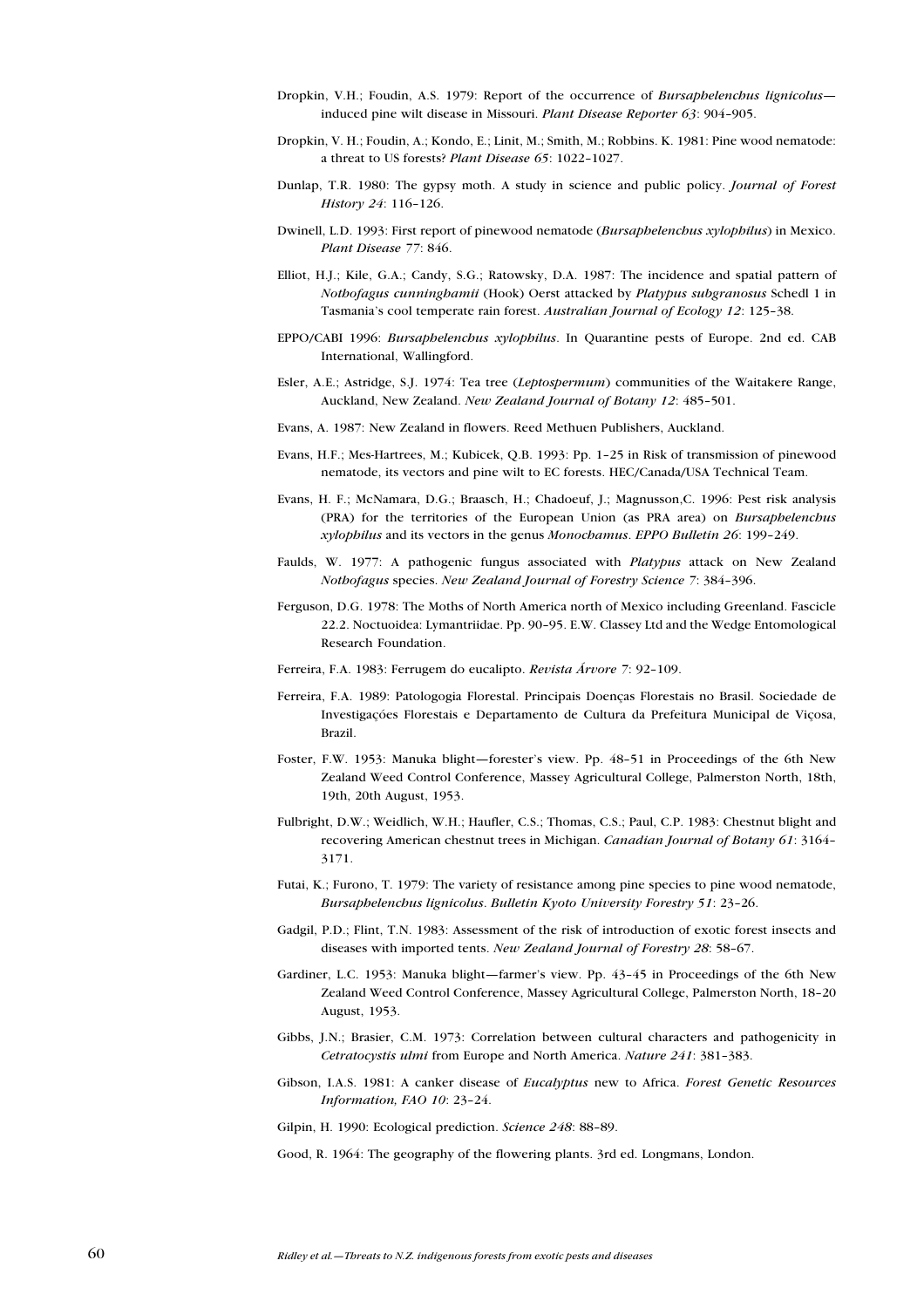- Gottschalk, K. W. 1990: Economic evaluation of gypsy moth damage in the United States of America. Pp 235-246 in Proceedings XIX World Forestry Congress, Volume 4, IUFRO, Montreal, Canada.
- Gould, S.J. 1991: Bully for Brontosaurus. (Chapter 35, The horn of Triton, pp. 499-511.) Penguin, London.
- Goulter, J. 1998: Wider frontiers beckon in east for New Zealand. New Zealand Herald 24 June 1998, p.E8.
- Greig, B.J.W.; Gibbs, J.N. 1983: Control of Dutch elm disease in Britain. Forestry Commission Bulletin  $60:10-16$ .
- Griffith, G.J. 1989: Incidence of chestnut blight and survival of American chestnut in forest clearcut and neighboring understorey sites. Plant Disease 73: 123-127.
- Hadi, S.; Nuhamara, S.T.; Santoso, E.; Nair, K.S.S. 1996: Disease problems associated with the large scale establishment of timber estates in Indonesia. Pp. 105-110 in Sharma, J.K. (Ed.) Impact of diseases and insect pests in tropical forests. Proceedings of the IUFRO Symposium, Peechi, India, 23-26 November 1993. Kerala Forest Research Institute, Peechi, India.
- Hamblyn, C.J. 1953: Manuka blight—agriculturist's view. Pp. 51-57 in Proceedings of the 6th New Zealand Weed Control Conference, Massey Agricultural College, Palmerston North, 18-20 August, 1953.
- Hamblyn, C.J. 1959: Manuka blight losing effectiveness in North Island. New Zealand Journal of Agriculture 99: 119-123.
- Harden, G.J. 1991: Flora of New South Wales. Vol. 2. New South Wales University Press, Kensington, NSW.
- Harrachi, K.; Ezzahiri, B.; Ammati, M. 1990: Preliminary study of aleppo pine wilt in Morocco. Pp. 445448 in Proceedings of the 8th Congress of the Mediterranean Phytopathological Union.
- Harrison, S.; Karban, R. 1986: Effects of an early-season folivorous moth on the success of laterseason species, mediated by a change in the quality of the shared host, Lupinus arboreus Sims. Oecologia 69: 354-359.
- Havrylenko, M. 1995: Erysiphaceous species from Nahuel Huapi National Park, Argentina. Part 1. New Zealand Journal of Botany 33: 389-400.
- Heybroek, H.M. 1983: Resistant elms for Europe. Forestry Commission Bulletin 60: 108-13.
- Hill, R.S.; Jordan, G.J. 1993: The evolutionary history of Nothofagus (Nothofagaceae). Australian Systematic Botany 6: 111-126.
- Hodges, C.S. 1980: The taxonomy of Diaporthe cubensis. Mycologia 72: 542-548.
- Hodges, C.S.; Alfenas, A.C.; Ferreira, F.A. 1986: The conspecificity of Cryphonectria cubensis and Endothia eugeniae. Mycologia 78: 343-350.
- Hodges, C.S.; Geary, T.F.; Cordell, C.E. 1979: The occurrence of Diaporthe cubensis on Eucalyptus in Florida, Hawaii and Puerto Rico. Plant Disease Reporter 63: 216-220.
- Holdeman, Q.L. 1980: The pinewood nematode (Bursaphelenchus lignicolus Mamiya & Kiyohara, 1972) and the associated pine wilt disease in Japan. Report prepared for the Department of Food and Agriculture and the Agricultural Commissioners of California.
- Hood, I.A. 1985: Algal and fungal leaf spots of native plants. New Zealand Forest Service, Forest Pathology in New Zealand No. 12.
- Horak, E. 1970: Die Agaricales von Neuseeland. Schweizerische Zeitschrift für Pilkunde 3: 30-37.
- Hosking, G. 1998: Every moth matters—the eradication of white-spotted tussock moth. Forest Health News  $72: 1-3.$
- Hosking, G.; Holden, C. 1998: Pest eradication—getting a tiger by the tail. Paper presented at The New Zealand Biosecurity Conference, Plaza International Hotel, Wellington, 30 April and 1 May 1998.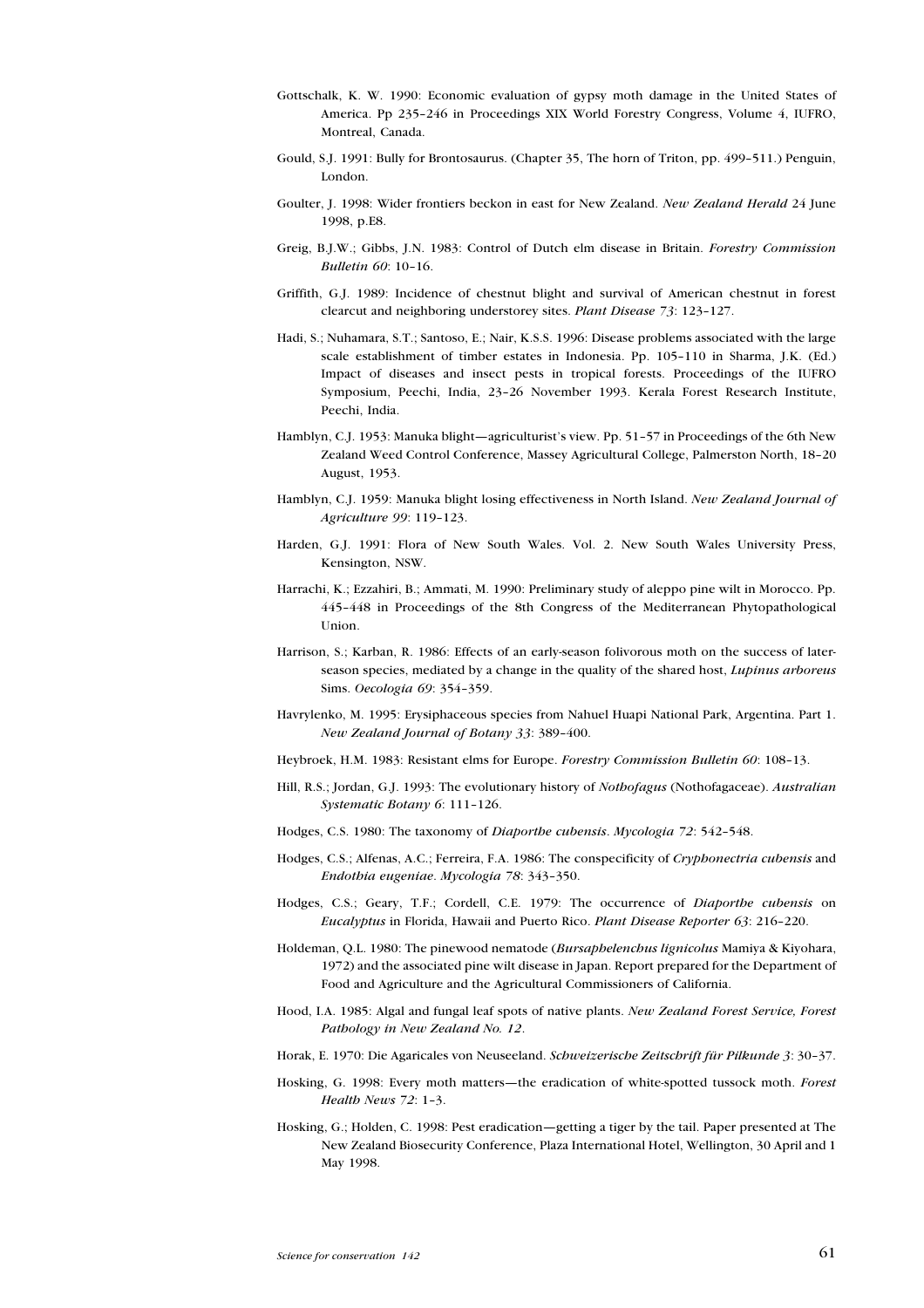- Hosking, G.; Hutcheson, J. 1993: Pohutukawa (Metrosideros excelsa) health and phenology in relation to possums (*Trichosurus vulpecula*) and other damaging agents. New Zealand-Journal of Forestry Science 23: 49-61.
- Hosking, G.P.; Herbert, J.; Dick, M.A.; Hutcheson, J.A. 1989: Tackling the pohutukawa health problem. Ministry of Forestry, What's-New-in-Forest-Research No. 178.
- Howard, T.M 1973: Accelerated tree death in mature Nothofagus cunninghami Oerst. forests in Tasmania. Victorian Naturalist 90: 343-5.
- Hoy, J.M. 1949: Control of manuka by blight. New Zealand Journal of Agriculture 79: 321-324.
- Hoy, J.M. 1954a: Scale insects associated with manuka species in New Zealand. New Zealand Journal of Agriculture 89: 601-603.
- Hoy, J.M. 1954b: A new species of Eriococcus Targ. (Hemiptera, Coccidae) attacking Leptospermum in New Zealand. Transactions of the Royal Society of New Zealand 82: 465474.
- Hoy, J.M. 1959: Species of Eriococcus Targ. (Homoptera, Coccidae) associated with the genus Leptospermum Forst. in South-east Australia and Tasmania. New Zealand Journal of Science 2: 1-34.
- Hoy, J.M. 1961: Eriococcus orariensis Hoy and other Coccoidea (Homoptera) associated with Leptospermum Foorst. species in New Zealand. New Zealand Department of Scientific and Industrial Research Bulletin No. 141.
- Hoy, J.M. 1963: A catalogue of the Eriococcidae (Homoptera; Coccoidea) of the World. New Zealand Department of Scientific and Industrial Research Bulletin No. 150.
- Humphries, C.J.; Cox, J.M.; Nielsen, E.S. 1986: Nothofagus and its parasites: a cladistic approach to coevolution. Pp. 55-76 in Stone, A.R.; Hawksworth, D.L. (Eds) Coevolution and systematics. Clarendon Press, Oxford.
- Hutching, G. 1996: Soft, furry and a danger to native forests the tale of the white-spotted tussock moth. Forest and Bird 281: 14-19.
- Inglis, C. 1997: Psyllid on acmena. Forest Health News 69: 3.
- Joffily, J. 1944: Ferrugem do eucalipto. Bragantia 4: 475-487.
- Johnson, P.N. 1976: Changes in landslide vegetation at Lake Thomson, Fiordland, New Zealand. New Zealand Journal of Botany 14: 197-198.
- Johnston, P.R. 1991: Bivallum gen. Nov. (Rhytismataceae) on Southern Hemisphere Cupressaceae and Podocarpaceae. Australian Systematic Botany 4: 355-374.
- Johnston, P.R.; Minter, D.W. 1989: Structure and taxonomic significance of the ascus in the Coryneliaceae. Mycological Research 92: 422-430.
- Jones, J.H. 1986: Evolution of the Fagaceae: the implications of foliar features. Annales of the. Missouri Botanic Garden 73: 228-275.
- Kay, M.K. 1986: Phylacteophaga froggatti Riek (Hymenoptera: Pergidae). Eucalyptus leaf mining sawfly. New Zealand Forest Service, Forest and Timber Insects in New Zealand No. 64.
- Kay, M.K. 1989: The folly of growing eucalypts in New Zealand. South Pacific Workshop on Forest Health. (Unpublished paper, New Zealand Forest Research Institute.)
- Kay, M.K. 1999a: Macroecology: island RATs. New Zealand Ecological Society Conference 1999, Abstract.
- Kay, M.K. 1999b: The risk of growing eucalypts in New Zealand. New Zealand Journal of Forestry Science. (In press)
- Khan, F.A.; Gbadegesin, R.A. 1991: On the occurrence of nematode-induced pine wilt disease in Nigeria. Pakistan Journal of Nematology 9: 57-58.
- Kile, G.A. 1989: Infection of exotic and Tasmanian native tree and shrub species by the vascular stain fungus Chalar australis. European Journal of Forest Pathology 19: 98-104.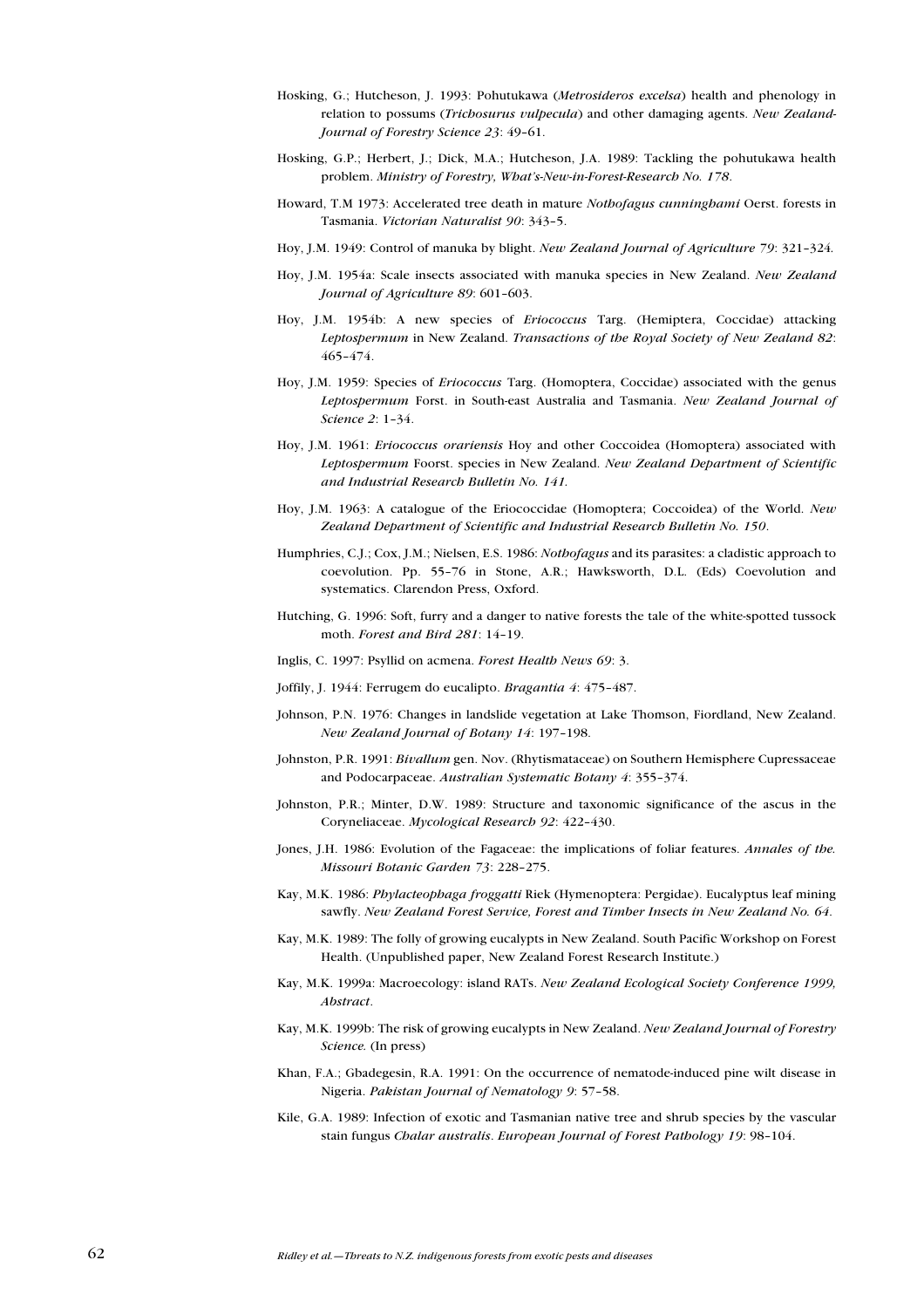- Kile, G.A.; Hall, M.F 1988: Assessment of Platypus subgranosus as a vector of Chalara australis, causal agent of a vascular disease of Nothofagus cunninghamii. New Zealand Journal of Forestry Science 18: 166-86
- Kile, G.A.; Packam, J.M.; Elliot, H.J.; Griffith, J.A. 1989: Myrtle wilt and its possible management in association with human disturbance of rainforest in Tasmania. New Zealand Journal of Forestry Science 19: 256-264.
- Kile, G.A.; Walker, J. 1987: Chalara australis sp. nov. (Hyphomycetes), a vascular pathogen of Nothofagus cunninghamii (Fagaceae) in Australia and its relationship to other Chalara species. Australian Journal of Botany  $35: 1-32$
- Kobayashi, F. 1978: Pine bark beetle problem in Japan, referring to the discovery of the pine wood nematode, Bursaphelenchus lignicolus (Mamiya & Kiyohara). Anz. Schadlingske Pflanzenschutz Umweltschutz 51: 76-79.
- Kobayashi, F. 1981: Review on the pine mortality and its research in Japan. Pp. 261-263 in XVII IUFRO World Congress, Japan, 1981, Division 2.
- Kondo, E.; Foudin, A.; Linit, M.; Smith, M.; Bolla, R.; Winter, R.; Dropkin, V. 1982: Pine wilt disease—nematological, entomological, and biochemical investigations. Agricultural Experiment Station University of Missouri-Columbia SR282.
- Korf, R.P. 1983: Cyttaria (Cyttariales): Coevolution with Nothofagus, and evolutionary relationship to the Boedijnopezizeae (Pezizales, Sarcoscyphacea). Australian Journal of Botany, Supplementary Series 10: 77-87.
- Kubo, I.; Matsumoto, T.; Klocke, J.A. 1984: Multichemical resistance of the conifer *Podocarpus* gracilior (Podocarpaceae) to insect attack. Journal of Chemical Ecology 10: 547-559.
- Kuhlman E.G. 1978: The devastation of the American chestnut by blight. Pp. 1-3 in MacDonald, W.L.; Cech, F.C.; Luchok, J.; Smith, H.C. (Eds) Proceedings of the American Chestnut Symposium. West Virginia University Books, Morgantown.
- Liebhold, A.M.; MacDonald, W.L.; Bergdahl, D.; Mastro, V.C. 1995: Invasion by exotic forest pests: a threat to forest ecosystems. Forest Science Monographs 30, supplement to Forest Science 41.
- Linit, M.J.; Kondo, E.; Smith, M.T. 1983: Insects associated with the pinewood nematode, Bursaphelenchus xylophilus (Nematoda: Aphelenchoididae), in Missouri. Environmental Entomology 12: 467-470.
- MacDonald, W.L.; Fulbright, D.W. 1991: Biological control of chestnut blight: use and limitations of transmissable hypoviruence. Plant Disease 75: 656-661.
- McKelvey, P. 1995: Steepland forests. Canterbury University Press, Christchurch.
- McKenzie, E.H.C. 1998: Rust fungi of New Zealand—an introduction, and list of recorded species. New Zealand Journal of Botany 36: 233-271.
- MacLachlan, J.D. 1938: A rust of the pimento tree in Jamaica, B.W.I. Phytopathology 28: 157-170.
- McManus, M.; Schneeberger, N.; Reardon, R.; Mason, G. 1989: Gypsy moth. US Department of Agriculture. Forest Service, Forest Insect Leaflet No. 162.
- McQueen, D.R. 1976: The ecology of Nothogagus and associated vegetation in South America. Tuatara 22: 38-68.
- Mamiya, Y. 1972: Pine wood nematode, *Bursaphelenchus lignicolus* Mamiya and Kiyohara, as a causal agent of pine wilting disease. Review of Plant Protection Research 5: 46-50.
- Mamiya, Y. 1984: The pine wood nematode. Pp. 589-626 in Nickle, W.R. (Ed.) Plant and insect nematodes. Marcel Dekker Inc.
- Mamiya, Y. 1988: History of pine wilt disease in Japan. Journal of Nematology 20: 219-226.
- Mamiya, Y.; Kiyohara, T. 1972; Description of *Bursaphelenchus lignicolus* n. sp. (Nematoda: Aphelenchoididae) from pine wood and histopathology of nematode-infested trees. Nematologica 18: 120-124.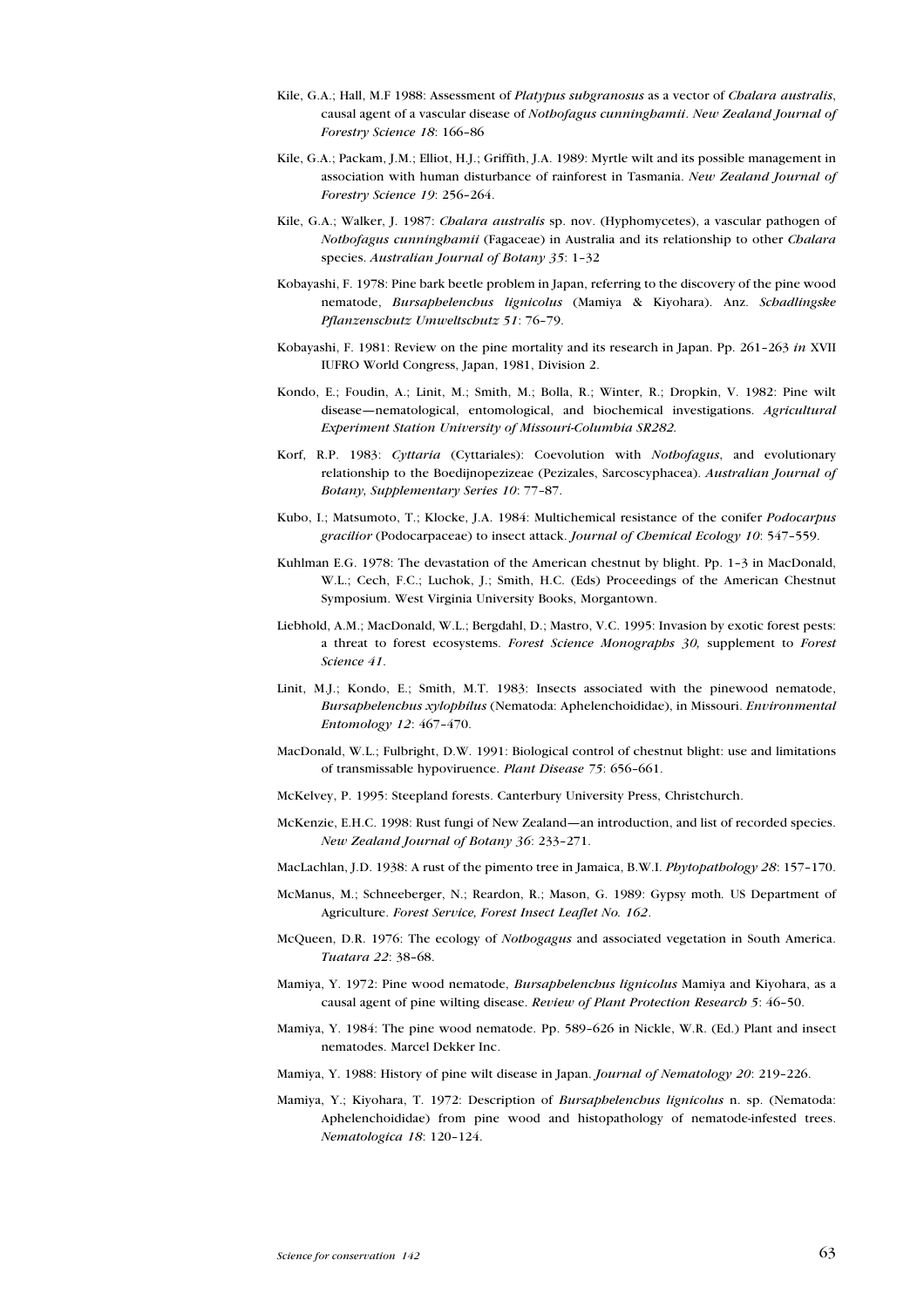- Mansfield, J. 1998: Restoring the American chestnut. The Land Steward (spring 1998): http:// www.cfe.cornell.edu/fllt/lspub.html
- Mark, A.F.; Dickinson, K.J.M.; Fife, A.J. 1989: Forest succession on landslides in the Fiord Ecological Region, southwestern New Zealand. New Zealand Journal of Botany 27: 369 390.
- Maskell, W.M. 1879: On some Coccidae in New Zealand. Transactions of the New Zealand Institute 11: 187-228.
- Maskell, W.M. 1890: Further notes on Coccidae, with descriptions of new species from Australia, Fiji and New Zealand. Transactions of the New Zealand Institute 22: 133-156.
- Milligan, R.H. 1979: The native pinhole borers. New Zealand Forest Service. Forest and Timber Insects in New Zealand No. 37.
- Mittempergher, L. 1978: The present status of chestnut blight in Italy. Pp. 34-37 in MacDonald, W.L.; Cech, F.C.; Luchok, J.; Smith, H.C. (Eds) Proceedings of the American Chestnut Symposium. West Virginia University Books, Morgantown.
- Montgomery, M.E.; Wallner, W.E. 1988: The gypsy moth. A westward migrant. Pp. 353-375 in Berryman, A.A. (Ed.) Dyanmics of forest insect populations. Plenum Publishing.
- Morgan, R. 1998: Uraba update. Forest Health News 72: 3.
- Mueller-Dombis, D. 1985: Ohi'a dieback in Hawaii: 1984 synthesis and evaluation. Pacific Science 39: 150-170.
- Nag Raj, T.R.; Kendrick, B. 1975: A monograph of *Chalara* and allied genera. Wilfred Laurier University press, Waterloo, Canada.
- Nickle, W.R. 1981: Research on the pine wood nematode in the United States. XVII IUFRO Congress, Japan, Division 2: 269-271.
- Nickle, W.R.; Golden, A.M.; Mamiya, Y.; Wergin, W.P. 1981: On the taxonomy and morphology of the pine wood nematode, *Bursaphelenchus xylophilus* (Steinerand Buhrer 1934) Nickle 1970. Journal of Nematology 13: 385-392.
- Nicol, E.R. 1997: Common names of plants in New Zealand. Manaaki-Whenua Press, Lincoln.
- Niemela, P.; Mattson,W.J. 1996: Invasion of North American Forests by European phytophagous insects. BioScience 46: 741-753
- Nixon, K.C. 1982: In support of recognition of the family Nothofagaceae Kuprianova. Botanical Society of America, Miscellaneous Publication 162: 102. [Abstract]
- Nuttall, M.J. 1983: Strepsicrates macropetana Meyrick (Lepidoptera: Tortricidae). Eucalyptus leafroller. New Zealand Forest Service, Forest and Timber Insects in New Zealand No. 57.
- OCallaghan, D.P.; Fairhurst, C.P. 1983: Evaluation of the trap tree technique for the control of Dutch elm disease in northwest England. Forestry Commission Bulletin 60: 23-28.
- Oehrens, E.; Gonzalez, S. 1977: Mikronegeria alba (Uredinales) II. Agro-Sur 5: 6-11.
- Packham, J.M. 1991: Myrtle wilt. Forestry Commission, Tasmania, Tasmania NRCP Technical Report No 2.
- Palmer, S.T. 1982: Palmers manual of trees, shrubs and climbers. Palmers Greenworld, Auckland.
- Payton, I. 1989: Fungal (Sporothrix) induced mortality of kamahi (Weinmannia racemosa) after attack by pinhole borer. New Zealand Journal of Botany 27: 359-368.
- Payton, I.J. 1988: Canopy closure, a factor in rata (Metrosideros)-kamahi (Weinmannia) forest dieback in Westland, New Zealand. New Zealand Journal of Ecology 11: 39-50.
- Peace, T.R. 1960: The status and development of elm disease in Britain. Forestry Commission **Bulletin 33: 1-44.**
- Pekelharing, C.J.; Batcheler, C.L. 1990: The effect of control of brushtail possums (Trichosurus vulpecula) on condition of a southern rata/kamahi (Metrosideros umbellata/ Weinmannia racemosa) forest canopy in Westland, New Zealand. New Zealand Journal of Ecology 13: 73-82.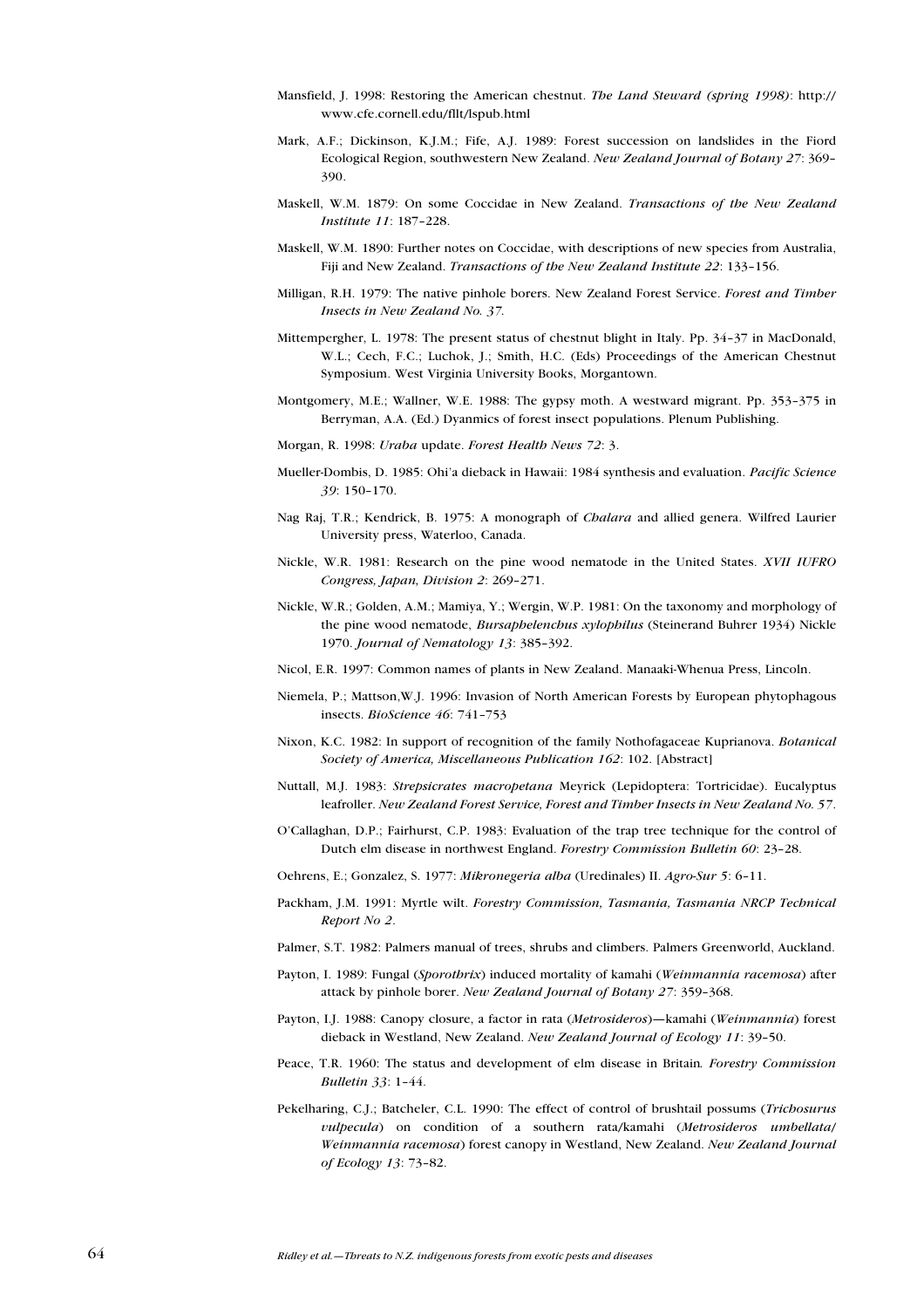- Petch, T. 1924: Studies in entomogenous fungi. V. Myriangium. Transactions of the British Mycological Society 10: 45-80.
- Petersen, R.S. 1968: Rust fungi on Araucariaceae. Mycopathologia et Mycologia Applicata 34: 17 26.
- Petersen, R.S.; Oehrens, E. 1978: Mikronegeria alba (Uredinales). Mycologia 70: 321-331.
- Phillips, D.H.; Burdekin, D.A. 1982: Diseases of forest and ornamental trees. Macmillan Press, London.
- Poole, A.L. 1987: Southern beeches. New Zealand Department of Scientific and Industrial Research Information Series No. 162.
- Poole, A.L.; Adams, N.M. 1990: Trees and shrubs of New Zealand. Revised ed. DSIR Publishing, Wellington.
- Pryor, L.D.; Johnson L.A.S. 1971: A classification of the Eucalypts. Australian National University Press, Canberra.
- Punithalingam, E.; Jones, D. 1971: Aecidium species on Agathis. Transactions of the British Mycological Society 57: 325-331.
- Rayachhetry, M.B.; Elliot, M.L.; Van, T.K. 1997; Natural epihytotic of the rust *Pucciniia psidii* on Melaleuca quinquenervia in Florida. Plant Disease 81: 831.
- Richens, R.F. 1984: Elm. Cambridge University Press, Cambridge.
- Ridley, G.S. 1995: Mycological records, 3: Coniothyrium ovatum Swart. New Zealand Journal of Forestry  $25:105-106$ .
- Ridley, G.S.; Dobbie, K.; Dick, M.A. 1997: Mycological records. 5: Lepteutypa podocarpi (Butin) Van Der Aa. New Zealand Journal of Forestry Science 27: 76-78.
- Ridley, G.S.; Taylor, M. 1997: 11th New Zealand fungal foray, 59 May 1997. Australasian Mycological Newsletter16: 70-76.
- Rose, A.B.; Pekelharing, C.J.; Platt, K.H. 1992: Magnitude of canopy dieback and implications for conservation of southern rata-kamahi (Metrosideros umbellata-Weinmannia racemosa) forests, central Westland, New Zealand. New Zealand Journal of Ecology 16: 23-32.
- Sage, E. 1995: Beyond the picture postcard. Forest and Bird 275: 20-31.
- Schafer, P.W. 1980: Natural enemies of gypsy moth (Lymantria dispar) in Japan and Korea, especially new and potentially useful species. XVI International Congress of Entomology, Kyoto. Abstract 9P2, p.297.
- Schafer, P.W.; Weseloh, R.M.; Sun, X.L.; Wallner, W.E.; Yan, J.J. 1984: Gypsy moth Lymantria (= Ocneria) dispar (L.) (Lepidoptera: Lymantriidae), in the Peoples Republic of China. Environmental Entomology 13: 1535-1541.
- Scheffer, R.J. 1983: Biological control of Dutch elm disease by Pseudomonas species. Annals of Applied Biology 103: 21-30.
- Seifert, K.A.; Wingfield, M.J.; Kendrick, W.B 1993: A nomenclature for described species of Ceratocystis, Ophiostoma, Ceratocystiopsis, Ceratostomella and Sphaeronaemella. Pp. 269-287 in Wingfield, M.J.; Seifert, K.A.; Webber; J.F. (Ed.). Ceratocystis and Ophiostoma: Taxonomy, Ecology and Pathogenicity.APS Press, St Paul, Minnesota.
- Sewell, T.G. 1953: Manuka blight—history and incidence. Pp. 41-42 in Proceedings of the 6th New Zealand Weed Control Conference, Massey Agricultural College, Palmerston North, 18-20 August, 1953.
- Sharma, J.K.; Mohanan, C.; Florence, E.J.M. 1985: Occurrence of Cryphonectria canker disease of Eucalyptus in Kerala, India. Annales of Applied Biology 106: 265-276.
- Shaw, C.G. 1976: Rust on *Phyllocladus trichomanoides*—the first recorded on a member of the Podocarpaceae. Transactions of the British Mycological Society 67: 506-509.
- Sheridan, J. E. 1989: Quarantine risks imposed by overseas passengers. New Zealand Journal of Forestry Science 19: 338-346.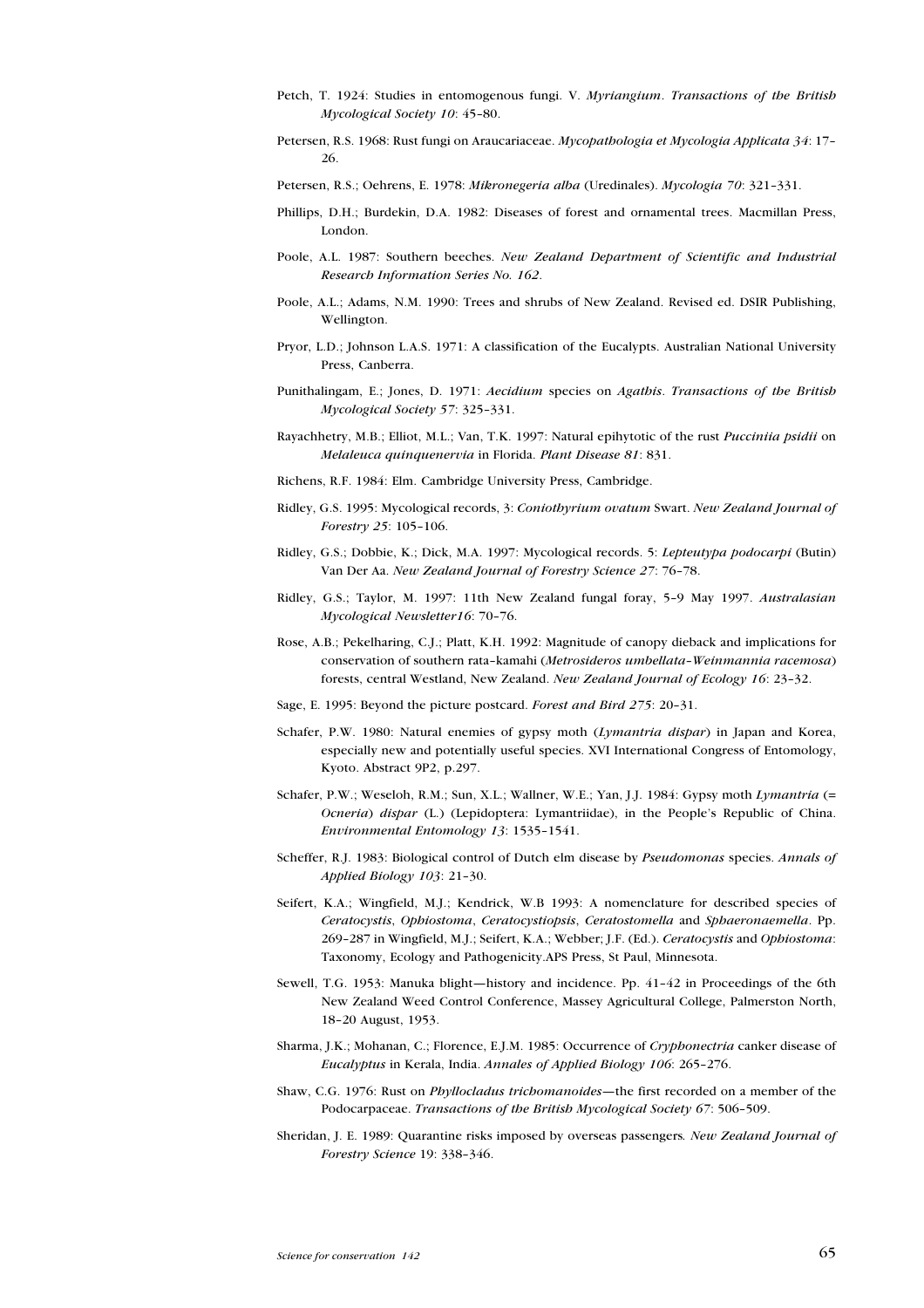- Shivas, R.G.; Walker, J. 1994: Puccinia cygnorum sp. nov. on Kunzea ericifolia in Australia. Mycological Research 98: 22-24.
- Sibly, R.M. 1997: Life history evolution in heterogenous environments: a review of theory. In Silvertown, J.; Franco, M.; Harper, J.L. (Eds) Plant life histories. Cambridge University Press, Cambridge.
- Simpson, P.G. 1994: Pohutukawa and biodiversity. New Zealand Department of Conservation, Conservation Advisory Notes No. 100.
- Spiller, D.M.; Wise, K.A.J. 1982: A catalogue (1860-1960) of New Zealand insects and their host plants. New Zealand. Department of Scientific and Industrial Research Bulletin No. 231.
- Spooner, B.M. 1981: New records and species of British microfungi. Transactions of the British Mycological Society76: 265-301.
- Sporne, K.R. 1974: The morphology of Gymnosperms. 2nd ed. Hutchinson University Library, London.
- Steiner, G.; Buhrer, E.M. 1934: *Aphelenchoides xylophilus* n.sp., a nematode associated with blue stain fungi in timber. Journal of Agricultural Research 48: 949-951.
- Stoner, M.F. 1977: Proposed theory on Ohia forest decline in Hawaii: a precipitant phenomenon related to soil conditions and island maturation. Proceedings of the American Phytopathological Society 1976, 3: 215.
- Strouts, R.G.; Winter, T.G. 1994: Diagnosis of ill-health in trees. HMSO, London.
- Sutherland, M.L.; Brasier, C.L. 1997: A comparison of thirteen d-factors as potential biological control agents of Ophiostoma novo-ulmi. Plant Pathology 46: 680-693.
- Swan, D.I. 1973: Evaluation of biological control of the oak leaf-miner Phyllonorycter messaniella (Zell) (Lep. Gracillaridae) in New Zealand. Bulletin of Entomological Research 63: 49-55
- Swart, W.J.; Conradie, E.; Wingfield, M.J. 1991: Cryphonectria cubensis, a potential pathogen of Psidium guajava in South Africa. European Journal of Forest Pathology 21: 424-429.
- Thompson, J. 1989: A revision of the genus Leptospermum. Telopea 3: 301-448.
- Upadhyay, D.N.; Bordoloi, D.N. 1975: New records of diseases on cultivated essential oil bearing plants from North-east India. Indian Phytopathology 28: 532-534.
- Viney, R. 1970. Oak mildew (Microsphaeria alphitoides): slight injury or disastrous damage?. Revue Forestiere Francaise 22: 365-369.
- Walker, J. 1983: Pacific mycogeography: Deficiencies and irregularities in the distribution of plant parasitic fungi. Australian Journal of Botany, Supplementary Series 10: 89-136.
- Walker, J. 1996: Biogeography of fungi with special reference to Australia. Fungi of Australia 1A: 263-320.
- Wall, E.; Keane, P.J. 1984: Leaf spot of Eucalyptus caused by Aulographina eucalypti. Transactions of the British Mycological Society 82: 257-273.
- Walsh. P.J.; Kay, M.K. 1996: Forest health and the farm forester: insect threats and the risks to tree health. Tree Grower, August: 30-31.
- Wardle, J.A. 1984: The New Zealand beeches. New Zealand Forest Service.
- Watson, A.; O'Loughlin, C. 1985: Morphology, strength, and biomass of manuka roots and their influence on slope stability. New Zealand Journal of Forestry Science 15: 337-348.
- Webb, C.J.; Sykes, W.R.; Garnock-Jones, P.J. 1988: Flora of New Zealand. Volume IV. Naturalised Pteridophytes, Gymnosperms, Dicotyledons. New Zealand Department of Scientific and Industrial Research, Botany Division, Christchurch.
- Webber, J. 1981: A natural biological control of Dutch elm disease. Nature 292: 449-451.
- Wingfield, M.J. 1983: Transmission of pine wood nematode to cut timber and girdled trees. Plant Disease 67: 35-37.